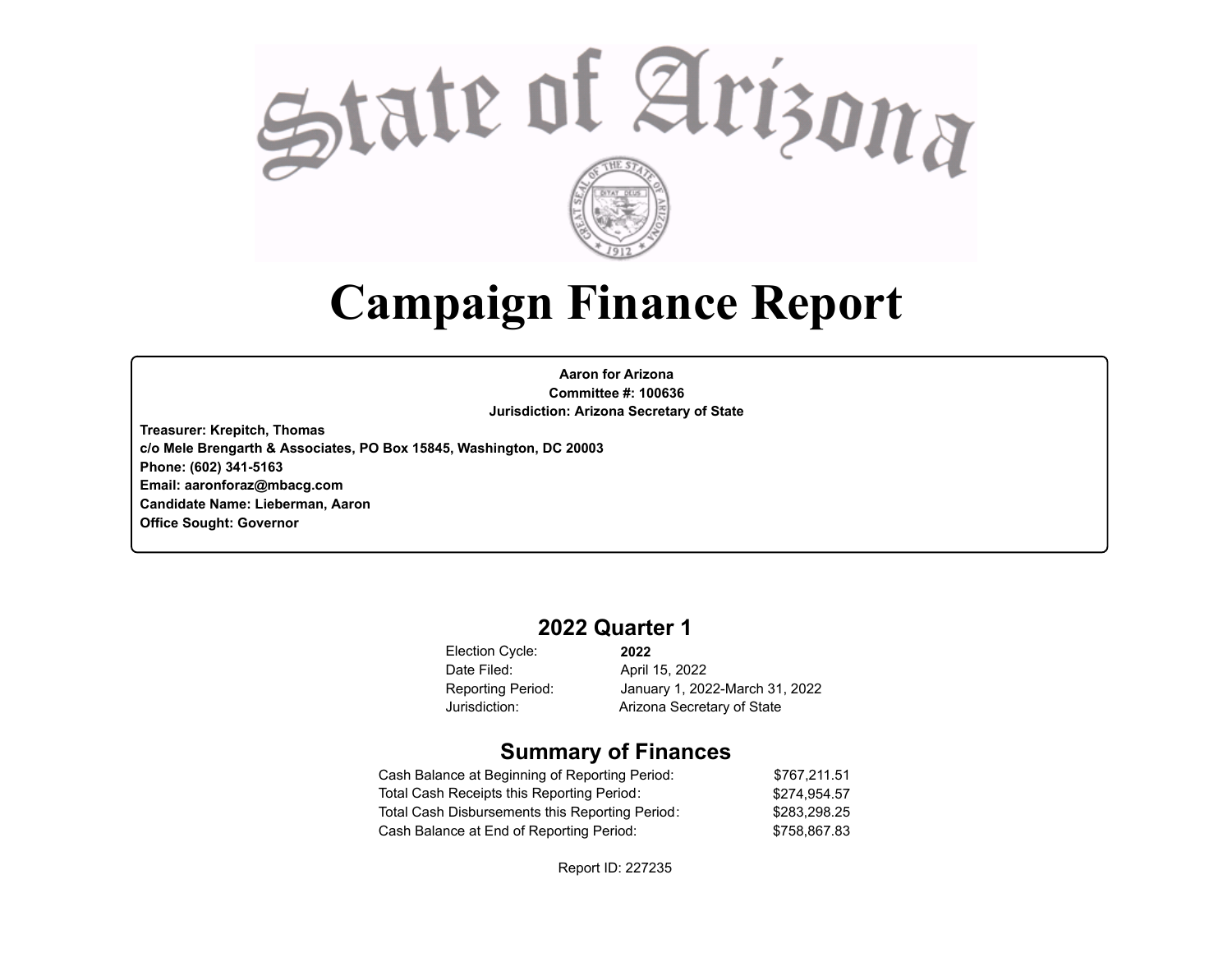# **100636 Aaron for Arizona Quarter 1**

# **Summary of Activity** Filed on 04/15/2022

**Jurisdiction:** Arizona Secretary of State Covers 01/01/2022 to 03/31/2022

| <b>Income</b>                                    | <b>Schedule</b> |              | <b>This Period</b> |              |                      |
|--------------------------------------------------|-----------------|--------------|--------------------|--------------|----------------------|
|                                                  |                 | Cash         | Other              | Total        | <b>Total to Date</b> |
| Personal and Family Contributions                | C <sub>1</sub>  | \$1,434,00   | \$0.00             | \$1,434.00   | \$41,994.00          |
| Individual Contributions                         | C <sub>2</sub>  | \$262,632.12 | \$0.00             | \$262,632.12 | \$1,114,162.62       |
| <b>Contributions from Political Committees</b>   | C3a,b,c         | \$0.00       | \$0.00             | \$0.00       | \$236.09             |
| <b>Business Contributions</b>                    | C4a,b,c         | \$0.00       | \$0.00             | \$0.00       | \$0.00               |
| <b>Small Contributions</b>                       | C <sub>5</sub>  | \$10,888.45  | \$0.00             | \$10,888.45  | \$32,504.95          |
| <b>CCEC Funding and Matching</b>                 | C <sub>6</sub>  | \$0.00       | \$0.00             | \$0.00       | \$0.00               |
| <b>Qualifying Contributions</b>                  | C7              | \$0.00       | \$0.00             | \$0.00       | \$0.00               |
| Loans Made to this Committee                     | 1ء              | \$0.00       | \$0.00             | \$0.00       | \$150,000.00         |
| Other Receipts, including Interest and Dividends | R <sub>1</sub>  | \$0.00       | \$0.00             | \$0.00       | \$0.00               |
| Transfers from Other Committees                  | T <sub>1</sub>  | \$0.00       | \$0.00             | \$0.00       | \$0.00               |
| Cash Surplus from Previous Committee             | S <sub>1</sub>  | \$0.00       | \$0.00             | \$0.00       | \$98,000.00          |
| <b>Total Income</b>                              |                 | \$274.954.57 | \$0.00             | \$274,954.57 | \$1,436,897.66       |

| <b>Expenditures</b>                            | <b>Schedule</b> |              | <b>This Period</b> |              |                      |
|------------------------------------------------|-----------------|--------------|--------------------|--------------|----------------------|
|                                                |                 | Cash         | Other              | Total        | <b>Total to Date</b> |
| <b>Operating Expenses</b>                      | E1              | \$276,171.89 | \$0.00             | \$276,171.89 | \$641,592.56         |
| Independent & Ballot Measure Expenditures      | E2a.b.c         | \$0.00       | \$0.00             | \$0.00       | \$0.00               |
| Contributions to Committees/Businesses         | E3a - E3f       | \$1,500.00   | \$0.00             | \$1,500.00   | \$3,140.00           |
| <b>Small Expenses</b>                          | E4              | \$5,626.36   | \$0.00             | \$5,626.36   | \$14,297.27          |
| <b>Transfers to Other Committees</b>           |                 | \$0.00       | \$0.00             | \$0.00       | \$0.00               |
| Loans Made by This Committee                   | L2              | \$0.00       | \$0.00             | \$0.00       | \$0.00               |
| Disposal of Surplus Cash                       | S <sub>1</sub>  | \$0.00]      | \$0.00             | \$0.00       | \$0.00               |
| <b>Total Expenditures</b>                      |                 | \$283,298.25 | \$0.00             | \$283,298.25 | \$659,029.83         |
| <b>Bill Payments for Previous Expenditures</b> | D <sub>1</sub>  | \$0.00       |                    | \$0.00       | \$0.00               |
| <b>Total Cash Disbursed</b>                    |                 | \$283,298.25 |                    |              |                      |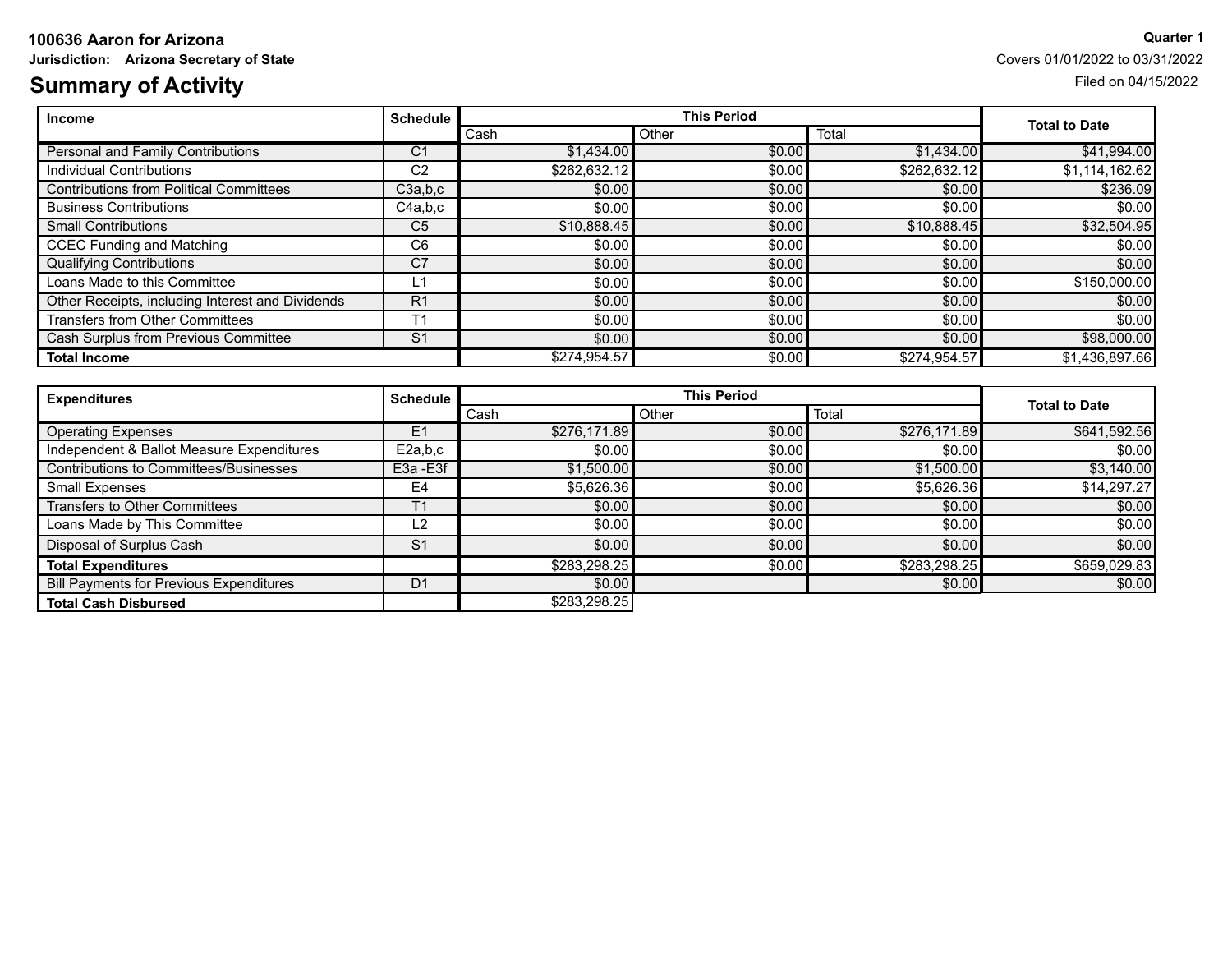|  |  |  | 100636 Aaron for Arizona |
|--|--|--|--------------------------|
|--|--|--|--------------------------|

**Jurisdiction: Arizona Secretary of State**

|                               | <b>Schedule C1 - Personal and family contributions</b> | <b>Date</b> | <b>Amount</b> | <b>Cycle To Date</b> |
|-------------------------------|--------------------------------------------------------|-------------|---------------|----------------------|
| Name:                         | Lieberman, Julie                                       | 01/21/2022  | \$50.00       | \$175.00             |
| Address:                      | 124 County Rd, Huntington, MA 01050                    |             | Cash          |                      |
| Occupation:                   | Director, Tangelo Grove                                |             |               |                      |
| Name:                         | Lieberman, Julie                                       | 01/29/2022  | \$25.00       | \$175.00             |
| Address:                      | 124 County Rd, Huntington, MA 01050                    |             | Cash          |                      |
| Occupation:                   | Director, Tangelo Grove                                |             |               |                      |
| Name:                         | Darnton, Nina                                          | 01/31/2022  | \$100.00      | \$109.00             |
| <b>Address:</b>               | 129 E 69th St, Apt 48, New York, NY 10021              |             | Cash          |                      |
| <b>Occupation:</b>            | Retired, Not Employed                                  |             |               |                      |
| Name:                         | Darnton, Liza                                          | 02/02/2022  | \$100.00      | \$100.00             |
| <b>Address:</b>               | 1668 E Boston Ter, Seattle, WA 98112                   |             | Cash          |                      |
| Occupation:                   | Editor, Amazon                                         |             |               |                      |
| Name:                         | Darnton, Nina                                          | 02/17/2022  | \$9.00        | \$109.00             |
| <b>Address:</b>               | 129 E 69th St, Apt 48, New York, NY 10021              |             | Cash          |                      |
| <b>Occupation:</b>            | Retired, Not Employed                                  |             |               |                      |
| Name:                         | Lieberman Bachman, Renee                               | 02/19/2022  | \$25.00       | \$50.00              |
| <b>Address:</b>               | 124 County Rd, Huntington, MA 01050                    |             | Cash          |                      |
| Occupation:                   | Teacher, City of Northampton                           |             |               |                      |
| Name:                         | Lieberman, Julie                                       | 03/15/2022  | \$50.00       | \$175.00             |
| Address:                      | 124 County Rd, Huntington, MA 01050                    |             | Cash          |                      |
| Occupation:                   | Director, Tangelo Grove                                |             |               |                      |
| Name:                         | Lieberman, Julie                                       | 03/18/2022  | \$50.00       | \$175.00             |
| Address:                      | 124 County Rd, Huntington, MA 01050                    |             | Cash          |                      |
| Occupation:                   | Director, Tangelo Grove                                |             |               |                      |
| Name:                         | Lieberman, Evelyn                                      | 03/30/2022  | \$1,000.00    | \$1,000.00           |
| Address:                      | 815 E Orangewood Ave, Phoenix, AZ 85020                |             | Cash          |                      |
| Occupation:                   | Not Employed, Retired                                  |             |               |                      |
| Name:                         | Lieberman Bachman, Renee                               | 03/31/2022  | \$25.00       | \$50.00              |
| <b>Address:</b>               | 124 County Rd, Huntington, MA 01050                    |             | Cash          |                      |
| <b>Occupation:</b>            | Teacher, City of Northampton                           |             |               |                      |
|                               | Total of Personal and Family Contributions             |             | \$1,434.00    |                      |
| <b>Total of Refunds Given</b> |                                                        |             | \$0.00        |                      |
|                               | Net Total of Personal and Family Contributions         |             | \$1,434.00    |                      |
|                               |                                                        |             |               |                      |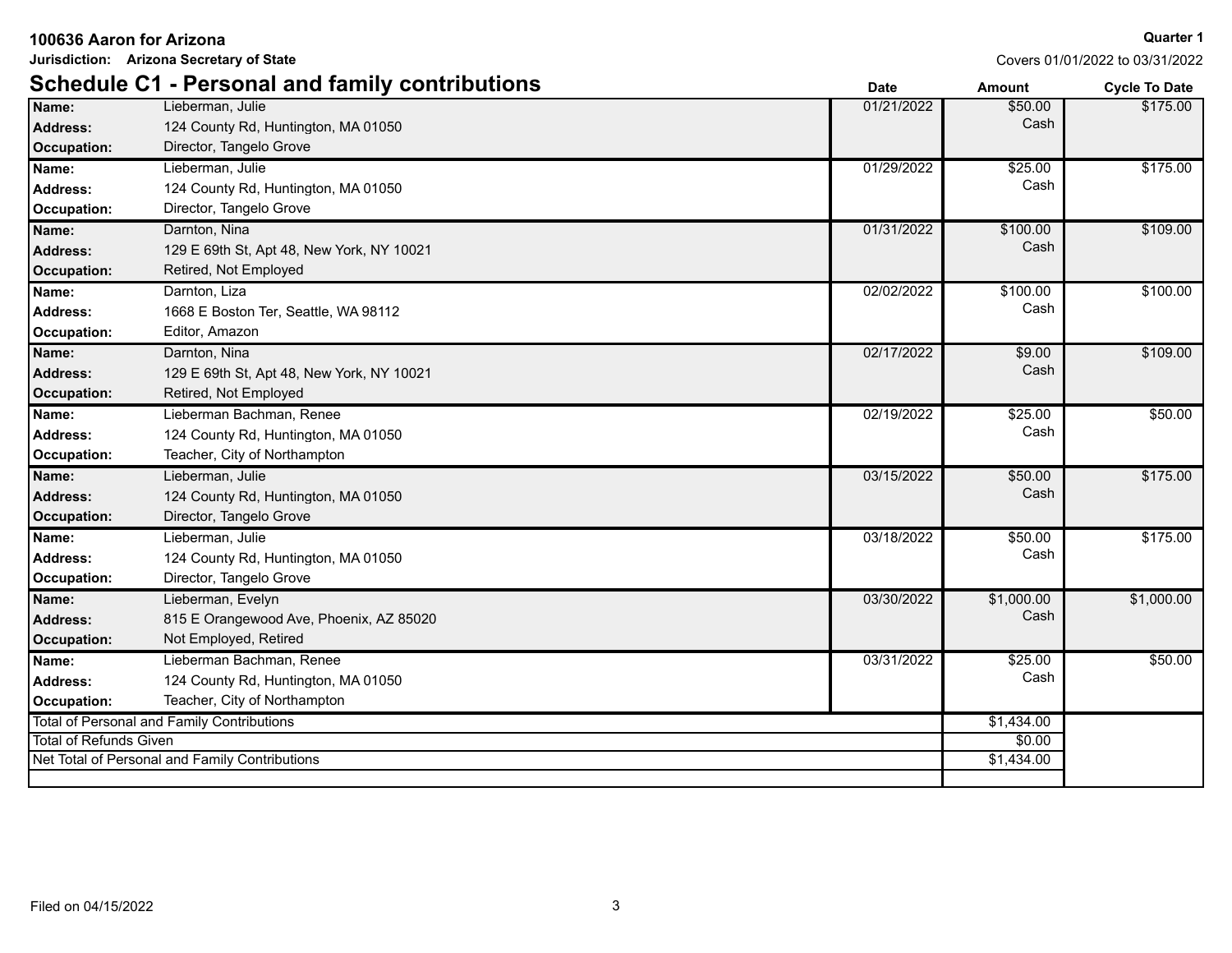| Jurisdiction: Arizona Secretary of State |                                                   |             | Covers 01/01/2022 to 03/31/2022 |                      |
|------------------------------------------|---------------------------------------------------|-------------|---------------------------------|----------------------|
|                                          | <b>Schedule C2 - Individual contributions</b>     | <b>Date</b> | <b>Amount</b>                   | <b>Cycle To Date</b> |
| Name:                                    | Ashman, Stephanie                                 | 01/01/2022  | \$200.00                        | \$200.00             |
| <b>Address:</b>                          | 9101 N Invergordon Rd, Paradise Valley, AZ 85253  |             | Cash                            |                      |
| <b>Occupation:</b>                       | stay at home mom, None                            |             |                                 |                      |
| Name:                                    | Aspinall, Mara                                    | 01/01/2022  | \$1,000.00                      | \$3,000.00           |
| Address:                                 | 7381 N Moon Spirit Ln, Tucson, AZ 85718           |             | Cash                            |                      |
| <b>Occupation:</b>                       | Biotech Executive, Health Catalysts               |             |                                 |                      |
| Name:                                    | Carmel, Ann                                       | 01/01/2022  | \$5,300.00                      | \$5,300.00           |
| <b>Address:</b>                          | 252 7th Ave, PHC, New York, NY 10001              |             | Cash                            |                      |
| Occupation:                              | Not Employed, Not Employed                        |             |                                 |                      |
| Name:                                    | Combs, Chris                                      | 01/01/2022  | \$1,000.00                      | \$1,000.00           |
| <b>Address:</b>                          | 2200 E Camelback Rd, Phoenix, AZ 85016            |             | Cash                            |                      |
| Occupation:                              | Attorney, Combs Law Group                         |             |                                 |                      |
| Name:                                    | Draizin, Adam                                     | 01/01/2022  | \$500.00                        | \$500.00             |
| <b>Address:</b>                          | 571 Golf Course Rd, Friday Harbor, WA 98250       |             | Cash                            |                      |
| <b>Occupation:</b>                       | Not Employed, Not Employed                        |             |                                 |                      |
| Name:                                    | Goodman, Harriett                                 | 01/01/2022  | \$25.00                         | \$150.00             |
| Address:                                 | C12 Calle Yuisa, Rincon, PR 00677                 |             | Cash                            |                      |
| <b>Occupation:</b>                       | Not Employed, Not Employed                        |             |                                 |                      |
| Name:                                    | Kaster, Greg                                      | 01/01/2022  | \$100.00                        | \$100.00             |
| <b>Address:</b>                          | 500 E Grant Street, Minneapolis, MN 55404         |             | Cash                            |                      |
| <b>Occupation:</b>                       | Professor, Gustavus Adolphus College              |             |                                 |                      |
| Name:                                    | Nearhood, Richard                                 | 01/01/2022  | \$500.00                        | \$500.00             |
| Address:                                 | 6767 N 63rd Pl, Paradise Valley, AZ 85253         |             | Cash                            |                      |
| Occupation:                              | Attorney, Self Employed                           |             |                                 |                      |
| Name:                                    | Sion, Alexander                                   | 01/01/2022  | \$500.00                        | \$500.00             |
| <b>Address:</b>                          | 187 Hicks St Apt 4A, Brooklyn, NY 11201           |             | Cash                            |                      |
| <b>Occupation:</b>                       | Managing Director, Citi Ventures                  |             |                                 |                      |
| Name:                                    | Szerdi, Melissa                                   | 01/01/2022  | \$1,000.00                      | \$5,300.00           |
| <b>Address:</b>                          | 174 Woodstone Dr, Athens, GA 30605                |             | Cash                            |                      |
| Occupation:                              | Plant Merchandiser, Plant Partners Inc.           |             |                                 |                      |
| Name:                                    | Mendal, Carlos                                    | 01/02/2022  | \$300.00                        | \$300.00             |
| <b>Address:</b>                          | 500 SE 15th St Ste 106, Fort Lauderdale, FL 33316 |             | Cash                            |                      |
| <b>Occupation:</b>                       | President, Debrozzi, Inc.                         |             |                                 |                      |
| Name:                                    | Rubio, Alvin                                      | 01/02/2022  | \$2,000.00                      | \$5,300.00           |
| Address:                                 | 174 Woodstone Dr, Athens, GA 30605                |             | Cash                            |                      |
| Occupation:                              | Data Technician, Rehabmart                        |             |                                 |                      |

4

**100636 Aaron for Arizona**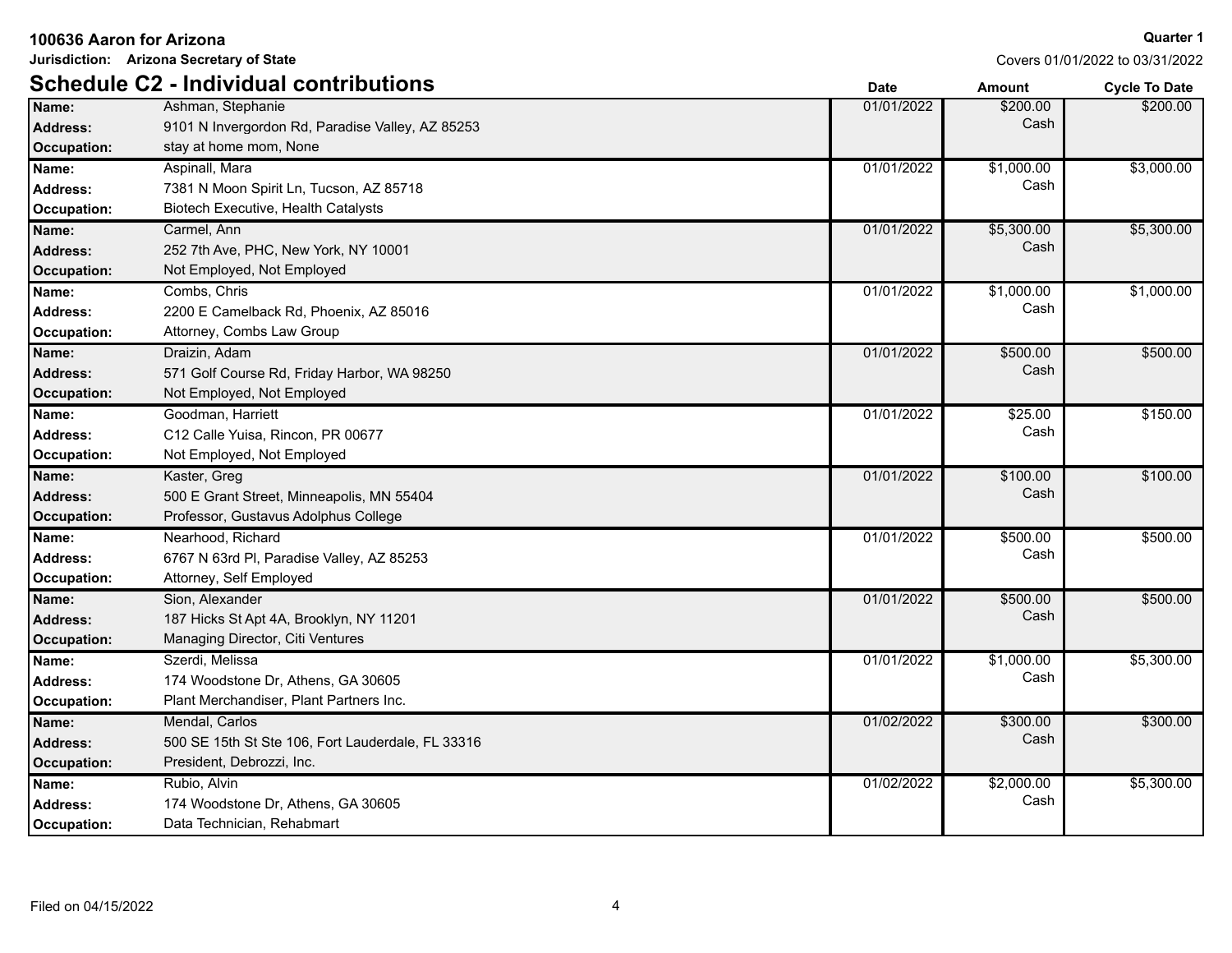| 100636 Aaron for Arizona |                                                         |             |               | <b>Quarter 1</b>                |
|--------------------------|---------------------------------------------------------|-------------|---------------|---------------------------------|
|                          | Jurisdiction: Arizona Secretary of State                |             |               | Covers 01/01/2022 to 03/31/2022 |
|                          | <b>Schedule C2 - Individual contributions</b>           | <b>Date</b> | <b>Amount</b> | <b>Cycle To Date</b>            |
| Name:                    | Rodriguez, Sebastian                                    | 01/04/2022  | \$25.00       | \$25.00                         |
| <b>Address:</b>          | 533 Sangmore Ave, Teaneck, NJ 07666                     |             | Cash          |                                 |
| Occupation:              | Teacher, New York City                                  |             |               |                                 |
| Name:                    | Bartlett, David                                         | 01/05/2022  | \$250.00      | \$1,500.00                      |
| <b>Address:</b>          | 3236 E Via Palos Verdes, Tucson, AZ 85716               |             | Cash          |                                 |
| Occupation:              | Retired, Not Employed                                   |             |               |                                 |
| Name:                    | Compa, Damian                                           | 01/05/2022  | \$20.22       | \$20.22                         |
| <b>Address:</b>          | 29 Saddle Creek Cir, Rexford, NY 12148                  |             | Cash          |                                 |
| Occupation:              | Physician, Anthem, Inc.                                 |             |               |                                 |
| Name:                    | Chajet, Lori                                            | 01/06/2022  | \$50.00       | \$250.00                        |
| <b>Address:</b>          | 41 Eastern Pkwy, Apt 10D, Brooklyn, NY 11238            |             | Cash          |                                 |
| Occupation:              | <b>Executive Director, CUNY</b>                         |             |               |                                 |
| Name:                    | Fatheree, James                                         | 01/06/2022  | \$250.00      | \$250.00                        |
| <b>Address:</b>          | 2700 Woodley Rd NW Ph 9, Washington, DC 20008           |             | Cash          |                                 |
| Occupation:              | Business Owner, Self Employed                           |             |               |                                 |
| Name:                    | Sheedy, Benjamin                                        | 01/06/2022  | \$1,000.00    | \$1,000.00                      |
| <b>Address:</b>          | 4315 E Lupine Ave, Phoenix, AZ 85028                    |             | Cash          |                                 |
| Occupation:              | Self Employed, Self Employed                            |             |               |                                 |
| Name:                    | Toppel, Jeff                                            | 01/06/2022  | \$180.00      | \$180.00                        |
| <b>Address:</b>          | 2398 E Camelback Rd, Ste 1060, Phoenix, AZ 85016        |             | Cash          |                                 |
| <b>Occupation:</b>       | Attorney, Jackson Lewis LLP                             |             |               |                                 |
| Name:                    | Umstead, BJ                                             | 01/06/2022  | \$500.00      | \$500.00                        |
| <b>Address:</b>          | 8624 N Why Worry Ln, Phoenix, AZ 85021                  |             | Cash          |                                 |
| Occupation:              | Veterinarian, Self                                      |             |               |                                 |
| Name:                    | Whiteman, Douglas                                       | 01/06/2022  | \$250.00      | \$2,000.00                      |
| <b>Address:</b>          | PO Box 192, Saranac Lake, NY 12983                      |             | Cash          |                                 |
| <b>Occupation:</b>       | Literary Agent, The Whiteman Agency                     |             |               |                                 |
| Name:                    | Brickman, Charles                                       | 01/07/2022  | \$1,000.00    | \$3,000.00                      |
| <b>Address:</b>          | 10040 E Happy Valley Rd, Unit 212, Scottsdale, AZ 85255 |             | Cash          |                                 |
| Occupation:              | Retired, Not Employed                                   |             |               |                                 |
| Name:                    | Werth, Pamela                                           | 01/07/2022  | \$2,650.00    | \$2,650.00                      |
| <b>Address:</b>          | 10540 E RANCH GATE ROAD, SCOTTSDALE, AZ 85255           |             | Cash          |                                 |
| <b>Occupation:</b>       | Not Employed, N/A                                       |             |               |                                 |
| Name:                    | PANAGIOTAKOPOULOS, ALEXIA                               | 01/12/2022  | \$1,000.00    | \$1,000.00                      |
| <b>Address:</b>          | 7118 N 6th Ave, Phoenix, AZ 85021                       |             | Cash          |                                 |
| Occupation:              | Finance, Fundamental Income                             |             |               |                                 |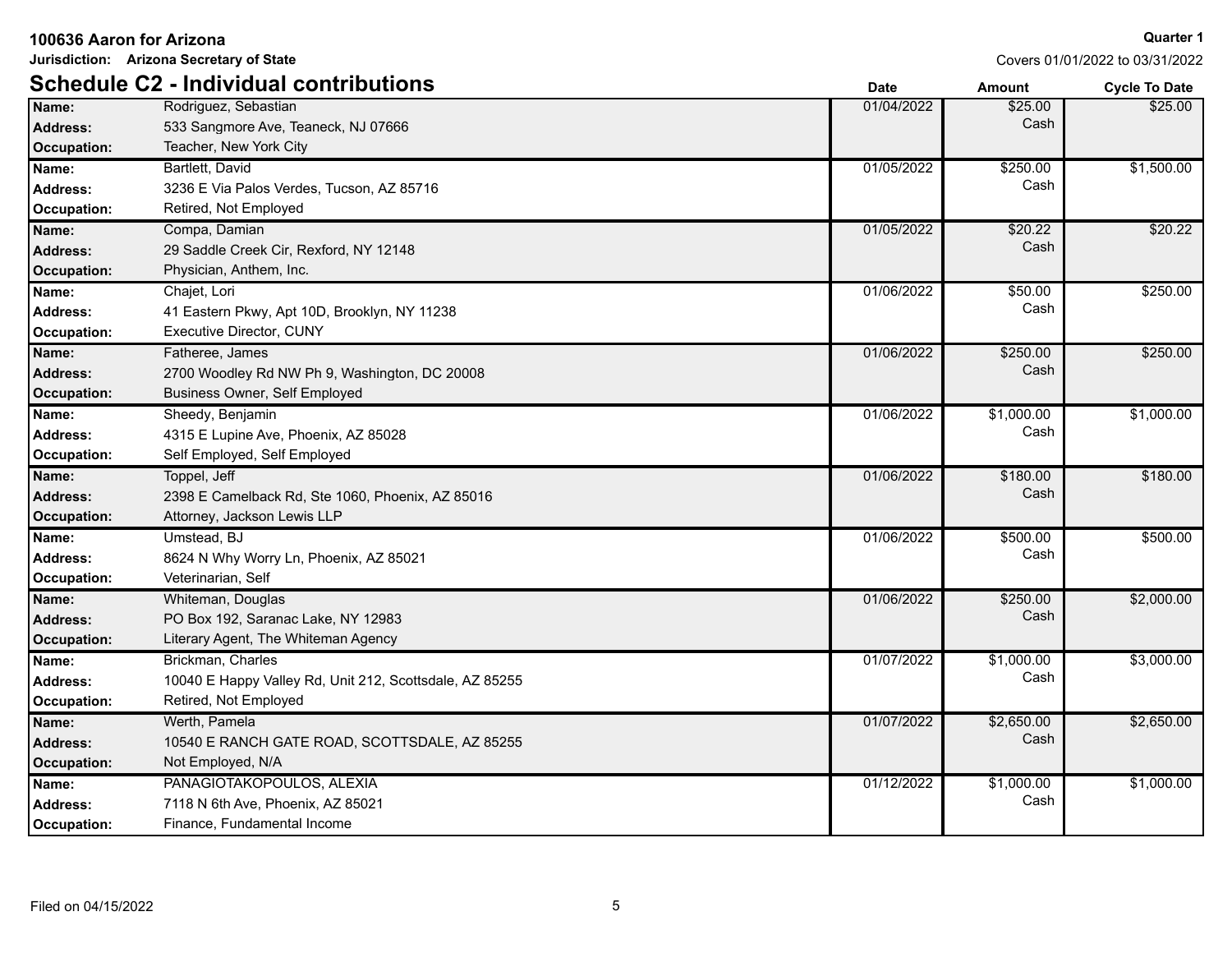| Jurisdiction: Arizona Secretary of State |                                                 |             | Covers 01/01/2022 to 03/31/2022 |                      |
|------------------------------------------|-------------------------------------------------|-------------|---------------------------------|----------------------|
|                                          | <b>Schedule C2 - Individual contributions</b>   | <b>Date</b> | <b>Amount</b>                   | <b>Cycle To Date</b> |
| Name:                                    | Ray, Carl                                       | 01/12/2022  | \$25.00                         | \$225.00             |
| <b>Address:</b>                          | 466 Blue Jay Ln, Santa Cruz, CA 95065           |             | Cash                            |                      |
| <b>Occupation:</b>                       | Contractor, C. Ray Construction, Inc.           |             |                                 |                      |
| Name:                                    | Feder, Bruce                                    | 01/13/2022  | \$250.00                        | \$250.00             |
| <b>Address:</b>                          | 2930 E Camelback Rd, Ste 160, Phoenix, AZ 85016 |             | Cash                            |                      |
| Occupation:                              | Attorney, Feder Law Office                      |             |                                 |                      |
| Name:                                    | Lipton, Paul                                    | 01/13/2022  | \$250.00                        | \$0.00               |
| <b>Address:</b>                          | 3635 E 34th St, Tucson, AZ 85713                |             | Cash                            |                      |
| Occupation:                              | Growers house, Executive                        |             |                                 |                      |
| Name:                                    | <b>SPECK, ROBERT</b>                            | 01/13/2022  | \$200.00                        | \$200.00             |
| Address:                                 | 5206 N 45th PI, Phoenix, AZ 85018               |             | Cash                            |                      |
| Occupation:                              | SOFTWARE CONSULTANT, AVIVA CONSULTING GROUP     |             |                                 |                      |
| Name:                                    | Kern, Robbie                                    | 01/14/2022  | \$1,000.00                      | \$1,000.00           |
| <b>Address:</b>                          | 7602 N 70th St, Paradise Valley, AZ 85253       |             | Cash                            |                      |
| <b>Occupation:</b>                       | Not Employed, Not Employed                      |             |                                 |                      |
| Name:                                    | Keyser, James                                   | 01/14/2022  | \$200.00                        | \$200.00             |
| <b>Address:</b>                          | 6717 N 30th Dr, Phoenix, AZ 85017               |             | Cash                            |                      |
| Occupation:                              | Not Employed, Not Employed                      |             |                                 |                      |
| Name:                                    | Thompson, John                                  | 01/14/2022  | \$2,500.00                      | \$2,500.00           |
| <b>Address:</b>                          | 3015 E San Miguel Ave, Phoenix, AZ 85016        |             | Cash                            |                      |
| <b>Occupation:</b>                       | AMEX Global Business Travel, CITO               |             |                                 |                      |
| Name:                                    | Rake, Marvel                                    | 01/15/2022  | \$1,000.00                      | \$1,000.00           |
| <b>Address:</b>                          | 2701 E Camelback Rd, Ste 160, Phoenix, AZ 85016 |             | Cash                            |                      |
| Occupation:                              | Attorney, Rake Law Group                        |             |                                 |                      |
| Name:                                    | Shefner, Jeremy                                 | 01/15/2022  | \$500.00                        | \$500.00             |
| <b>Address:</b>                          | 12544 N 120th PI, Scottsdale, AZ 85259          |             | Cash                            |                      |
| <b>Occupation:</b>                       | Physician, Dignity Health                       |             |                                 |                      |
| Name:                                    | Bartlett, David                                 | 01/16/2022  | \$500.00                        | \$1,500.00           |
| Address:                                 | 3236 E Via Palos Verdes, Tucson, AZ 85716       |             | Cash                            |                      |
| <b>Occupation:</b>                       | Retired, Not Employed                           |             |                                 |                      |
| Name:                                    | Eisenberg, Jeff                                 | 01/16/2022  | \$50.00                         | \$50.00              |
| Address:                                 | 3100 N Inglewood St, Arlington, VA 22207        |             | Cash                            |                      |
| Occupation:                              | consultant, self                                |             |                                 |                      |
| Name:                                    | Simon, Neil                                     | 01/16/2022  | \$1,000.00                      | \$1,000.00           |
| <b>Address:</b>                          | 4981 N Circulo Sobrio, Tucson, AZ 85718         |             | Cash                            |                      |
| Occupation:                              | Real Estate, Venture West                       |             |                                 |                      |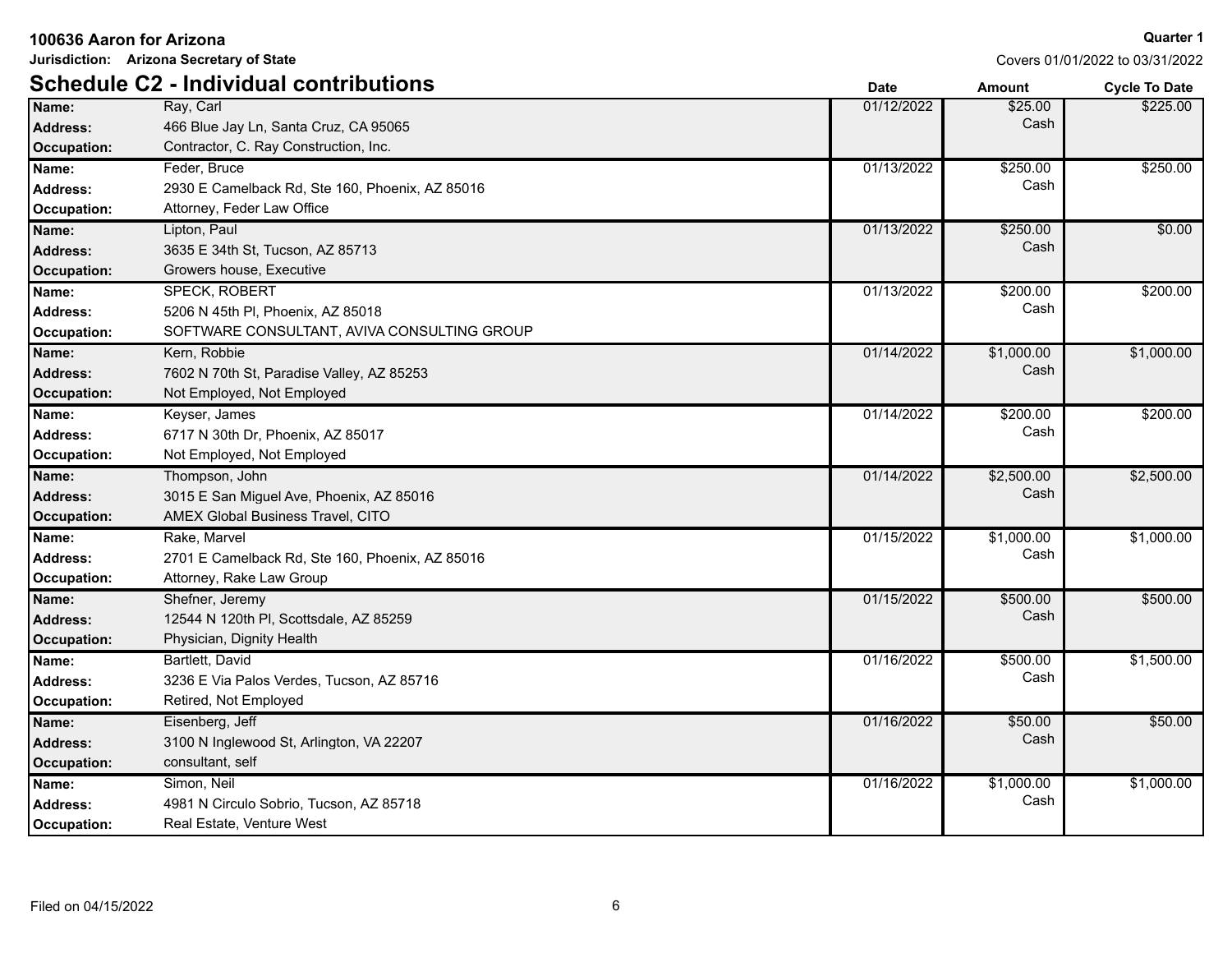|  | 100636 Aaron for Arizona |
|--|--------------------------|
|--|--------------------------|

**Jurisdiction: Arizona Secretary of State**

|                 | <b>Schedule C2 - Individual contributions</b>         | <b>Date</b> | Amount     | <b>Cycle To Date</b> |
|-----------------|-------------------------------------------------------|-------------|------------|----------------------|
| Name:           | Linhart. Sam                                          | 01/17/2022  | \$1,000.00 | \$1,000.00           |
| <b>Address:</b> | 3400 E Palo Verde Dr, Paradise Valley, AZ 85253       |             | Cash       |                      |
| Occupation:     | Real Estate, Merit Properties Group                   |             |            |                      |
| Name:           | Miller, Thad                                          | 01/17/2022  | \$2,500.00 | \$3,500.00           |
| Address:        | 777 Preston St, Apt 41M, Houston, TX 77002            |             | Cash       |                      |
| Occupation:     | Executive, Calpine Corporation                        |             |            |                      |
| Name:           | Boxer, Barbara                                        | 01/18/2022  | \$5.00     | \$15.00              |
| <b>Address:</b> | 1143 Linda Flora Dr, Los Angeles, CA 90049            |             | Cash       |                      |
| Occupation:     | Investor, Self                                        |             |            |                      |
| Name:           | Deprima, Anthony                                      | 01/18/2022  | \$200.00   | \$200.00             |
| Address:        | 13236 N 7th St, Phoenix, AZ 85022                     |             | Cash       |                      |
| Occupation:     | Not Employed, Not Employed                            |             |            |                      |
| Name:           | Drnjevic, Jonathan                                    | 01/18/2022  | \$1,000.00 | \$1,000.00           |
| <b>Address:</b> | 4032 E Saint Joseph Way, Phoenix, AZ 85018            |             | Cash       |                      |
| Occupation:     | Instructor, Arizona State University                  |             |            |                      |
| Name:           | Exter, Neil                                           | 01/18/2022  | \$5,000.00 | \$5,000.00           |
| Address:        | 5 Todd Rd, Lexington, MA 02420                        |             | Cash       |                      |
| Occupation:     | Venture Capitalist, Third Rock Ventures               |             |            |                      |
| Name:           | Fournier, Tom                                         | 01/18/2022  | \$1,000.00 | \$1,000.00           |
| <b>Address:</b> | 13500 N Kachina Dr, Tucson, AZ 85755                  |             | Cash       |                      |
| Occupation:     | Not Employed, Not Employed                            |             |            |                      |
| Name:           | Ross, Lance                                           | 01/19/2022  | \$1,000.00 | \$1,000.00           |
| Address:        | 23804 N Church Rd, Scottsdale, AZ 85255               |             | Cash       |                      |
| Occupation:     | Commercial Real Estate Broker, Ross Property Advisors |             |            |                      |
| Name:           | SHULL, ROBERT                                         | 01/19/2022  | \$1,000.00 | \$1,000.00           |
| <b>Address:</b> | 3177 E Sierra Vista Dr, Phoenix, AZ 85016             |             | Cash       |                      |
| Occupation:     | Attorney, Dickinson Wright PLLC                       |             |            |                      |
| Name:           | Stein, Lee                                            | 01/19/2022  | \$1,000.00 | \$1,000.00           |
| <b>Address:</b> | 235 W Northview Ave, Phoenix, AZ 85021                |             | Cash       |                      |
| Occupation:     | Attorney, Mitchell Stein Carey Chapman, PC            |             |            |                      |
| Name:           | Akmajian, Peter                                       | 01/20/2022  | \$250.00   | \$250.00             |
| Address:        | 4801 E Broadway Blvd, Ste 400, Tucson, AZ 85711       |             | Cash       |                      |
| Occupation:     | Attorney, Udall Law Firm                              |             |            |                      |
| Name:           | Levy, Helaine                                         | 01/20/2022  | \$500.00   | \$500.00             |
| <b>Address:</b> | 7355 E Calle Meseta Serena, Tucson, AZ 85750          |             | Cash       |                      |
| Occupation:     | Partner, Diamond Ventures                             |             |            |                      |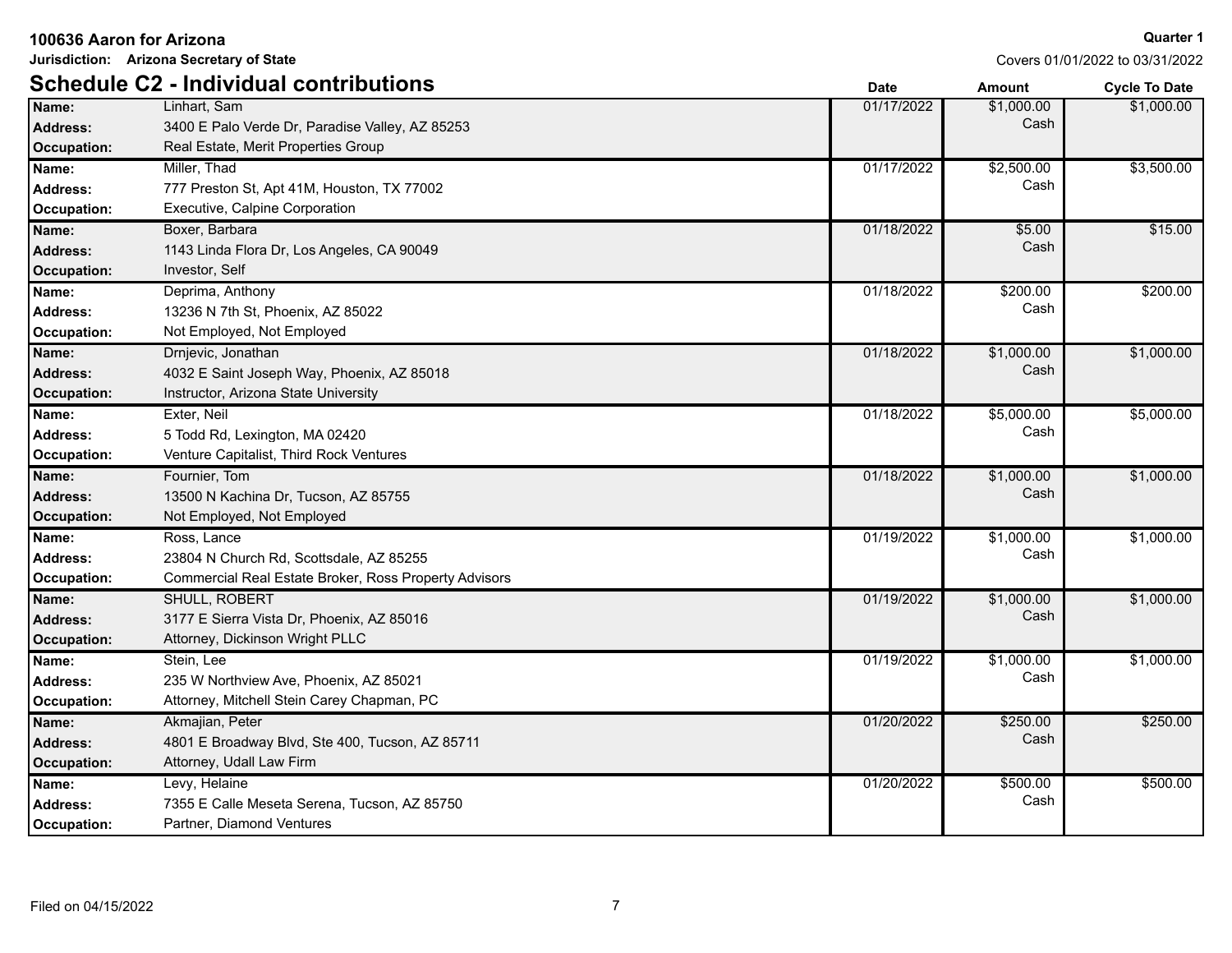| 100636 Aaron for Arizona |                                                    |             | <b>Quarter 1</b> |                                 |
|--------------------------|----------------------------------------------------|-------------|------------------|---------------------------------|
|                          | Jurisdiction: Arizona Secretary of State           |             |                  | Covers 01/01/2022 to 03/31/2022 |
|                          | <b>Schedule C2 - Individual contributions</b>      | <b>Date</b> | <b>Amount</b>    | <b>Cycle To Date</b>            |
| Name:                    | Melvin, Daryl                                      | 01/20/2022  | \$500.00         | \$500.00                        |
| <b>Address:</b>          | 6222 North Pinon Road, Flagstaff, AZ 86004         |             | Cash             |                                 |
| <b>Occupation:</b>       | Engineer, Melvin Consulting PLLC                   |             |                  |                                 |
| Name:                    | Conant, Paul                                       | 01/22/2022  | \$2,500.00       | \$2,500.00                      |
| <b>Address:</b>          | 12025 S 45th St, Phoenix, AZ 85044                 |             | Cash             |                                 |
| Occupation:              | Attorney, Conant & Associates                      |             |                  |                                 |
| Name:                    | Andrew, Michael                                    | 01/24/2022  | \$1,000.00       | \$1,000.00                      |
| <b>Address:</b>          | 7526 N Mystic Canyon Dr, Tucson, AZ 85718          |             | Cash             |                                 |
| <b>Occupation:</b>       | Retired, Not Employed                              |             |                  |                                 |
| Name:                    | <b>FELDMAN, IRA</b>                                | 01/24/2022  | \$250.00         | \$250.00                        |
| <b>Address:</b>          | 7150 N 16th St, Phoenix, AZ 85020                  |             | Cash             |                                 |
| <b>Occupation:</b>       | CPA, SELF                                          |             |                  |                                 |
| Name:                    | <b>GEIGER, GORDON</b>                              | 01/25/2022  | \$1,000.00       | \$1,000.00                      |
| <b>Address:</b>          | 5340 E. PLACITA CASA RIO, TUCSON, AZ 85718         |             | Cash             |                                 |
| <b>Occupation:</b>       | NOT EMPLOYED, NOT EMPLOYED                         |             |                  |                                 |
| Name:                    | Singer, George                                     | 01/25/2022  | \$25.00          | \$25.00                         |
| <b>Address:</b>          | 53 Regato, Rancho Santa Margarita, CA 92688        |             | Cash             |                                 |
| Occupation:              | Not Employed, Not Employed                         |             |                  |                                 |
| Name:                    | Bertrand, Kent                                     | 01/26/2022  | \$2,000.00       | \$3,500.00                      |
| <b>Address:</b>          | 1149 E Mary Ln, # In, Gilbert, AZ 85295            |             | Cash             |                                 |
| <b>Occupation:</b>       | Self Emmployed, Therapist                          |             |                  |                                 |
| Name:                    | Lindsey, Paul                                      | 01/26/2022  | \$1,000.00       | \$1,000.00                      |
| <b>Address:</b>          | 6181 East Miramar Drive, Tucson, AZ 85715          |             | Cash             |                                 |
| <b>Occupation:</b>       | Not Employed, Not Employed                         |             |                  |                                 |
| Name:                    | Gordon, Barry                                      | 01/27/2022  | \$5.00           | \$5.00                          |
| <b>Address:</b>          | 4480 Market Commons Dr Unit 110, Fairfax, VA 22033 |             | Cash             |                                 |
| <b>Occupation:</b>       | Not Employed, Not Employed                         |             |                  |                                 |
| Name:                    | Kolbe, Karen                                       | 01/27/2022  | \$500.00         | \$1,500.00                      |
| <b>Address:</b>          | 6730 E Horseshoe Rd, Paradise Valley, AZ 85253     |             | Cash             |                                 |
| Occupation:              | Psychotherapist, Self Employed                     |             |                  |                                 |
| Name:                    | Ramos, Susan                                       | 01/28/2022  | \$50.00          | \$50.00                         |
| Address:                 | 2551 Lake Ridge Shrs W, Reno, NV 89519             |             | Cash             |                                 |
| Occupation:              | Physician, Self Employed                           |             |                  |                                 |
| Name:                    | Bradley, Kirby                                     | 01/29/2022  | \$25.00          | \$275.00                        |
| <b>Address:</b>          | 255 W 88th St, Apt 10B, New York, NY 10024         |             | Cash             |                                 |
| Occupation:              | TV Producer, Highway 33 Media, Inc.                |             |                  |                                 |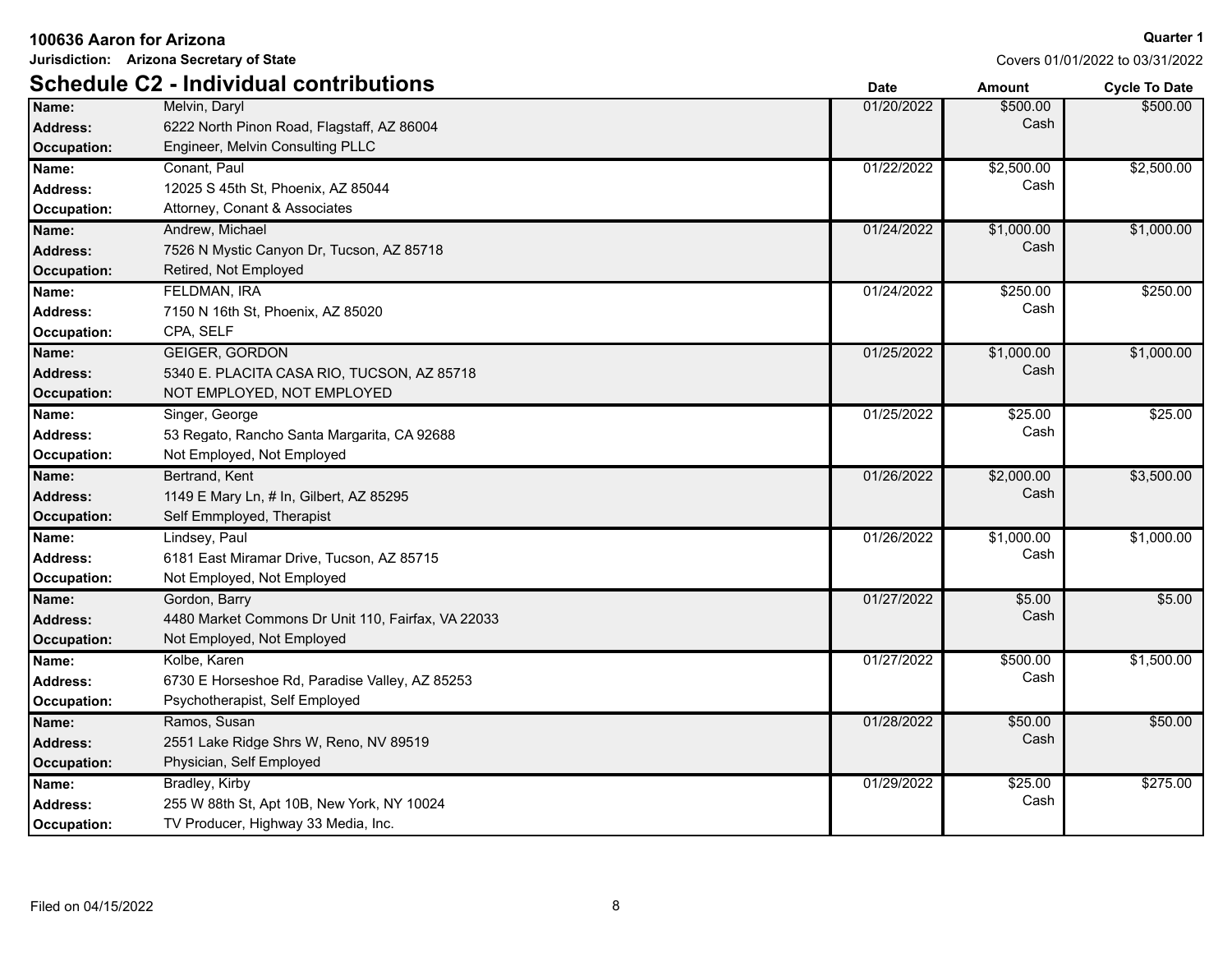| 100636 Aaron for Arizona |                                                         |             | Quarter 1     |                                 |
|--------------------------|---------------------------------------------------------|-------------|---------------|---------------------------------|
|                          | Jurisdiction: Arizona Secretary of State                |             |               | Covers 01/01/2022 to 03/31/2022 |
|                          | <b>Schedule C2 - Individual contributions</b>           | <b>Date</b> | <b>Amount</b> | <b>Cycle To Date</b>            |
| Name:                    | Busky, Jonathan                                         | 01/29/2022  | \$25.00       | \$200.00                        |
| <b>Address:</b>          | 466 13th St, Brooklyn, NY 11215                         |             | Cash          |                                 |
| <b>Occupation:</b>       | Online Media, CMI Marketing Inc.                        |             |               |                                 |
| Name:                    | Goldberg, Melissa                                       | 01/29/2022  | \$10.00       | \$10.00                         |
| <b>Address:</b>          | 29621 K Street, Ocean Park, WA 98640                    |             | Cash          |                                 |
| Occupation:              | Registered Nurse, Ocean Beach Hospital                  |             |               |                                 |
| Name:                    | Magid, Avi                                              | 01/29/2022  | \$50.00       | \$250.00                        |
| <b>Address:</b>          | 6549 Wooster Ave, Los Angeles, CA 90056                 |             | Cash          |                                 |
| <b>Occupation:</b>       | Not Employed, Not Employed                              |             |               |                                 |
| Name:                    | Cheifetz, Steven                                        | 01/30/2022  | \$250.00      | \$250.00                        |
| <b>Address:</b>          | 3442 N 53rd St, Phoenix, AZ 85018                       |             | Cash          |                                 |
| Occupation:              | Attorney, CHeifetz Law PLLC                             |             |               |                                 |
| Name:                    | Erblich, Tim                                            | 01/30/2022  | \$250.00      | \$250.00                        |
| <b>Address:</b>          | 6035 E Exeter Blvd, Scottsdale, AZ 85251                |             | Cash          |                                 |
| <b>Occupation:</b>       | CEO, Ethisphere                                         |             |               |                                 |
| Name:                    | <b>BRONSTEIN, LENNY</b>                                 | 01/31/2022  | \$25.00       | \$25.00                         |
| Address:                 | 8093 ALPINE FIR AVENUE, LAS VEGAS, NV 89117             |             | Cash          |                                 |
| Occupation:              | INDEP. RECORD PROMOTION, SELF                           |             |               |                                 |
| Name:                    | Dusenberry, Bruce                                       | 01/31/2022  | \$1,000.00    | \$5,050.00                      |
| <b>Address:</b>          | 7090 N Via Sierra Del Sol, Tucson, AZ 85718             |             | Cash          |                                 |
| <b>Occupation:</b>       | Retired, Not Employed                                   |             |               |                                 |
| Name:                    | Gammage, Grady                                          | 01/31/2022  | \$400.00      | \$400.00                        |
| <b>Address:</b>          | 12234 S Running Bear Ct, Phoenix, AZ 85044              |             | Cash          |                                 |
| <b>Occupation:</b>       | attorney, Gammage & Burnham                             |             |               |                                 |
| Name:                    | Jones, Janice                                           | 01/31/2022  | \$50.00       | \$50.00                         |
| <b>Address:</b>          | 1618 Escalero Rd, Santa Rosa, CA 95409                  |             | Cash          |                                 |
| Occupation:              | Retired, Not Employed                                   |             |               |                                 |
| Name:                    | Jones-Taylor, Myra                                      | 01/31/2022  | \$50.00       | \$50.00                         |
| Address:                 | 107 Bishop Street, New Haven, CT 06511                  |             | Cash          |                                 |
| <b>Occupation:</b>       | Not Employed, Not Employed                              |             |               |                                 |
| Name:                    | McCarthy, William                                       | 01/31/2022  | \$500.00      | \$500.00                        |
| <b>Address:</b>          | 54 Sandy Valley Rd, Marstons Mills, MA 02648            |             | Cash          |                                 |
| <b>Occupation:</b>       | Executive, AppleTree Institute for Education Innovation |             |               |                                 |
| Name:                    | Beckerman, Julia                                        | 02/01/2022  | \$200.00      | \$200.00                        |
| <b>Address:</b>          | 2316 Ontario Rd, NW, Washington, DC 20009               |             | Cash          |                                 |
| Occupation:              | Professor, George Washington University                 |             |               |                                 |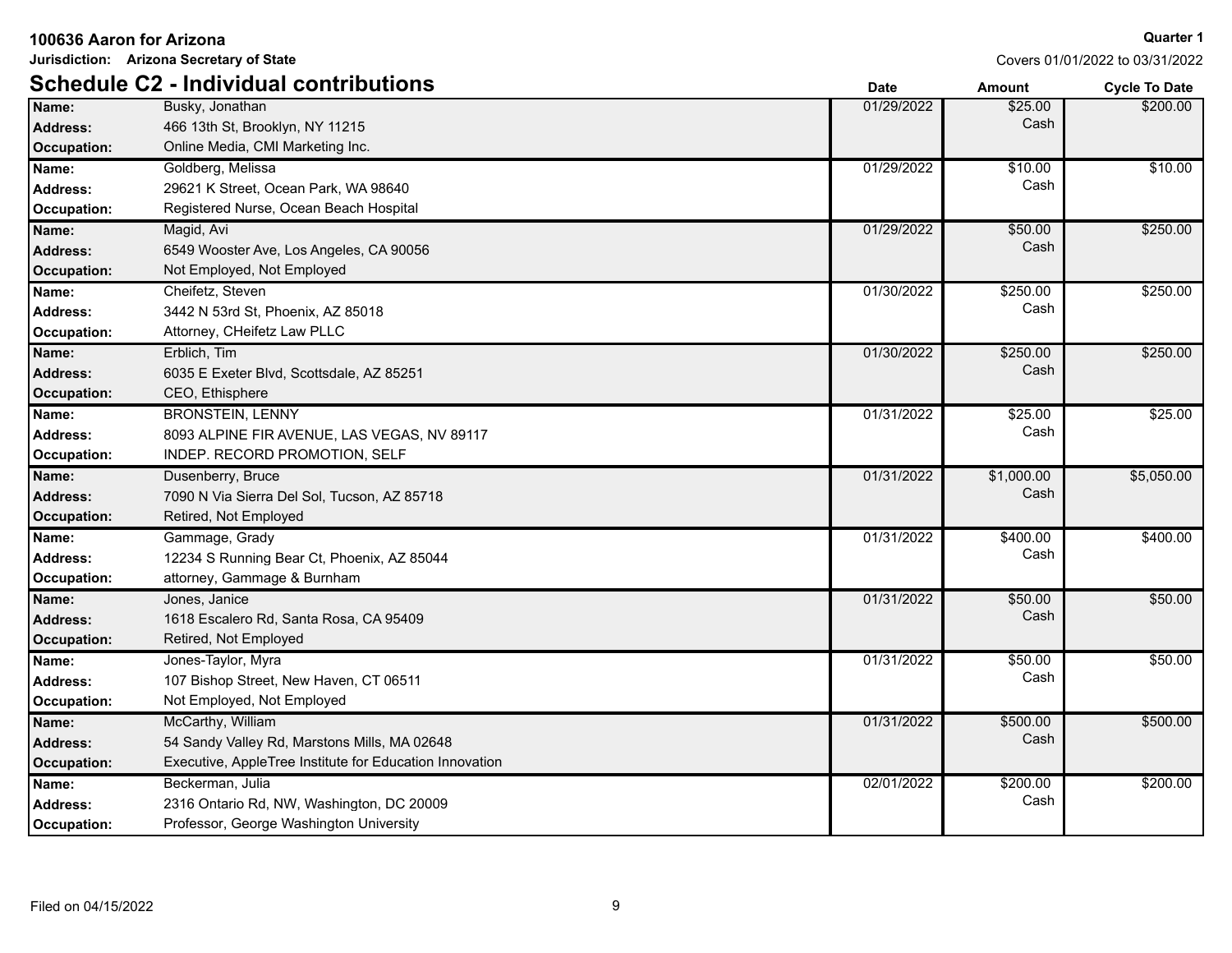| Jurisdiction: Arizona Secretary of State |                                                  |             |               | Covers 01/01/2022 to 03/31/2022 |
|------------------------------------------|--------------------------------------------------|-------------|---------------|---------------------------------|
|                                          | <b>Schedule C2 - Individual contributions</b>    | <b>Date</b> | <b>Amount</b> | <b>Cycle To Date</b>            |
| Name:                                    | Goodman, Harriett                                | 02/01/2022  | \$25.00       | \$150.00                        |
| <b>Address:</b>                          | C12 Calle Yuisa, Rincon, PR 00677                |             | Cash          |                                 |
| <b>Occupation:</b>                       | Not Employed, Not Employed                       |             |               |                                 |
| Name:                                    | Reveles, Roberto                                 | 02/01/2022  | \$500.00      | \$500.00                        |
| <b>Address:</b>                          | 10904 E Sleepy Hollow Trl, Gold Canyon, AZ 85118 |             | Cash          |                                 |
| Occupation:                              | Retired, Not Employed                            |             |               |                                 |
| Name:                                    | Gilhool, Nick                                    | 02/02/2022  | \$10.00       | \$45.00                         |
| <b>Address:</b>                          | 1544 Sargent PI, Los Angeles, CA 90026           |             | Cash          |                                 |
| Occupation:                              | Producer, Fish is Fish, Inc.                     |             |               |                                 |
| Name:                                    | Moog, Donna                                      | 02/02/2022  | \$5,300.00    | \$5,300.00                      |
| Address:                                 | 6230 E Alta Hacienda Dr. Scottsdale, AZ 85251    |             | Cash          |                                 |
| <b>Occupation:</b>                       | Not Employed, Not Employed                       |             |               |                                 |
| Name:                                    | Toney, Patrick                                   | 02/02/2022  | \$25.00       | \$150.00                        |
| <b>Address:</b>                          | 72 Main St, Hatfield, MA 01038                   |             | Cash          |                                 |
| Occupation:                              | Attorney, Self Employed                          |             |               |                                 |
| Name:                                    | Weinstein, Ari                                   | 02/02/2022  | \$25.00       | \$25.00                         |
| <b>Address:</b>                          | 700 Valencia St, Apt 9, San Francisco, CA 94110  |             | Cash          |                                 |
| Occupation:                              | Engineering Manager, Apple                       |             |               |                                 |
| Name:                                    | Jones, Steven                                    | 02/03/2022  | \$1,000.00    | \$1,400.00                      |
| <b>Address:</b>                          | 15 E Glenn Dr, Phoenix, AZ 85020                 |             | Cash          |                                 |
| <b>Occupation:</b>                       | Realtor, Coldwell Banker                         |             |               |                                 |
| Name:                                    | Jones, Steven                                    | 02/03/2022  | \$200.00      | \$1,400.00                      |
| <b>Address:</b>                          | 15 E Glenn Dr, Phoenix, AZ 85020                 |             | Cash          |                                 |
| Occupation:                              | Realtor, Coldwell Banker                         |             |               |                                 |
| Name:                                    | OTT, SUSAN                                       | 02/03/2022  | \$500.00      | \$5,300.00                      |
| <b>Address:</b>                          | 5002 N CAMINO REAL, TUCSON, AZ 85718             |             | Cash          |                                 |
| <b>Occupation:</b>                       | RETIRED, NOT EMPLOYED                            |             |               |                                 |
| Name:                                    | Sanford, Kellie                                  | 02/03/2022  | \$250.00      | \$250.00                        |
| Address:                                 | 1879 E State Ave, Phoenix, AZ 85020              |             | Cash          |                                 |
| <b>Occupation:</b>                       | Attorney, Self                                   |             |               |                                 |
| Name:                                    | Waters, Edward                                   | 02/03/2022  | \$1,000.00    | \$1,000.00                      |
| <b>Address:</b>                          | 9110 Santayana Dr, Fairfax, VA 22031             |             | Cash          |                                 |
| <b>Occupation:</b>                       | Attorney, Feldesman Tucker                       |             |               |                                 |
| Name:                                    | Bachus, Dan                                      | 02/04/2022  | \$1,000.00    | \$1,000.00                      |
| Address:                                 | 3300 W Camelback Rd, Phoenix, AZ 85017           |             | Cash          |                                 |
| <b>Occupation:</b>                       | Chief Financial Officer, Grand Canyon University |             |               |                                 |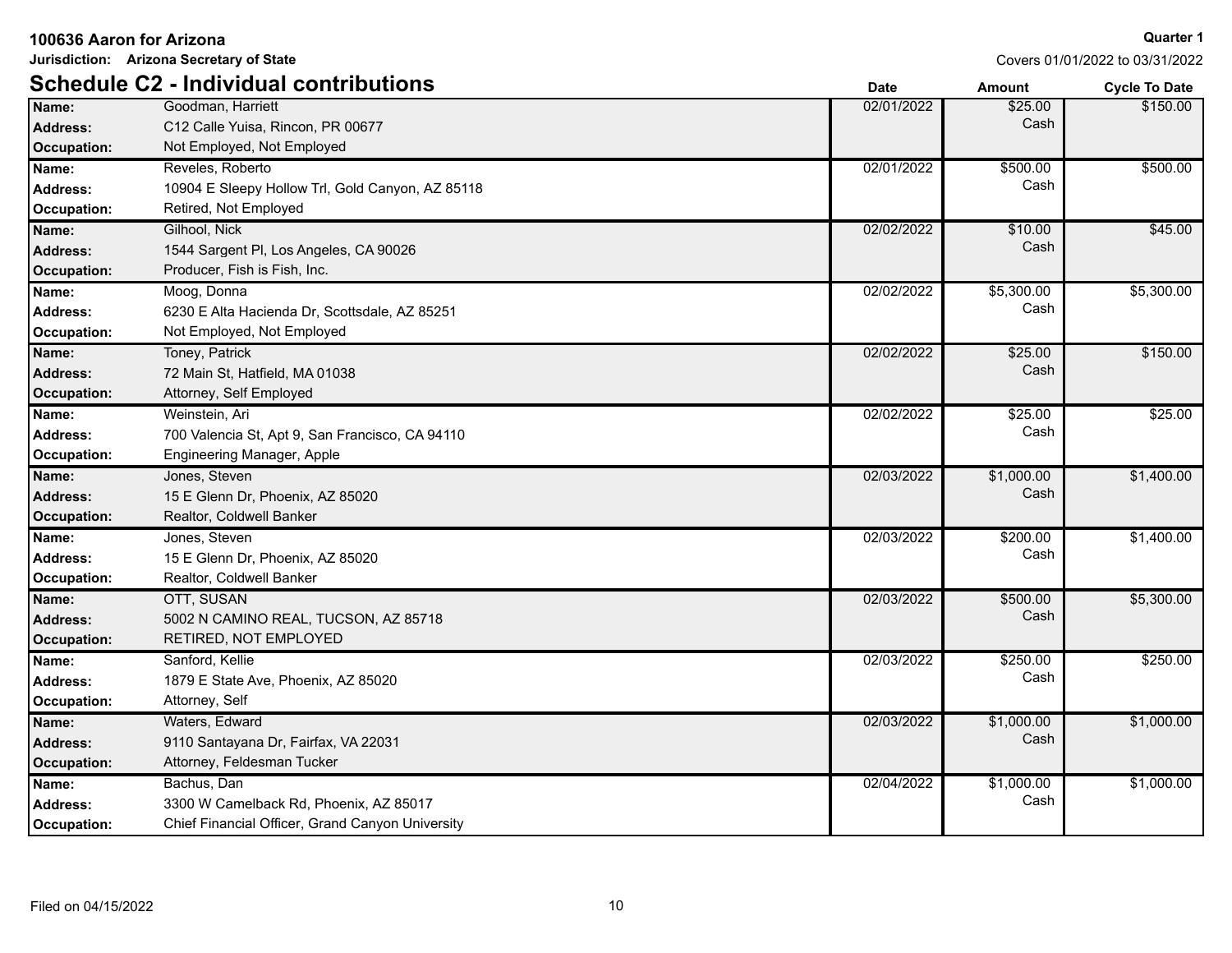|                    | 100636 Aaron for Arizona                      |             | <b>Quarter 1</b> |                                 |
|--------------------|-----------------------------------------------|-------------|------------------|---------------------------------|
|                    | Jurisdiction: Arizona Secretary of State      |             |                  | Covers 01/01/2022 to 03/31/2022 |
|                    | <b>Schedule C2 - Individual contributions</b> | <b>Date</b> | <b>Amount</b>    | <b>Cycle To Date</b>            |
| Name:              | Kaupu, Jeannette                              | 02/04/2022  | \$1,000.00       | \$1,000.00                      |
| <b>Address:</b>    | 19515 N 143rd Dr, Sun City West, AZ 85375     |             | Cash             |                                 |
| <b>Occupation:</b> | Retired, Not Employed                         |             |                  |                                 |
| Name:              | Miller, Emily                                 | 02/04/2022  | \$25.00          | \$25.00                         |
| <b>Address:</b>    | 72 Sonia St, Oakland, CA 94618                |             | Cash             |                                 |
| Occupation:        | Marketing, NetApp                             |             |                  |                                 |
| Name:              | Motadel, Kelly                                | 02/04/2022  | \$10.00          | \$10.00                         |
| <b>Address:</b>    | PO Box 7214, Rancho Santa Fe, CA 92067        |             | Cash             |                                 |
| Occupation:        | Not Employed, Not Employed                    |             |                  |                                 |
| Name:              | Levy, Douglas                                 | 02/06/2022  | \$250.00         | \$250.00                        |
| <b>Address:</b>    | 5661 N Placita Stilbayo, Tucson, AZ 85718     |             | Cash             |                                 |
| Occupation:        | Lawyer, Self                                  |             |                  |                                 |
| Name:              | Whiteman, Douglas                             | 02/06/2022  | \$250.00         | \$2,000.00                      |
| <b>Address:</b>    | PO Box 192, Saranac Lake, NY 12983            |             | Cash             |                                 |
| <b>Occupation:</b> | Literary Agent, The Whiteman Agency           |             |                  |                                 |
| Name:              | Grumbach, Antonia                             | 02/07/2022  | \$500.00         | \$500.00                        |
| <b>Address:</b>    | 300 Central Park W, New York, NY 10024        |             | Cash             |                                 |
| Occupation:        | Not Employed, Not Employed                    |             |                  |                                 |
| Name:              | Jacob, Deborah                                | 02/07/2022  | \$250.00         | \$250.00                        |
| <b>Address:</b>    | 3080 N Webster Rd, Tucson, AZ 85750           |             | Cash             |                                 |
| Occupation:        | Health Coach, Self                            |             |                  |                                 |
| Name:              | Marino, Maura                                 | 02/07/2022  | \$250.00         | \$250.00                        |
| <b>Address:</b>    | 1221 S St, NW, Washington, DC 20009           |             | Cash             |                                 |
| Occupation:        | Manager, Education Forward DC                 |             |                  |                                 |
| Name:              | Robb, Anita                                   | 02/07/2022  | \$1,000.00       | \$1,000.00                      |
| <b>Address:</b>    | 5500 Ward Pkwy, Kansas City, MO 64113         |             | Cash             |                                 |
| <b>Occupation:</b> | Attorney, Self Employed                       |             |                  |                                 |
| Name:              | Schwab, Jim                                   | 02/07/2022  | \$500.00         | \$500.00                        |
| <b>Address:</b>    | 1430 Riverside Dr, Cincinnati, OH 45202       |             | Cash             |                                 |
| Occupation:        | <b>CEO, Interact For Health</b>               |             |                  |                                 |
| Name:              | Davis, Marco                                  | 02/08/2022  | \$100.00         | \$100.00                        |
| <b>Address:</b>    | 1128 16th St NW, Washington, DC 20036         |             | Cash             |                                 |
| Occupation:        | CEO, CHCI                                     |             |                  |                                 |
| Name:              | KAUTZ, DANIEL                                 | 02/08/2022  | \$2,000.00       | \$2,000.00                      |
| <b>Address:</b>    | 4605 N Campbell Ave, Tucson, AZ 85718         |             | Cash             |                                 |
| Occupation:        | MANAGER/BUILDER, K&S                          |             |                  |                                 |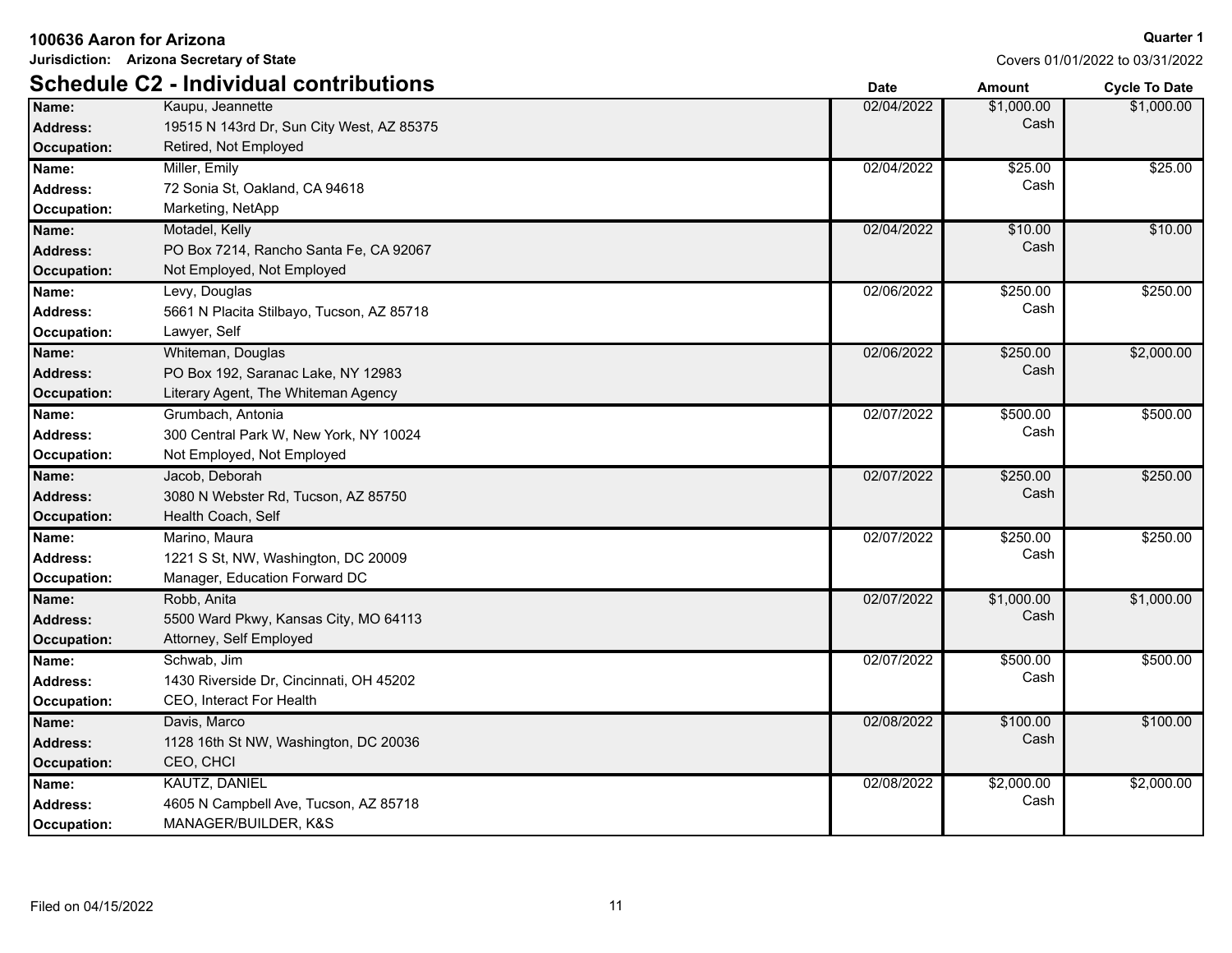| 100636 Aaron for Arizona |                                                                                           |
|--------------------------|-------------------------------------------------------------------------------------------|
|                          | Jurisdiction: Arizona Secretary of State<br><b>Schedule C2 - Individual contributions</b> |
| Name:                    | Niles, Jennifer                                                                           |
| Address:                 | 2853 Ontario Rd NW, Washington, DC 20009                                                  |
| Occupation:              | Executive, CityBridge Education                                                           |
| Name:                    | Spencer, Robin                                                                            |
| Address:                 | 2201 N Central Ave, Apt 11A, Phoenix, AZ 85004                                            |
| Occupation:              | Parish Nurse, United Methodist Church                                                     |
| Name:                    | Teller, Arlando                                                                           |
| Address:                 | PO Box 1184, Chinle, AZ 86503                                                             |

Covers 01/01/2022 to 03/31/2022

|                    | <b>Schedule C2 - Individual contributions</b>    | <b>Date</b> | <b>Amount</b> | <b>Cycle To Date</b> |
|--------------------|--------------------------------------------------|-------------|---------------|----------------------|
| Name:              | Niles, Jennifer                                  | 02/08/2022  | \$250.00      | \$250.00             |
| <b>Address:</b>    | 2853 Ontario Rd NW, Washington, DC 20009         |             | Cash          |                      |
| <b>Occupation:</b> | Executive, CityBridge Education                  |             |               |                      |
| Name:              | Spencer, Robin                                   | 02/08/2022  | \$300.00      | \$430.00             |
| <b>Address:</b>    | 2201 N Central Ave, Apt 11A, Phoenix, AZ 85004   |             | Cash          |                      |
| <b>Occupation:</b> | Parish Nurse, United Methodist Church            |             |               |                      |
| Name:              | Teller, Arlando                                  | 02/08/2022  | \$1,000.00    | \$1,000.00           |
| <b>Address:</b>    | PO Box 1184, Chinle, AZ 86503                    |             | Cash          |                      |
| <b>Occupation:</b> | Not Employed, N/A                                |             |               |                      |
| Name:              | Wincup, Tammy                                    | 02/08/2022  | \$150.00      | \$150.00             |
| <b>Address:</b>    | 6207 Kennedy Dr, Chevy Chase, MD 20815           |             | Cash          |                      |
| Occupation:        | Not Employed, Not Employed                       |             |               |                      |
| Name:              | Horowitz, Julie                                  | 02/09/2022  | \$50.00       | \$50.00              |
| Address:           | 5515 Kirkside Dr, Chevy Chase, MD 20815          |             | Cash          |                      |
| <b>Occupation:</b> | Not Employed, Not Employed                       |             |               |                      |
| Name:              | Warne, Thomas                                    | 02/09/2022  | \$1,000.00    | \$3,000.00           |
| <b>Address:</b>    | 6701 N Andrews St, Tucson, AZ 85718              |             | Cash          |                      |
| Occupation:        | Real Estate Broker, Self Employed                |             |               |                      |
| Name:              | Maley-Schaffner, Anne                            | 02/10/2022  | \$500.00      | \$500.00             |
| <b>Address:</b>    | PO Box 41567, Tucson, AZ 85717                   |             | Cash          |                      |
| <b>Occupation:</b> | Retired, Retired                                 |             |               |                      |
| Name:              | Pew, Laura                                       | 02/10/2022  | \$200.00      | \$200.00             |
| <b>Address:</b>    | 5445 N Camino Escuela, Tucson, AZ 85718          |             | Cash          |                      |
| Occupation:        | Psychotherapist, Self Employed                   |             |               |                      |
| Name:              | wessels, maja                                    | 02/10/2022  | \$1,000.00    | \$1,000.00           |
| <b>Address:</b>    | 5900 E Joshua Tree Ln, Paradise Valley, AZ 85253 |             | Cash          |                      |
| <b>Occupation:</b> | none, none                                       |             |               |                      |
| Name:              | Davis, Nancy                                     | 02/11/2022  | \$1,000.00    | \$1,000.00           |
| <b>Address:</b>    | 7001 E Calle Arandas, Tucson, AZ 85750           |             | Cash          |                      |
| Occupation:        | Not Employed, Not Employed                       |             |               |                      |
| Name:              | McAlpine, Chase                                  | 02/11/2022  | \$14.90       | \$14.90              |
| <b>Address:</b>    | 2200 E Carson St Apt 3, Pittsburgh, PA 15203     |             | Cash          |                      |
| <b>Occupation:</b> | Not Employed, Not Employed                       |             |               |                      |
| Name:              | Perlmutter, Elizabeth                            | 02/11/2022  | \$50.00       | \$50.00              |
| <b>Address:</b>    | 580 Washington St Unit 212, Boston, MA 02111     |             | Cash          |                      |
| Occupation:        | New Profit, New Profit                           |             |               |                      |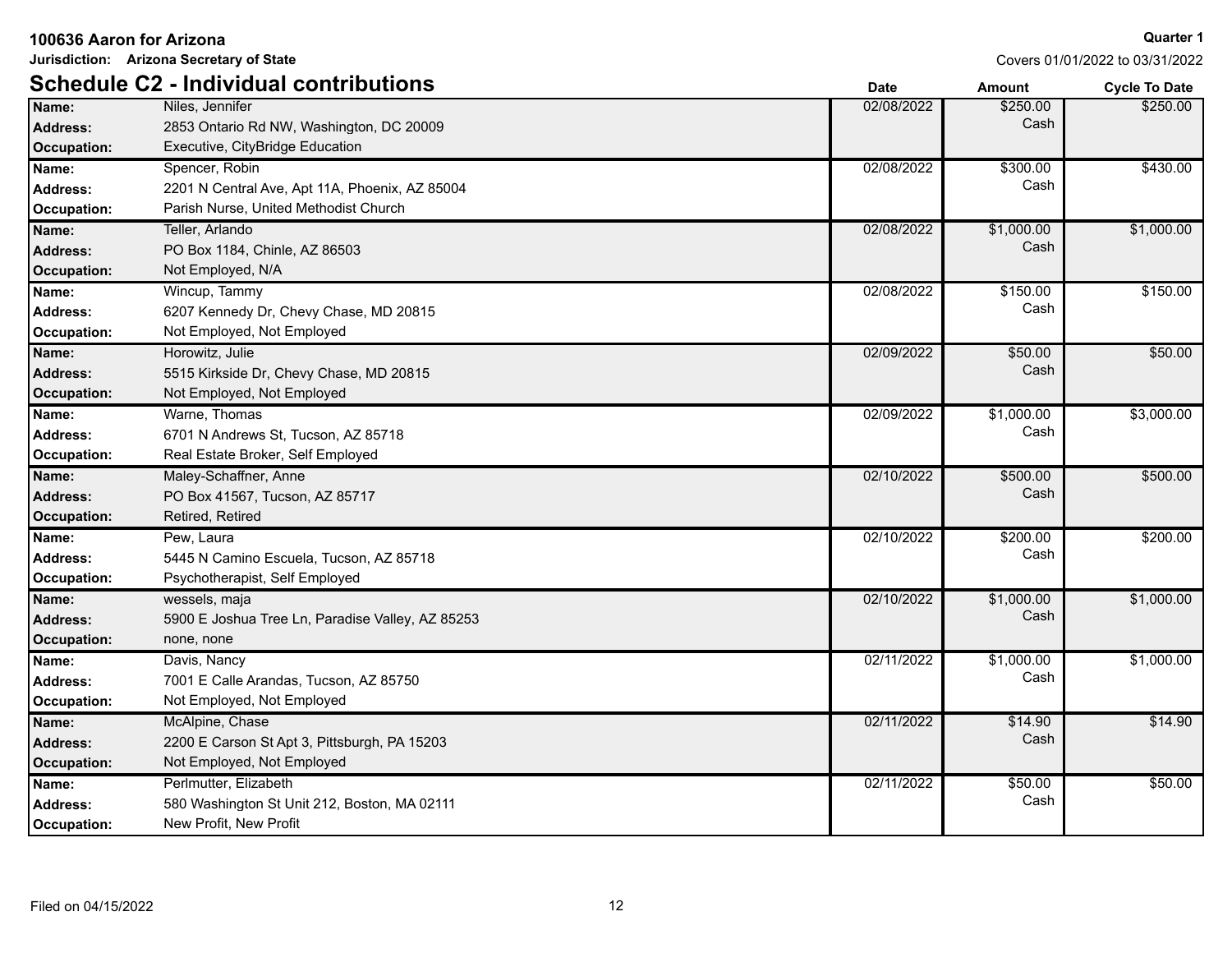| 100636 Aaron for Arizona |                                               |             |            | <b>Quarter 1</b>                |
|--------------------------|-----------------------------------------------|-------------|------------|---------------------------------|
|                          | Jurisdiction: Arizona Secretary of State      |             |            | Covers 01/01/2022 to 03/31/2022 |
|                          | <b>Schedule C2 - Individual contributions</b> | <b>Date</b> | Amount     | <b>Cycle To Date</b>            |
| Name:                    | Wetterschneider, Laurie                       | 02/11/2022  | \$1,000.00 | \$1,000.00                      |
| <b>Address:</b>          | 7201 N Sunset Canyon Dr, Tucson, AZ 85718     |             | Cash       |                                 |
| <b>Occupation:</b>       | Retired, Retired                              |             |            |                                 |
| Name:                    | <b>CHARLES, AMY</b>                           | 02/12/2022  | \$1,000.00 | \$1,000.00                      |
| <b>Address:</b>          | 3643 E Placita Lindura, Tucson, AZ 85718      |             | Cash       |                                 |
| Occupation:              | NOT EMPLOYED, NOT EMPLOYED                    |             |            |                                 |
| Name:                    | McCann, Susan                                 | 02/12/2022  | \$25.00    | \$70.00                         |
| <b>Address:</b>          | 1504 NW 147th St, Edmond, CO 73013            |             | Cash       |                                 |
| Occupation:              | Not Employed, Not Employed                    |             |            |                                 |
| Name:                    | McCann, Susan                                 | 02/12/2022  | \$25.00    | \$70.00                         |
| <b>Address:</b>          | 1504 NW 147th St, Edmond, CO 73013            |             | Cash       |                                 |
| <b>Occupation:</b>       | Not Employed, Not Employed                    |             |            |                                 |
| Name:                    | Nix, David                                    | 02/12/2022  | \$1,000.00 | \$1,000.00                      |
| <b>Address:</b>          | 3302 E Terra Alta Blvd, Tucson, AZ 85716      |             | Cash       |                                 |
| <b>Occupation:</b>       | Retired, Not Employed                         |             |            |                                 |
| Name:                    | OTT, SUSAN                                    | 02/12/2022  | \$3,800.00 | \$5,300.00                      |
| <b>Address:</b>          | 5002 N CAMINO REAL, TUCSON, AZ 85718          |             | Cash       |                                 |
| Occupation:              | RETIRED, NOT EMPLOYED                         |             |            |                                 |
| Name:                    | Tierney, Susan                                | 02/12/2022  | \$200.00   | \$1,200.00                      |
| <b>Address:</b>          | 140 E San Miguel Ave, Phoenix, AZ 85012       |             | Cash       |                                 |
| <b>Occupation:</b>       | Not Employed, Not Employed                    |             |            |                                 |
| Name:                    | D'Autremont, Cicely                           | 02/13/2022  | \$500.00   | \$500.00                        |
| <b>Address:</b>          | 4330 E Placita Panuco, # E, Tucson, AZ 85718  |             | Cash       |                                 |
| <b>Occupation:</b>       | Retired, Retired                              |             |            |                                 |
| Name:                    | Jones, JoLynne                                | 02/14/2022  | \$50.00    | \$50.00                         |
| <b>Address:</b>          | 103 Quarry Ln, Santa Cruz, CA 95060           |             | Cash       |                                 |
| <b>Occupation:</b>       | Retired, Not Employed                         |             |            |                                 |
| Name:                    | Nelson, Linda                                 | 02/14/2022  | \$1,000.00 | \$1,000.00                      |
| <b>Address:</b>          | 50 E 79th Street, Apt 4D, New York, NY 10075  |             | Cash       |                                 |
| Occupation:              | Not Employed, Not Employed                    |             |            |                                 |
| Name:                    | PIERCE, CLYDE                                 | 02/14/2022  | \$250.00   | \$1,000.00                      |
| <b>Address:</b>          | 10280 W MIDDLE PLACE RD, PRESCOTT, AZ 86305   |             | Cash       |                                 |
| <b>Occupation:</b>       | NOT EMPLOYED, NOT EMPLOYED                    |             |            |                                 |
| Name:                    | PIERCE, CLYDE                                 | 02/14/2022  | \$250.00   | \$1,000.00                      |
| <b>Address:</b>          | 10280 W MIDDLE PLACE RD, PRESCOTT, AZ 86305   |             | Cash       |                                 |
| Occupation:              | NOT EMPLOYED, NOT EMPLOYED                    |             |            |                                 |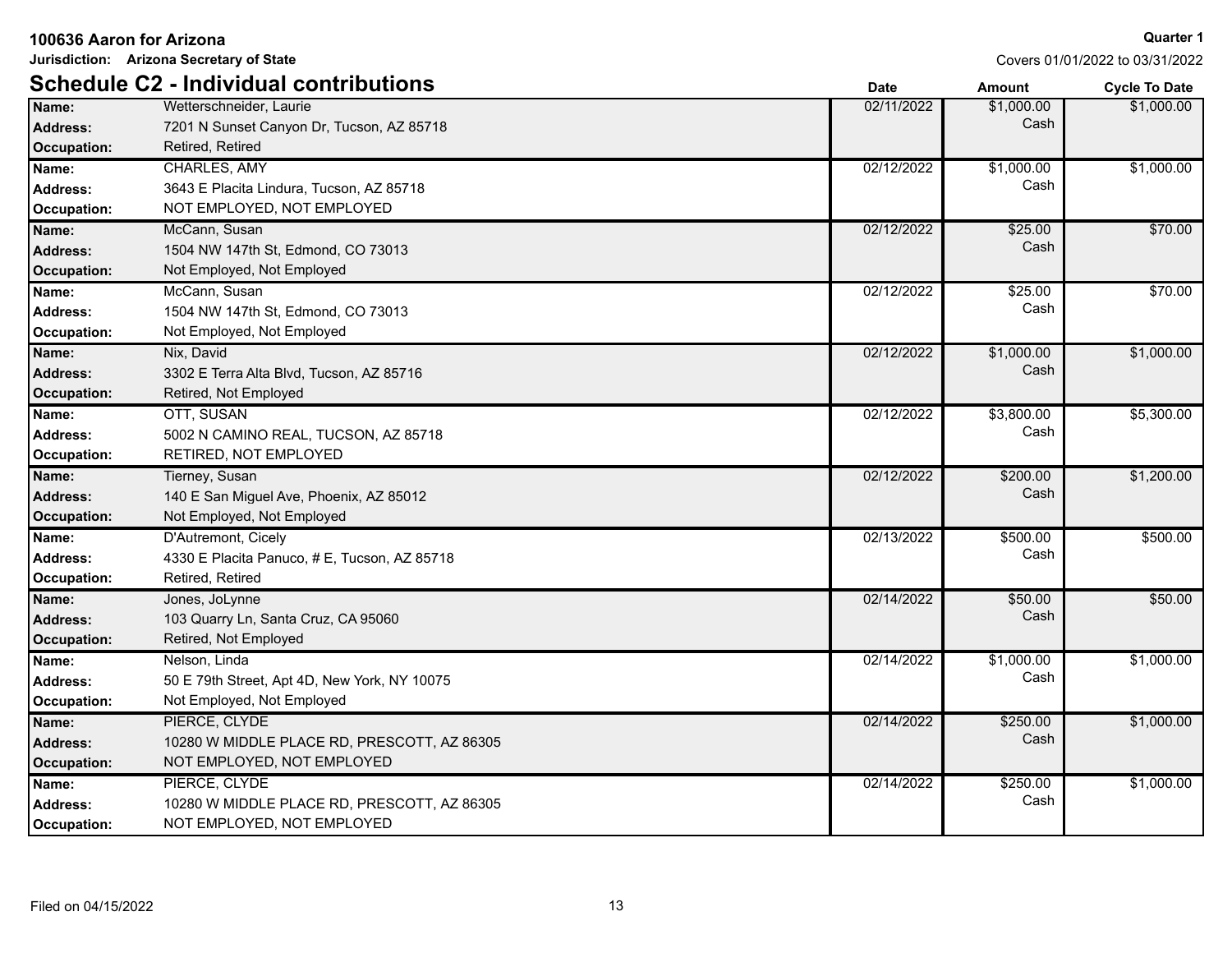| 100636 Aaron for Arizona |                                                  |             |               | <b>Quarter 1</b>                |
|--------------------------|--------------------------------------------------|-------------|---------------|---------------------------------|
|                          | Jurisdiction: Arizona Secretary of State         |             |               | Covers 01/01/2022 to 03/31/2022 |
|                          | <b>Schedule C2 - Individual contributions</b>    | <b>Date</b> | <b>Amount</b> | <b>Cycle To Date</b>            |
| Name:                    | SHAPIRO, EVE                                     | 02/14/2022  | \$250.00      | \$250.00                        |
| Address:                 | 5373 N VIA ALCALDE, TUCSON, AZ 85718             |             | Cash          |                                 |
| Occupation:              | PHYSICIAN, SELF EMPLOYED                         |             |               |                                 |
| Name:                    | Addison, Marcia                                  | 02/15/2022  | \$100.00      | \$100.00                        |
| <b>Address:</b>          | 1039 Birkdale Dr. Napa, CA 94559                 |             | Cash          |                                 |
| Occupation:              | Not Employed, Not Employed                       |             |               |                                 |
| Name:                    | Brown, Jane                                      | 02/15/2022  | \$1,000.00    | \$1,000.00                      |
| <b>Address:</b>          | 2102 S Twinkling Starr Dr, Tucson, AZ 85745      |             | Cash          |                                 |
| Occupation:              | Not Employed, Not Employed                       |             |               |                                 |
| Name:                    | Busky, Jonathan                                  | 02/15/2022  | \$25.00       | \$200.00                        |
| <b>Address:</b>          | 466 13th St, Brooklyn, NY 11215                  |             | Cash          |                                 |
| Occupation:              | Online Media, CMI Marketing Inc.                 |             |               |                                 |
| Name:                    | Dusenberry, Bruce                                | 02/15/2022  | \$2,000.00    | \$5,050.00                      |
| <b>Address:</b>          | 7090 N Via Sierra Del Sol, Tucson, AZ 85718      |             | Cash          |                                 |
| <b>Occupation:</b>       | Retired, Not Employed                            |             |               |                                 |
| Name:                    | Linton, Marigold                                 | 02/15/2022  | \$500.00      | \$500.00                        |
| <b>Address:</b>          | 5838 E Orange Blossom Ln, Phoenix, AZ 85018      |             | Cash          |                                 |
| Occupation:              | Retired, NA                                      |             |               |                                 |
| Name:                    | Kraver, Barbara                                  | 02/16/2022  | \$1,000.00    | \$1,700.00                      |
| <b>Address:</b>          | 1660 W Glendale Ave, Apt 1221, Phoenix, AZ 85021 |             | Cash          |                                 |
| Occupation:              | Retired, Not Employed                            |             |               |                                 |
| Name:                    | Mitchell, Marcus                                 | 02/16/2022  | \$500.00      | \$500.00                        |
| <b>Address:</b>          | 1247 W Roller Coaster Rd, Tucson, AZ 85704       |             | Cash          |                                 |
| Occupation:              | Manager, Canyon Wren Leasing                     |             |               |                                 |
| Name:                    | Werner, William                                  | 02/16/2022  | \$1,000.00    | \$1,000.00                      |
| <b>Address:</b>          | 3216 N Jackson Ave, Tucson, AZ 85719             |             | Cash          |                                 |
| Occupation:              | Real Estate, Doi Bureau of Land Management       |             |               |                                 |
| Name:                    | Bertrand, Allison                                | 02/17/2022  | \$2,400.00    | \$5,300.00                      |
| <b>Address:</b>          | 4333 E Lakeside Ln, Paradise Valley, AZ 85253    |             | Cash          |                                 |
| Occupation:              | Not Employed, retired                            |             |               |                                 |
| Name:                    | Bertrand, Kent                                   | 02/17/2022  | \$500.00      | \$3,500.00                      |
| <b>Address:</b>          | 1149 E Mary Ln, # In, Gilbert, AZ 85295          |             | Cash          |                                 |
| <b>Occupation:</b>       | Self Emmployed, Therapist                        |             |               |                                 |
| Name:                    | Miller, Thad                                     | 02/17/2022  | \$1,000.00    | \$3,500.00                      |
| <b>Address:</b>          | 777 Preston St, Apt 41M, Houston, TX 77002       |             | Cash          |                                 |
| Occupation:              | Executive, Calpine Corporation                   |             |               |                                 |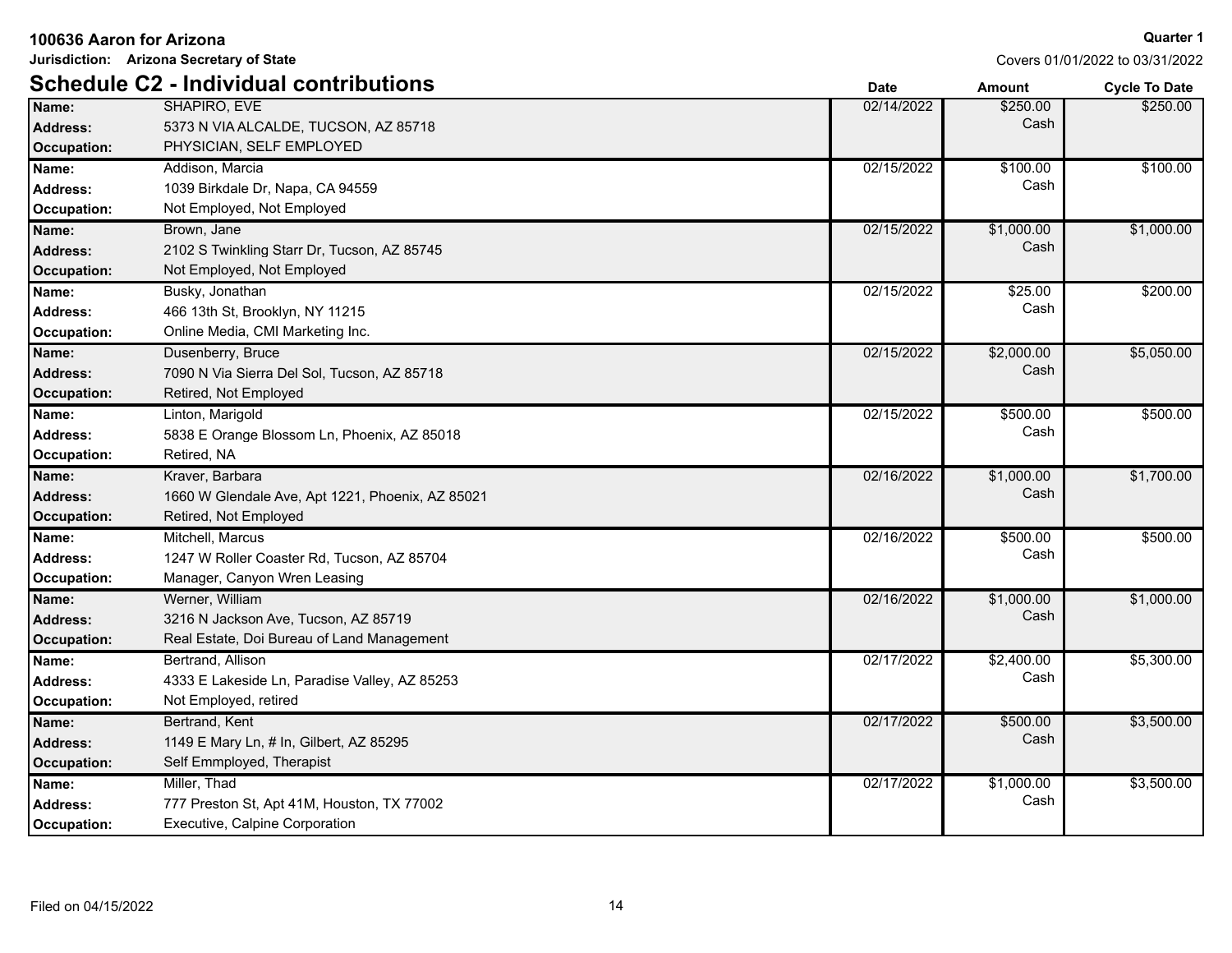| Jurisdiction: Arizona Secretary of State |                                                    |             | Covers 01/01/2022 to 03/31/2022 |                      |
|------------------------------------------|----------------------------------------------------|-------------|---------------------------------|----------------------|
|                                          | <b>Schedule C2 - Individual contributions</b>      | <b>Date</b> | <b>Amount</b>                   | <b>Cycle To Date</b> |
| Name:                                    | Nathwani, Bharat                                   | 02/17/2022  | \$5.00                          | \$5.00               |
| <b>Address:</b>                          | 4499 Via Marisol, Unit 331B, Los Angeles, CA 90042 |             | Cash                            |                      |
| Occupation:                              | Pathologist, City of Hope                          |             |                                 |                      |
| Name:                                    | Volk, Christopher                                  | 02/17/2022  | \$5,300.00                      | \$5,300.00           |
| <b>Address:</b>                          | 6324 N 48th PI, Paradise Valley, AZ 85253          |             | Cash                            |                      |
| Occupation:                              | CEO, STORE Capital Corporation                     |             |                                 |                      |
| Name:                                    | Boxer, Barbara                                     | 02/18/2022  | \$5.00                          | \$15.00              |
| Address:                                 | 1143 Linda Flora Dr, Los Angeles, CA 90049         |             | Cash                            |                      |
| <b>Occupation:</b>                       | Investor, Self                                     |             |                                 |                      |
| Name:                                    | Ensler, Laura                                      | 02/18/2022  | \$100.00                        | \$100.00             |
| <b>Address:</b>                          | 3451 28th Street, Astoria, NY 11106                |             | Cash                            |                      |
| Occupation:                              | Early Education Consultant, Self Employed          |             |                                 |                      |
| Name:                                    | Lipton, Paul                                       | 02/18/2022  | \$(250.00)                      | \$0.00               |
| <b>Address:</b>                          | 3635 E 34th St, Tucson, AZ 85713                   |             | Cash                            |                      |
| <b>Occupation:</b>                       | Growers house, Executive                           |             |                                 |                      |
| Trans. Type:                             | <b>Refunded Contribution</b>                       |             |                                 |                      |
| <b>Original Date:</b>                    | 01/13/2022                                         |             |                                 |                      |
| <b>Original Amount:</b>                  | \$250.00                                           |             |                                 |                      |
| Name:                                    | Hall, Philip James                                 | 02/19/2022  | \$500.00                        | \$500.00             |
| <b>Address:</b>                          | 882 W Calle de los Higos, Tucson, AZ 85745         |             | Cash                            |                      |
| <b>Occupation:</b>                       | Retired, N/A                                       |             |                                 |                      |
| Name:                                    | Olshansky, Jack                                    | 02/19/2022  | \$25.00                         | \$225.00             |
| <b>Address:</b>                          | 36432 Crown St, Palm Desert, CA 92211              |             | Cash                            |                      |
| <b>Occupation:</b>                       | Not Employed, Not Employed                         |             |                                 |                      |
| Name:                                    | Wiesenberg, James                                  | 02/19/2022  | \$419.00                        | \$640.00             |
| <b>Address:</b>                          | 2535 W Fairview St, Chandler, AZ 85224             |             | Cash                            |                      |
| <b>Occupation:</b>                       | Telecom Entrepreneur, Space Data                   |             |                                 |                      |
| Name:                                    | Baum, Myra                                         | 02/22/2022  | \$108.00                        | \$108.00             |
| <b>Address:</b>                          | 8318 E Via De Las Flores, Scottsdale, AZ 85258     |             | Cash                            |                      |
| <b>Occupation:</b>                       | Not Employed, Not Employed                         |             |                                 |                      |
| Name:                                    | Epstein, Carolyn                                   | 02/22/2022  | \$5.00                          | \$5.00               |
| <b>Address:</b>                          | 3320 E 1st St, Long Beach, CA 90803                |             | Cash                            |                      |
| Occupation:                              | Not Employed, Not Employed                         |             |                                 |                      |
| Name:                                    | Gruber, Linda                                      | 02/22/2022  | \$500.00                        | \$500.00             |
| <b>Address:</b>                          | 7222 N 22nd St, Phoenix, AZ 85020                  |             | Cash                            |                      |
| Occupation:                              | None, None                                         |             |                                 |                      |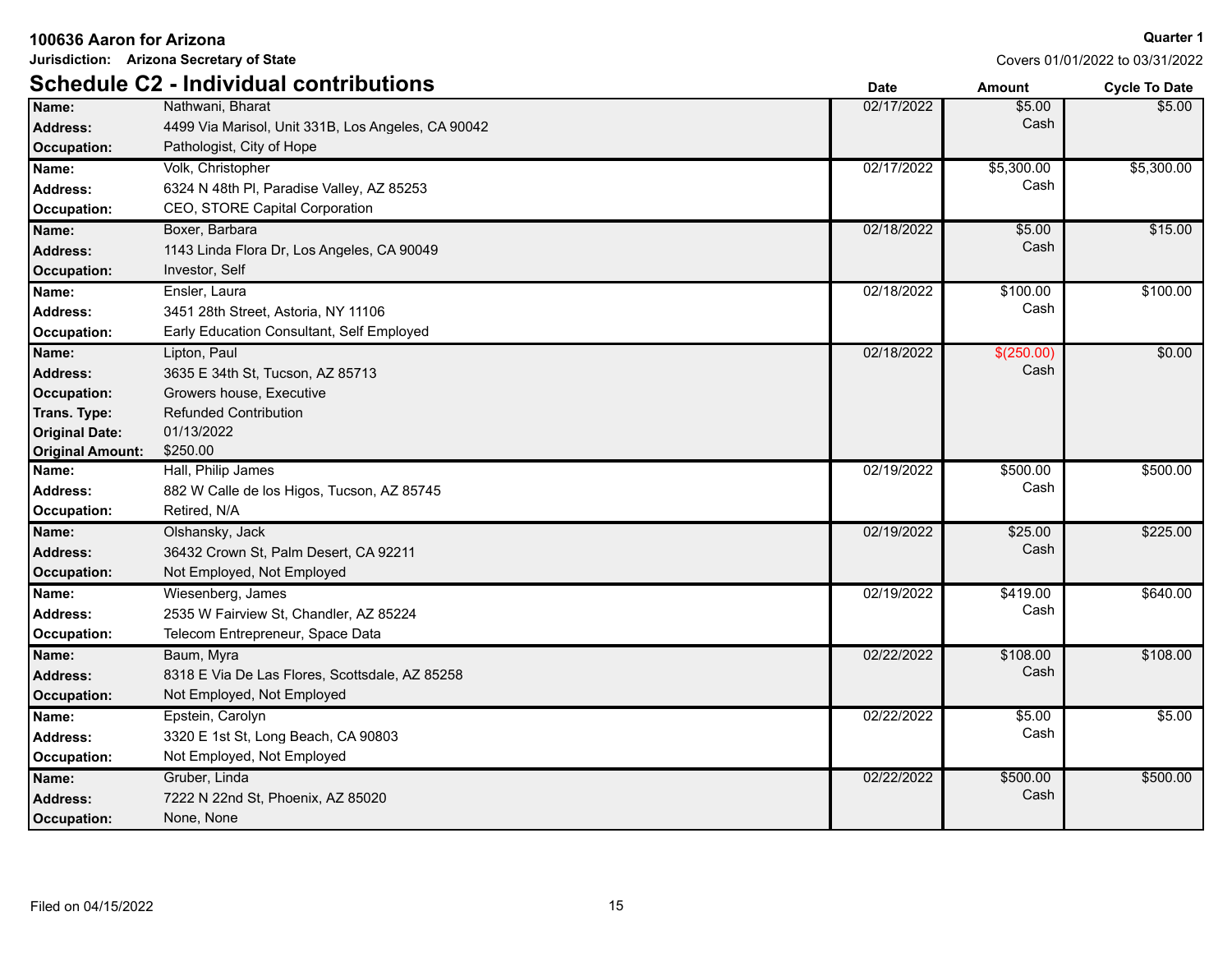| 100636 Aaron for Arizona                |                                                                                                    |             |                    | Quarter                        |
|-----------------------------------------|----------------------------------------------------------------------------------------------------|-------------|--------------------|--------------------------------|
|                                         | Jurisdiction: Arizona Secretary of State                                                           |             |                    | Covers 01/01/2022 to 03/31/202 |
|                                         | <b>Schedule C2 - Individual contributions</b>                                                      | <b>Date</b> | <b>Amount</b>      | <b>Cycle To Date</b>           |
| Name:<br>Address:<br>Occupation:        | Henze, Tom<br>2575 E Camelback Rd, FI 11, Phoenix, AZ 85016<br>Attorney, Gallager Kennedy          | 02/22/2022  | \$1,000.00<br>Cash | \$1,000.00                     |
| Name:<br><b>Address:</b><br>Occupation: | Hoffman, Lynn<br>4513 N 35th PI, Phoenix, AZ 85018<br>Retired, Not Employed                        | 02/22/2022  | \$1,000.00<br>Cash | \$1,000.00                     |
| Name:<br>Address:<br>Occupation:        | Kravetz, Sandy<br>5430 E Mercer Ln, Scottsdale, AZ 85254<br>Sales, Self Employed                   | 02/22/2022  | \$150.00<br>Cash   | \$150.00                       |
| Name:<br>Address:<br><b>Occupation:</b> | Ross, Heather<br>5436 Cheryl Dr., Paradise Valley, AZ 85283<br>Professor, Arizona State University | 02/22/2022  | \$250.00<br>Cash   | \$250.00                       |
| Name:<br>Address:<br>Occupation:        | Eaton, David<br>4949 E Lincoln Dr, #2, Paradise Valley, AZ 85253<br>Partner, JDM Partners          | 02/24/2022  | \$2,500.00<br>Cash | \$2,500.00                     |
| Name:<br><b>Address:</b><br>Occupation: | Hirsch, Laurence<br>5706 N Central Ave, Phoenix, AZ 85012<br>Attorney, Jaburg & Wilk               | 02/24/2022  | \$200.00<br>Cash   | \$200.00                       |
| Name:<br><b>Address:</b><br>Occupation: | Weinberg, James<br>74 Russell Ave, Watertown, MA 02472<br>CEO, FUSE                                | 02/24/2022  | \$1,000.00<br>Cash | \$1,000.00                     |
| Name:<br>Address:<br><b>Occupation:</b> | <b>BARLETT, DAVID</b><br>3236 E Via Palos Verdes, Tucson, AZ 85716<br>Retired, N/A                 | 02/25/2022  | \$250.00<br>Cash   | \$250.00                       |
| Name:                                   | Meissner, Carol                                                                                    | 02/28/2022  | \$200.00           | \$200.00                       |

Covers 01/01/2022 to 03/31/2022

**Quarter 1**

\$1,000.00

\$1,000.00

| Auuress.           | 40 TO IN OOLLET, FILOGITIA, AZ 000 TO            |            |            |            |
|--------------------|--------------------------------------------------|------------|------------|------------|
| Occupation:        | Retired, Not Employed                            |            |            |            |
| Name:              | Kravetz, Sandy                                   | 02/22/2022 | \$150.00   | \$150.00   |
| <b>Address:</b>    | 5430 E Mercer Ln, Scottsdale, AZ 85254           |            | Cash       |            |
| Occupation:        | Sales, Self Employed                             |            |            |            |
| Name:              | Ross, Heather                                    | 02/22/2022 | \$250.00   | \$250.00   |
| <b>Address:</b>    | 5436 Cheryl Dr., Paradise Valley, AZ 85283       |            | Cash       |            |
| <b>Occupation:</b> | Professor, Arizona State University              |            |            |            |
| Name:              | Eaton, David                                     | 02/24/2022 | \$2,500.00 | \$2,500.00 |
| Address:           | 4949 E Lincoln Dr, #2, Paradise Valley, AZ 85253 |            | Cash       |            |
| Occupation:        | Partner, JDM Partners                            |            |            |            |
| Name:              | Hirsch, Laurence                                 | 02/24/2022 | \$200.00   | \$200.00   |
| <b>Address:</b>    | 5706 N Central Ave, Phoenix, AZ 85012            |            | Cash       |            |
| <b>Occupation:</b> | Attorney, Jaburg & Wilk                          |            |            |            |
| Name:              | Weinberg, James                                  | 02/24/2022 | \$1,000.00 | \$1,000.00 |
| <b>Address:</b>    | 74 Russell Ave, Watertown, MA 02472              |            | Cash       |            |
| Occupation:        | CEO, FUSE                                        |            |            |            |
| Name:              | <b>BARLETT, DAVID</b>                            | 02/25/2022 | \$250.00   | \$250.00   |
| <b>Address:</b>    | 3236 E Via Palos Verdes, Tucson, AZ 85716        |            | Cash       |            |
| Occupation:        | Retired, N/A                                     |            |            |            |
| Name:              | Meissner, Carol                                  | 02/28/2022 | \$200.00   | \$200.00   |
| <b>Address:</b>    | 303 W Berridge Ln, Phoenix, AZ 85013             |            | Cash       |            |
| <b>Occupation:</b> | Retired, Retired                                 |            |            |            |
| Name:              | Ott, Charles                                     | 02/28/2022 | \$3,000.00 | \$3,000.00 |
| <b>Address:</b>    | 5002 N Camino Real, Tucson, AZ 85718             |            | Cash       |            |
| Occupation:        | Retired, None                                    |            |            |            |
| Name:              | Becker, Mathis                                   | 03/01/2022 | \$1,000.00 | \$1,000.00 |
| Address:           | 1239 W Coronado Rd, Phoenix, AZ 85007            |            | Cash       |            |
| Occupation:        | Attorney, Retired                                |            |            |            |
| Name:              | Goodman, Harriett                                | 03/01/2022 | \$25.00    | \$150.00   |
| <b>Address:</b>    | C12 Calle Yuisa, Rincon, PR 00677                |            | Cash       |            |
| Occupation:        | Not Employed, Not Employed                       |            |            |            |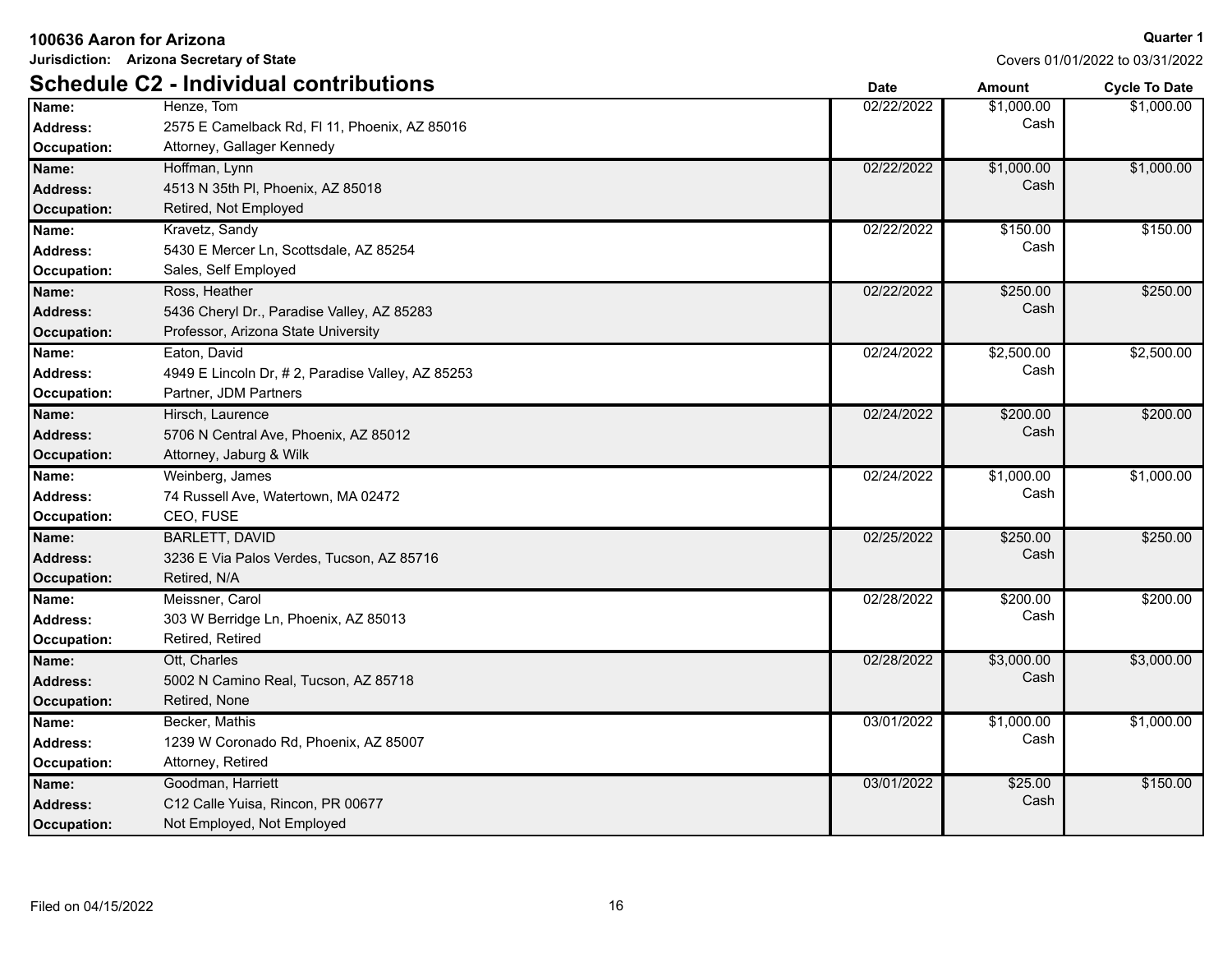| 100636 Aaron for Arizona |                                                           |             |               | <b>Quarter 1</b>                |
|--------------------------|-----------------------------------------------------------|-------------|---------------|---------------------------------|
|                          | Jurisdiction: Arizona Secretary of State                  |             |               | Covers 01/01/2022 to 03/31/2022 |
|                          | <b>Schedule C2 - Individual contributions</b>             | <b>Date</b> | <b>Amount</b> | <b>Cycle To Date</b>            |
| Name:                    | Bertrand, Kent                                            | 03/02/2022  | \$1,000.00    | \$3,500.00                      |
| <b>Address:</b>          | 1149 E Mary Ln, # In, Gilbert, AZ 85295                   |             | Cash          |                                 |
| <b>Occupation:</b>       | Self Emmployed, Therapist                                 |             |               |                                 |
| Name:                    | Burns, Dan                                                | 03/02/2022  | \$200.00      | \$2,700.00                      |
| <b>Address:</b>          | 12152 N 98th Way, Scottsdale, AZ 85260                    |             | Cash          |                                 |
| Occupation:              | <b>Business Owner, EXOS</b>                               |             |               |                                 |
| Name:                    | Feldman, Elizabeth                                        | 03/03/2022  | \$500.00      | \$500.00                        |
| <b>Address:</b>          | 5431 E Paradise Dr, Scottsdale, AZ 85254                  |             | Cash          |                                 |
| Occupation:              | Attorney, Self-Employed                                   |             |               |                                 |
| Name:                    | Jones, Steven                                             | 03/03/2022  | \$200.00      | \$1,400.00                      |
| <b>Address:</b>          | 15 E Glenn Dr, Phoenix, AZ 85020                          |             | Cash          |                                 |
| <b>Occupation:</b>       | Realtor, Coldwell Banker                                  |             |               |                                 |
| Name:                    | Kenny, James                                              | 03/04/2022  | \$1,000.00    | \$1,000.00                      |
| <b>Address:</b>          | 6019 E Crocus Dr. Scottsdale, AZ 85254                    |             | Cash          |                                 |
| Occupation:              | Real Estate, El Dorado Holdings                           |             |               |                                 |
| Name:                    | Luezelman, James                                          | 03/04/2022  | \$1,000.00    | \$1,000.00                      |
| <b>Address:</b>          | 3565 E Placita De La Raza, Tucson, AZ 85718               |             | Cash          |                                 |
| <b>Occupation:</b>       | Attorney, Self Employed                                   |             |               |                                 |
| Name:                    | Poli, Michael                                             | 03/04/2022  | \$1,000.00    | \$1,000.00                      |
| Address:                 | 2999 N 44th St, Ste 500, Phoenix, AZ 85018                |             | Cash          |                                 |
| <b>Occupation:</b>       | Attorney, Self-Employed                                   |             |               |                                 |
| Name:                    | Rice, Rebel                                               | 03/04/2022  | \$500.00      | \$500.00                        |
| <b>Address:</b>          | 4620 E Arcadia Ln, Phoenix, AZ 85018                      |             | Cash          |                                 |
| <b>Occupation:</b>       | Retired, Not Employed                                     |             |               |                                 |
| Name:                    | Stegman, Lauren                                           | 03/04/2022  | \$2,500.00    | \$2,500.00                      |
| <b>Address:</b>          | 11801 N Sundown Dr. Scottsdale, AZ 85260                  |             | Cash          |                                 |
| Occupation:              | Physician, Palo Verde Cancer Specialists                  |             |               |                                 |
| Name:                    | Verone, Roz                                               | 03/05/2022  | \$25.00       | \$50.00                         |
| Address:                 | 24 Indian Rock Dr. Saugus, MA 01906                       |             | Cash          |                                 |
| Occupation:              | Not Employed, Not Employed                                |             |               |                                 |
| Name:                    | <b>HICKS, STEPHEN</b>                                     | 03/06/2022  | \$1,000.00    | \$1,000.00                      |
| <b>Address:</b>          | 4461 E SUNSET DR, PHOENIX, AZ 85028                       |             | Cash          |                                 |
| Occupation:              | OWNER, ARIZONA SCIENCE CENTER MYTEK NETWORK SOLUTIONS LLC |             |               |                                 |
| Name:                    | Holgate, William                                          | 03/06/2022  | \$500.00      | \$500.00                        |
| <b>Address:</b>          | 10214 E Blanche Dr, Scottsdale, AZ 85255                  |             | Cash          |                                 |
| Occupation:              | Sales, cStor                                              |             |               |                                 |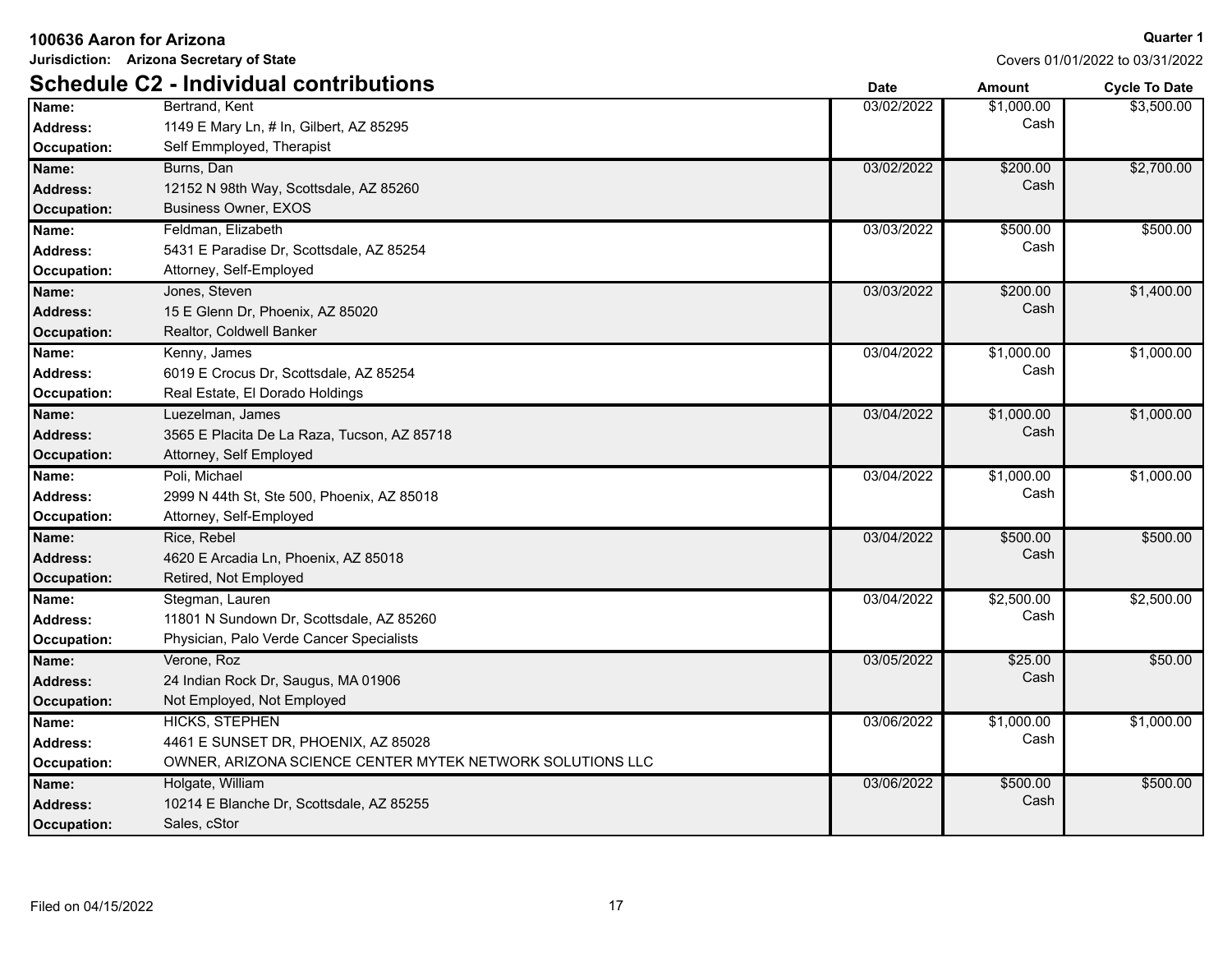| Jurisdiction: Arizona Secretary of State |                                                    |             |            | Covers 01/01/2022 to 03/31/2022 |
|------------------------------------------|----------------------------------------------------|-------------|------------|---------------------------------|
|                                          | <b>Schedule C2 - Individual contributions</b>      | <b>Date</b> | Amount     | <b>Cycle To Date</b>            |
| Name:                                    | Jarson, Deborah                                    | 03/06/2022  | \$250.00   | \$250.00                        |
| <b>Address:</b>                          | 5846 E Cochise Rd, Scottsdale, AZ 85253            |             | Cash       |                                 |
| <b>Occupation:</b>                       | Real Estate Sales, Jarson & Jarson                 |             |            |                                 |
| Name:                                    | Jarson, Scott                                      | 03/06/2022  | \$250.00   | \$250.00                        |
| <b>Address:</b>                          | 8131 N Charles Dr, Paradise Valley, AZ 85253       |             | Cash       |                                 |
| <b>Occupation:</b>                       | Real Estate, Jarson & Jarson LLC                   |             |            |                                 |
| Name:                                    | Josephs, Natalee                                   | 03/06/2022  | \$2,000.00 | \$2,000.00                      |
| Address:                                 | 4430 E Sunset Dr, Phoenix, AZ 85028                |             | Cash       |                                 |
| <b>Occupation:</b>                       | Attorney, Ballecer & Segal                         |             |            |                                 |
| Name:                                    | Ravare, Corri                                      | 03/06/2022  | \$250.00   | \$350.00                        |
| <b>Address:</b>                          | 5349 Chesley Ave, Los Angeles, CA 90043            |             | Cash       |                                 |
| <b>Occupation:</b>                       | Chief Operating Officer, Extera Public School      |             |            |                                 |
| Name:                                    | Whiteman, Douglas                                  | 03/06/2022  | \$250.00   | \$2,000.00                      |
| <b>Address:</b>                          | PO Box 192, Saranac Lake, NY 12983                 |             | Cash       |                                 |
| <b>Occupation:</b>                       | Literary Agent, The Whiteman Agency                |             |            |                                 |
| Name:                                    | Brown, Leah                                        | 03/07/2022  | \$500.00   | \$500.00                        |
| <b>Address:</b>                          | 4401 E Sunset Dr, Phoenix, AZ 85028                |             | Cash       |                                 |
| <b>Occupation:</b>                       | Orthopedic Surgent, Urgently Ortho                 |             |            |                                 |
| Name:                                    | <b>HOLDEN, JERRY</b>                               | 03/08/2022  | \$1,000.00 | \$1,000.00                      |
| Address:                                 | 2340 E CINNABAE AVE, PHOENIX, AZ 85028             |             | Cash       |                                 |
| <b>Occupation:</b>                       | ATTORNEY, UNITED TECHNOLOGIES                      |             |            |                                 |
| Name:                                    | Jacobson, Stephanie                                | 03/08/2022  | \$250.00   | \$250.00                        |
| <b>Address:</b>                          | 8113 E Del Caverna Dr, Scottsdale, AZ 85258        |             | Cash       |                                 |
| <b>Occupation:</b>                       | Assoc VP for Academic Affairs, AZ Board of Regents |             |            |                                 |
| Name:                                    | <b>MORRIS, LINDSAY</b>                             | 03/08/2022  | \$250.00   | \$250.00                        |
| Address:                                 | 5110 E ROADRUNNER RD, PARADISE VALLEY, AZ 85253    |             | Cash       |                                 |
| Occupation:                              | MARKETING, SELF EMPLOYED                           |             |            |                                 |
| Name:                                    | Stephan, Lori                                      | 03/08/2022  | \$100.00   | \$100.00                        |
| Address:                                 | 460 23rd St, Santa Monica, CA 90402                |             | Cash       |                                 |
| <b>Occupation:</b>                       | Not Employed, Not Employed                         |             |            |                                 |
| Name:                                    | Ackerman, Lindsay                                  | 03/09/2022  | \$1,000.00 | \$1,250.00                      |
| <b>Address:</b>                          | 6250 N 51st PI, Paradise Valley, AZ 85253          |             | Cash       |                                 |
| Occupation:                              | Physician, US Dermatology Partners                 |             |            |                                 |
| Name:                                    | Erickson, Sandra                                   | 03/09/2022  | \$500.00   | \$500.00                        |
| <b>Address:</b>                          | 2885 E Racquet Ct, Tucson, AZ 85716                |             | Cash       |                                 |
| Occupation:                              | Not Employed, Not Employed                         |             |            |                                 |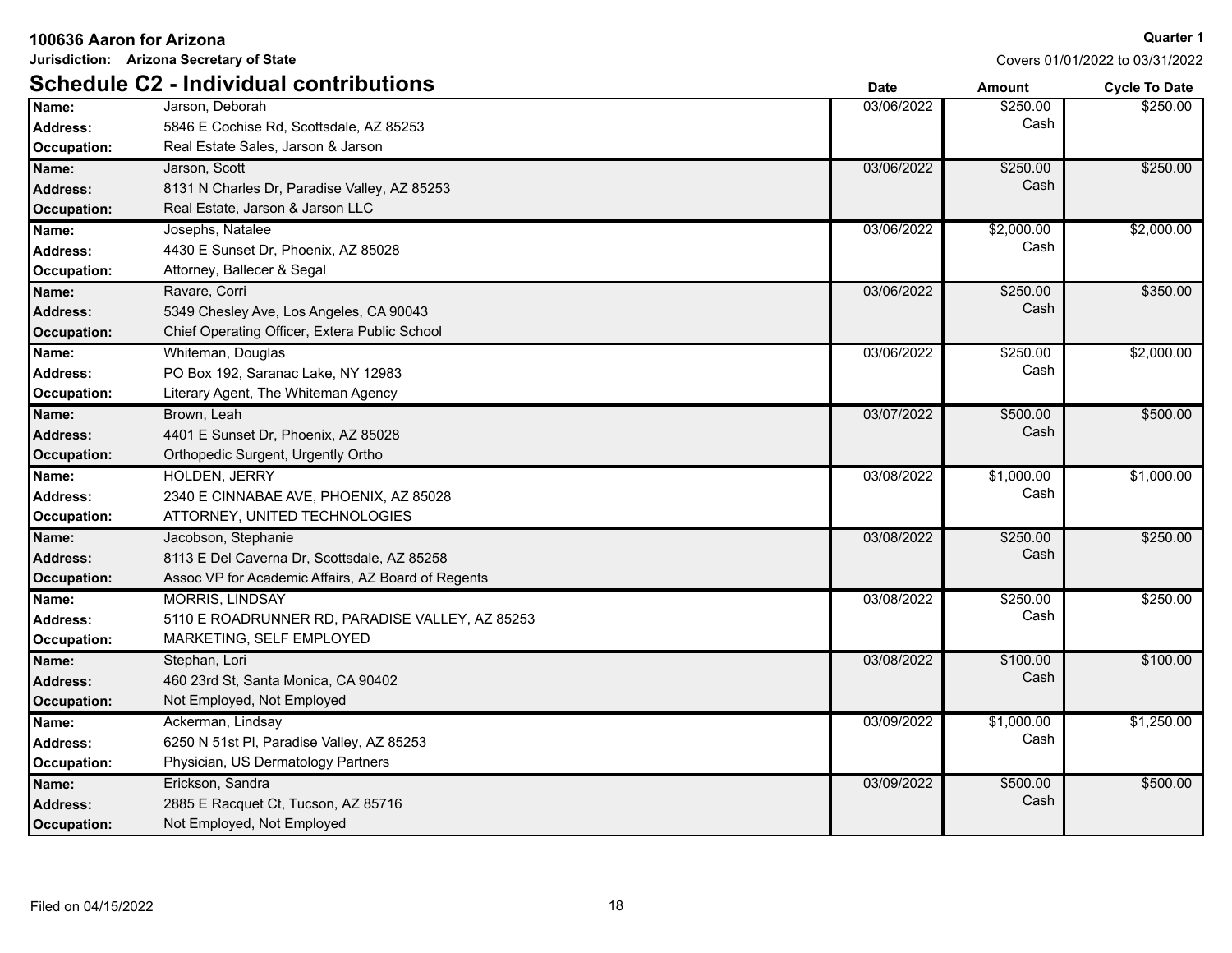| Jurisdiction: Arizona Secretary of State       |                                                                                                                 |             |                    | Covers 01/01/2022 to 03/31/2022 |
|------------------------------------------------|-----------------------------------------------------------------------------------------------------------------|-------------|--------------------|---------------------------------|
|                                                | <b>Schedule C2 - Individual contributions</b>                                                                   | <b>Date</b> | <b>Amount</b>      | <b>Cycle To Date</b>            |
| Name:<br>Address:<br>Occupation:               | Frouge, Threasa H MD<br>6018 N. 33RDST, PARADISE VALLEY, AZ 85253<br>PHYSICIANS, VALLEY RADIOLOGY               | 03/09/2022  | \$2,500.00<br>Cash | \$2,500.00                      |
| Name:<br><b>Address:</b><br><b>Occupation:</b> | Holland, Donna<br>5313 E Yale St, Phoenix, AZ 85008<br>Physician, Banner Health                                 | 03/09/2022  | \$250.00<br>Cash   | \$250.00                        |
| Name:<br>Address:<br><b>Occupation:</b>        | Kazi, S Jaffrey<br>8622 E Wood Dr, Scottsdale, AZ 85260<br>Physician, Self Employed                             | 03/09/2022  | \$250.00<br>Cash   | \$250.00                        |
| Name:<br><b>Address:</b><br><b>Occupation:</b> | Leach. Ann Cheri<br>5742 E Lafayette Blvd, Phoenix, AZ 85018<br>Physician, Self Employed                        | 03/09/2022  | \$250.00<br>Cash   | \$250.00                        |
| Name:<br><b>Address:</b><br><b>Occupation:</b> | Reiser, Janet<br>5431 E Cheryl Dr, Paradise Valley, AZ 85253<br>Doctor, Self Employed                           | 03/09/2022  | \$250.00<br>Cash   | \$430.00                        |
| Name:<br><b>Address:</b><br><b>Occupation:</b> | Burns, Dan<br>12152 N 98th Way, Scottsdale, AZ 85260<br><b>Business Owner, EXOS</b>                             | 03/10/2022  | \$2,500.00<br>Cash | \$2,700.00                      |
| Name:<br><b>Address:</b><br><b>Occupation:</b> | Kern, Carol<br>8219 N Charles Dr, Paradise Valley, AZ 85253<br>retired, retired                                 | 03/10/2022  | \$1,000.00<br>Cash | \$1,000.00                      |
| Name:<br><b>Address:</b><br><b>Occupation:</b> | Condon, Edward<br>2011 U St, Sacramento, CA 95818<br>Executive Director, MLC Impact                             | 03/11/2022  | \$250.00<br>Cash   | \$300.00                        |
| Name:<br><b>Address:</b><br><b>Occupation:</b> | Conrad, Michelle<br>37 E 7th St, New York, NY 10003<br>Not Employed, Not Employed                               | 03/11/2022  | \$350.00<br>Cash   | \$350.00                        |
| Name:<br><b>Address:</b><br><b>Occupation:</b> | Pinkus, Jonathan<br>5858 E Caballo Dr, Paradise Valley, AZ 85253<br>Co-Founder, Arizona Nutritional Supplements | 03/11/2022  | \$3,300.00<br>Cash | \$5,300.00                      |
| Name:<br>Address:<br><b>Occupation:</b>        | McCann, Susan<br>1504 NW 147th St, Edmond, OK 73013<br>Not Employed, Not Employed                               | 03/12/2022  | \$19.00<br>Cash    | \$224.00                        |
| Name:<br><b>Address:</b><br>Occupation:        | Williams, Paul<br>1129 Cedar Street, Santa Monica, CA 90405<br><b>Business Consultant, Self Employed</b>        | 03/12/2022  | \$500.00<br>Cash   | \$500.00                        |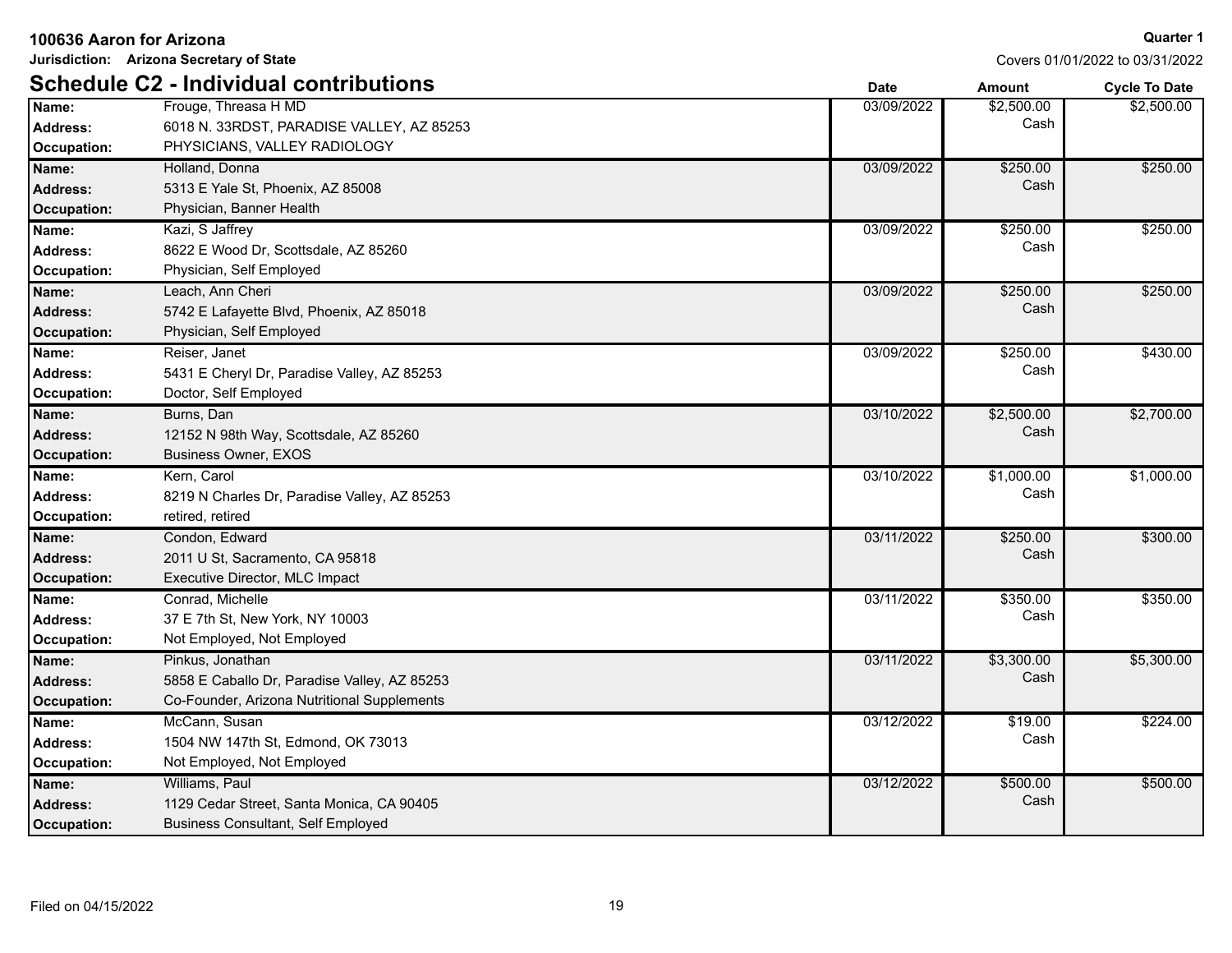| Jurisdiction: Arizona Secretary of State |                                                    | Covers 01/01/2022 to 03/31/2022 |               |                      |
|------------------------------------------|----------------------------------------------------|---------------------------------|---------------|----------------------|
|                                          | <b>Schedule C2 - Individual contributions</b>      | <b>Date</b>                     | <b>Amount</b> | <b>Cycle To Date</b> |
| Name:                                    | Bryant, Ralph                                      | 03/13/2022                      | \$2,300.00    | \$2,300.00           |
| Address:                                 | 30600 N Pima Rd Unit 34, Scottsdale, AZ 85266      |                                 | Cash          |                      |
| <b>Occupation:</b>                       | Not Employed, Not Employed                         |                                 |               |                      |
| Name:                                    | FRANKEBERGER, ROBERT                               | 03/14/2022                      | \$250.00      | \$250.00             |
| <b>Address:</b>                          | 109 EAST PALM LANE, PHOENIX, AZ 85004              |                                 | Cash          |                      |
| <b>Occupation:</b>                       | NOT EMPLOYED, NOT EMPLOYED                         |                                 |               |                      |
| Name:                                    | Hoffer, Jonathan                                   | 03/14/2022                      | \$1,300.00    | \$5,300.00           |
| <b>Address:</b>                          | 5829 E Caballo Ln, Paradise Valley, AZ 85253       |                                 | Cash          |                      |
| <b>Occupation:</b>                       | Managing Memger, SMS Financial                     |                                 |               |                      |
| Name:                                    | HOFFER, RACHEL C                                   | 03/14/2022                      | \$500.00      | \$500.00             |
| <b>Address:</b>                          | 210 W Glenn Dr, Phoenix, AZ 85021                  |                                 | Cash          |                      |
| <b>Occupation:</b>                       | HOMEMAKER, N/A                                     |                                 |               |                      |
| Name:                                    | Mayer, David                                       | 03/14/2022                      | \$2,000.00    | \$2,000.00           |
| <b>Address:</b>                          | 801 Key Hwy Unit 250, Baltimore, MD 21230          |                                 | Cash          |                      |
| Occupation:                              | Physician, MedStar Health; Patient Safety Movement |                                 |               |                      |
| Name:                                    | Sokoloff, Zachary                                  | 03/14/2022                      | \$500.00      | \$500.00             |
| <b>Address:</b>                          | 201 Baroda Dr, Los Angeles, CA 90077               |                                 | Cash          |                      |
| <b>Occupation:</b>                       | Real Estate, Hackman Capital Partners              |                                 |               |                      |
| Name:                                    | Bronkesh, Sheryl                                   | 03/15/2022                      | \$180.00      | \$180.00             |
| <b>Address:</b>                          | 7394 E Del Acero Drive, Scottsdale, AZ 85258       |                                 | Cash          |                      |
| Occupation:                              | Not Employed, Not Employed                         |                                 |               |                      |
| Name:                                    | Burns, Richard                                     | 03/15/2022                      | \$1,000.00    | \$2,000.00           |
| <b>Address:</b>                          | 5436 E Orchid Ln, Paradise Valley, AZ 85253        |                                 | Cash          |                      |
| <b>Occupation:</b>                       | Not Employed, Not Employed                         |                                 |               |                      |
| Name:                                    | Busky, Jonathan                                    | 03/15/2022                      | \$25.00       | \$200.00             |
| <b>Address:</b>                          | 466 13th St, Brooklyn, NY 11215                    |                                 | Cash          |                      |
| Occupation:                              | Online Media, CMI Marketing Inc.                   |                                 |               |                      |
| Name:                                    | Goldstein, Laurie                                  | 03/15/2022                      | \$2,300.00    | \$5,300.00           |
| <b>Address:</b>                          | 4478 E Mockingbird Ln, Paradise Valley, AZ 85253   |                                 | Cash          |                      |
| <b>Occupation:</b>                       | engineer, NXP                                      |                                 |               |                      |
| Name:                                    | Smallwood, William                                 | 03/15/2022                      | \$1,000.00    | \$1,000.00           |
| <b>Address:</b>                          | 1312 Calle Lajas, Las Cruces, NM 88007             |                                 | Cash          |                      |
| Occupation:                              | Not Employed, Not Employed                         |                                 |               |                      |
| Name:                                    | Toney, Patrick                                     | 03/15/2022                      | \$25.00       | \$150.00             |
| <b>Address:</b>                          | 72 Main St, Hatfield, MA 01038                     |                                 | Cash          |                      |
| Occupation:                              | Attorney, Self Employed                            |                                 |               |                      |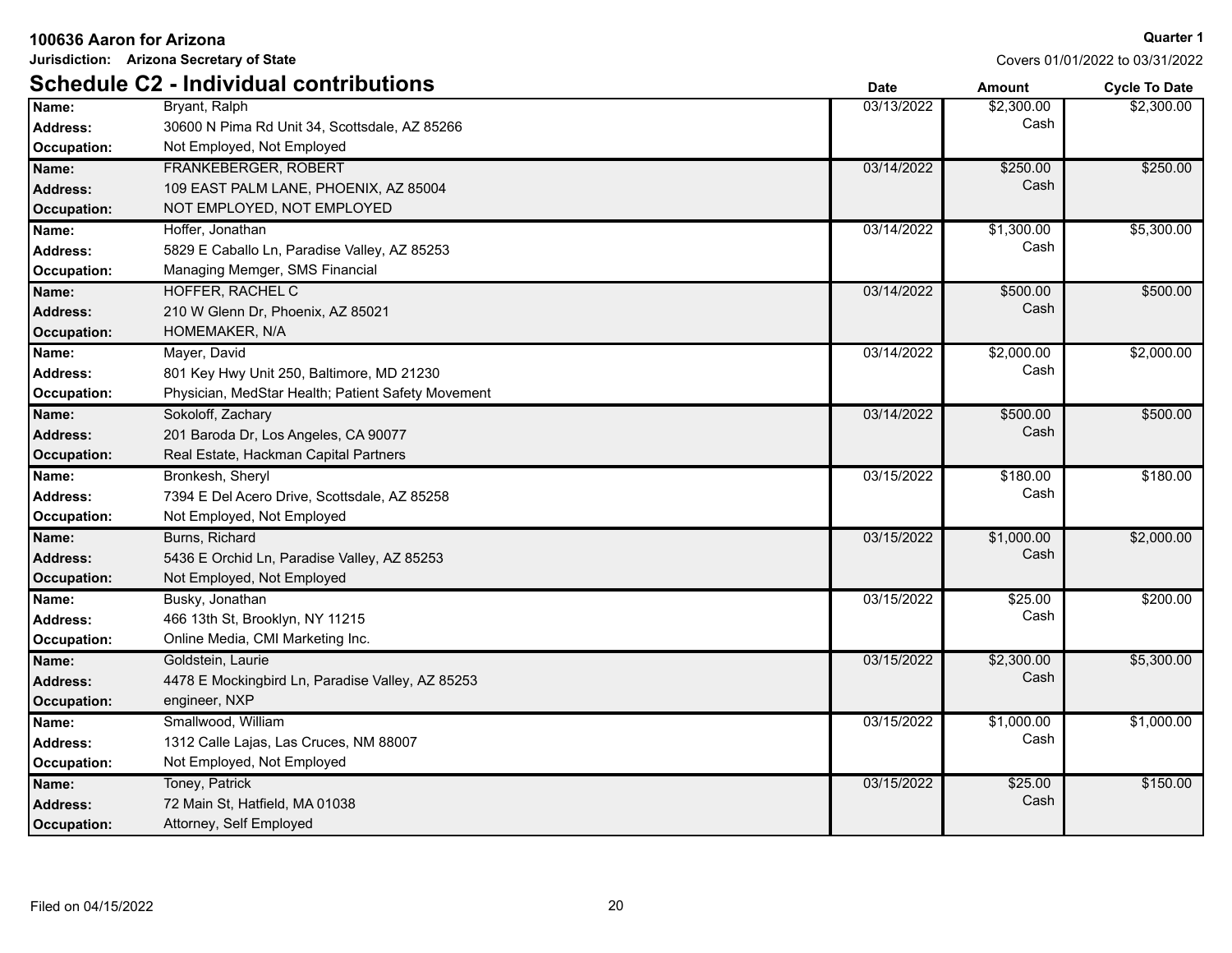| <b>Schedule C2 - Individual contributions</b><br><b>Date</b><br><b>Cycle To Date</b><br><b>Amount</b><br>Name:<br>03/15/2022<br>\$500.00<br>Ziskin, Daniel<br>\$250.00<br>Cash<br>Address:<br>PO Box 7447, Phoenix, AZ 85011<br>Occupation:<br>attorney, Daniel I. Ziskin, P.C.<br>Alling, Jim<br>\$250.00<br>Name:<br>03/16/2022<br>\$250.00<br>Cash<br><b>Address:</b><br>224 19th St, Manhattan Beach, CA 90266<br>Occupation:<br>Not Employed, Not Employed<br>\$1,000.00<br>\$1,700.00<br>DELONG, JONAE<br>03/16/2022<br>Name:<br>Cash<br>5610 N Scottsdale Rd, Paradise Valley, AZ 85253<br><b>Address:</b><br>NOT EMPLOYED, NOT EMPLOYED<br>Occupation:<br>Lyons, Phil<br>03/16/2022<br>\$250.00<br>\$250.00<br>Name:<br>Cash<br><b>Address:</b><br>6444 N Desert Wind Cir, Tucson, AZ 85750<br>Occupation:<br>Not Employed, Not Employed<br>\$500.00<br>\$500.00<br>Name:<br>Mitchell, Lori Heather<br>03/16/2022<br>Cash<br>S Calumet Ave Unit 1407, Chicago, IL 60616<br><b>Address:</b><br>Not Employed, Not Employed<br>Occupation:<br>03/16/2022<br>\$250.00<br>\$250.00<br>Name:<br>Ross, Jay<br>Cash<br>2307 Amherst Ave, Los Angeles, CA 90064<br><b>Address:</b><br><b>Occupation:</b><br>Not Employed, Not Employed<br>03/16/2022<br>\$800.00<br>\$4,800.00<br>Name:<br>Zucker, Gail<br>Cash<br><b>Address:</b><br>2 Biltmore Est, Unit 114, Phoenix, AZ 85016<br>Occupation:<br>Retired, Not Employed<br>\$4,000.00<br>\$5,000.00<br>Name:<br>Ackerman, lan<br>03/17/2022<br>Cash<br><b>Address:</b><br>4002 E Canyon Ct, Paradise Valley, AZ 85253<br><b>Occupation:</b><br>Insurance Broker, Self Employed<br>\$250.00<br>\$250.00<br>Berman, Jeffrey<br>03/17/2022<br>Name:<br>Cash<br>Address:<br>965 Napoli Dr, Pacific Palisades, CA 90272<br>Entrepreneur, Magnet Companies<br>Occupation:<br>\$500.00<br>\$500.00<br>Herold, Jed<br>03/17/2022<br>Name:<br>Cash<br>610 Victoria Ave, Venice, CA 90291<br><b>Address:</b><br><b>Occupation:</b><br>Producer, Self<br>03/17/2022<br>\$250.00<br>\$250.00<br>Name:<br>Munjal, Kapil<br>Cash<br>451 25th St, Santa Monica, CA 90402<br><b>Address:</b><br>Attorney, Self Employed<br>Occupation:<br>Welch, Caroline<br>03/17/2022<br>\$150.00<br>\$150.00<br>Name:<br>Cash<br><b>Address:</b><br>601 23rd St, Santa Monica, CA 90402<br>CEO, Mind Your Brain Inc.<br>Occupation: | Jurisdiction: Arizona Secretary of State |  | Covers 01/01/2022 to 03/31/2022 |  |
|---------------------------------------------------------------------------------------------------------------------------------------------------------------------------------------------------------------------------------------------------------------------------------------------------------------------------------------------------------------------------------------------------------------------------------------------------------------------------------------------------------------------------------------------------------------------------------------------------------------------------------------------------------------------------------------------------------------------------------------------------------------------------------------------------------------------------------------------------------------------------------------------------------------------------------------------------------------------------------------------------------------------------------------------------------------------------------------------------------------------------------------------------------------------------------------------------------------------------------------------------------------------------------------------------------------------------------------------------------------------------------------------------------------------------------------------------------------------------------------------------------------------------------------------------------------------------------------------------------------------------------------------------------------------------------------------------------------------------------------------------------------------------------------------------------------------------------------------------------------------------------------------------------------------------------------------------------------------------------------------------------------------------------------------------------------------------------------------------------------------------------------------------------------------------------------------------------------------------------------------------------------------------------------------------------------------------------------------------------|------------------------------------------|--|---------------------------------|--|
|                                                                                                                                                                                                                                                                                                                                                                                                                                                                                                                                                                                                                                                                                                                                                                                                                                                                                                                                                                                                                                                                                                                                                                                                                                                                                                                                                                                                                                                                                                                                                                                                                                                                                                                                                                                                                                                                                                                                                                                                                                                                                                                                                                                                                                                                                                                                                         |                                          |  |                                 |  |
|                                                                                                                                                                                                                                                                                                                                                                                                                                                                                                                                                                                                                                                                                                                                                                                                                                                                                                                                                                                                                                                                                                                                                                                                                                                                                                                                                                                                                                                                                                                                                                                                                                                                                                                                                                                                                                                                                                                                                                                                                                                                                                                                                                                                                                                                                                                                                         |                                          |  |                                 |  |
|                                                                                                                                                                                                                                                                                                                                                                                                                                                                                                                                                                                                                                                                                                                                                                                                                                                                                                                                                                                                                                                                                                                                                                                                                                                                                                                                                                                                                                                                                                                                                                                                                                                                                                                                                                                                                                                                                                                                                                                                                                                                                                                                                                                                                                                                                                                                                         |                                          |  |                                 |  |
|                                                                                                                                                                                                                                                                                                                                                                                                                                                                                                                                                                                                                                                                                                                                                                                                                                                                                                                                                                                                                                                                                                                                                                                                                                                                                                                                                                                                                                                                                                                                                                                                                                                                                                                                                                                                                                                                                                                                                                                                                                                                                                                                                                                                                                                                                                                                                         |                                          |  |                                 |  |
|                                                                                                                                                                                                                                                                                                                                                                                                                                                                                                                                                                                                                                                                                                                                                                                                                                                                                                                                                                                                                                                                                                                                                                                                                                                                                                                                                                                                                                                                                                                                                                                                                                                                                                                                                                                                                                                                                                                                                                                                                                                                                                                                                                                                                                                                                                                                                         |                                          |  |                                 |  |
|                                                                                                                                                                                                                                                                                                                                                                                                                                                                                                                                                                                                                                                                                                                                                                                                                                                                                                                                                                                                                                                                                                                                                                                                                                                                                                                                                                                                                                                                                                                                                                                                                                                                                                                                                                                                                                                                                                                                                                                                                                                                                                                                                                                                                                                                                                                                                         |                                          |  |                                 |  |
|                                                                                                                                                                                                                                                                                                                                                                                                                                                                                                                                                                                                                                                                                                                                                                                                                                                                                                                                                                                                                                                                                                                                                                                                                                                                                                                                                                                                                                                                                                                                                                                                                                                                                                                                                                                                                                                                                                                                                                                                                                                                                                                                                                                                                                                                                                                                                         |                                          |  |                                 |  |
|                                                                                                                                                                                                                                                                                                                                                                                                                                                                                                                                                                                                                                                                                                                                                                                                                                                                                                                                                                                                                                                                                                                                                                                                                                                                                                                                                                                                                                                                                                                                                                                                                                                                                                                                                                                                                                                                                                                                                                                                                                                                                                                                                                                                                                                                                                                                                         |                                          |  |                                 |  |
|                                                                                                                                                                                                                                                                                                                                                                                                                                                                                                                                                                                                                                                                                                                                                                                                                                                                                                                                                                                                                                                                                                                                                                                                                                                                                                                                                                                                                                                                                                                                                                                                                                                                                                                                                                                                                                                                                                                                                                                                                                                                                                                                                                                                                                                                                                                                                         |                                          |  |                                 |  |
|                                                                                                                                                                                                                                                                                                                                                                                                                                                                                                                                                                                                                                                                                                                                                                                                                                                                                                                                                                                                                                                                                                                                                                                                                                                                                                                                                                                                                                                                                                                                                                                                                                                                                                                                                                                                                                                                                                                                                                                                                                                                                                                                                                                                                                                                                                                                                         |                                          |  |                                 |  |
|                                                                                                                                                                                                                                                                                                                                                                                                                                                                                                                                                                                                                                                                                                                                                                                                                                                                                                                                                                                                                                                                                                                                                                                                                                                                                                                                                                                                                                                                                                                                                                                                                                                                                                                                                                                                                                                                                                                                                                                                                                                                                                                                                                                                                                                                                                                                                         |                                          |  |                                 |  |
|                                                                                                                                                                                                                                                                                                                                                                                                                                                                                                                                                                                                                                                                                                                                                                                                                                                                                                                                                                                                                                                                                                                                                                                                                                                                                                                                                                                                                                                                                                                                                                                                                                                                                                                                                                                                                                                                                                                                                                                                                                                                                                                                                                                                                                                                                                                                                         |                                          |  |                                 |  |
|                                                                                                                                                                                                                                                                                                                                                                                                                                                                                                                                                                                                                                                                                                                                                                                                                                                                                                                                                                                                                                                                                                                                                                                                                                                                                                                                                                                                                                                                                                                                                                                                                                                                                                                                                                                                                                                                                                                                                                                                                                                                                                                                                                                                                                                                                                                                                         |                                          |  |                                 |  |
|                                                                                                                                                                                                                                                                                                                                                                                                                                                                                                                                                                                                                                                                                                                                                                                                                                                                                                                                                                                                                                                                                                                                                                                                                                                                                                                                                                                                                                                                                                                                                                                                                                                                                                                                                                                                                                                                                                                                                                                                                                                                                                                                                                                                                                                                                                                                                         |                                          |  |                                 |  |
|                                                                                                                                                                                                                                                                                                                                                                                                                                                                                                                                                                                                                                                                                                                                                                                                                                                                                                                                                                                                                                                                                                                                                                                                                                                                                                                                                                                                                                                                                                                                                                                                                                                                                                                                                                                                                                                                                                                                                                                                                                                                                                                                                                                                                                                                                                                                                         |                                          |  |                                 |  |
|                                                                                                                                                                                                                                                                                                                                                                                                                                                                                                                                                                                                                                                                                                                                                                                                                                                                                                                                                                                                                                                                                                                                                                                                                                                                                                                                                                                                                                                                                                                                                                                                                                                                                                                                                                                                                                                                                                                                                                                                                                                                                                                                                                                                                                                                                                                                                         |                                          |  |                                 |  |
|                                                                                                                                                                                                                                                                                                                                                                                                                                                                                                                                                                                                                                                                                                                                                                                                                                                                                                                                                                                                                                                                                                                                                                                                                                                                                                                                                                                                                                                                                                                                                                                                                                                                                                                                                                                                                                                                                                                                                                                                                                                                                                                                                                                                                                                                                                                                                         |                                          |  |                                 |  |
|                                                                                                                                                                                                                                                                                                                                                                                                                                                                                                                                                                                                                                                                                                                                                                                                                                                                                                                                                                                                                                                                                                                                                                                                                                                                                                                                                                                                                                                                                                                                                                                                                                                                                                                                                                                                                                                                                                                                                                                                                                                                                                                                                                                                                                                                                                                                                         |                                          |  |                                 |  |
|                                                                                                                                                                                                                                                                                                                                                                                                                                                                                                                                                                                                                                                                                                                                                                                                                                                                                                                                                                                                                                                                                                                                                                                                                                                                                                                                                                                                                                                                                                                                                                                                                                                                                                                                                                                                                                                                                                                                                                                                                                                                                                                                                                                                                                                                                                                                                         |                                          |  |                                 |  |
|                                                                                                                                                                                                                                                                                                                                                                                                                                                                                                                                                                                                                                                                                                                                                                                                                                                                                                                                                                                                                                                                                                                                                                                                                                                                                                                                                                                                                                                                                                                                                                                                                                                                                                                                                                                                                                                                                                                                                                                                                                                                                                                                                                                                                                                                                                                                                         |                                          |  |                                 |  |
|                                                                                                                                                                                                                                                                                                                                                                                                                                                                                                                                                                                                                                                                                                                                                                                                                                                                                                                                                                                                                                                                                                                                                                                                                                                                                                                                                                                                                                                                                                                                                                                                                                                                                                                                                                                                                                                                                                                                                                                                                                                                                                                                                                                                                                                                                                                                                         |                                          |  |                                 |  |
|                                                                                                                                                                                                                                                                                                                                                                                                                                                                                                                                                                                                                                                                                                                                                                                                                                                                                                                                                                                                                                                                                                                                                                                                                                                                                                                                                                                                                                                                                                                                                                                                                                                                                                                                                                                                                                                                                                                                                                                                                                                                                                                                                                                                                                                                                                                                                         |                                          |  |                                 |  |
|                                                                                                                                                                                                                                                                                                                                                                                                                                                                                                                                                                                                                                                                                                                                                                                                                                                                                                                                                                                                                                                                                                                                                                                                                                                                                                                                                                                                                                                                                                                                                                                                                                                                                                                                                                                                                                                                                                                                                                                                                                                                                                                                                                                                                                                                                                                                                         |                                          |  |                                 |  |
|                                                                                                                                                                                                                                                                                                                                                                                                                                                                                                                                                                                                                                                                                                                                                                                                                                                                                                                                                                                                                                                                                                                                                                                                                                                                                                                                                                                                                                                                                                                                                                                                                                                                                                                                                                                                                                                                                                                                                                                                                                                                                                                                                                                                                                                                                                                                                         |                                          |  |                                 |  |
|                                                                                                                                                                                                                                                                                                                                                                                                                                                                                                                                                                                                                                                                                                                                                                                                                                                                                                                                                                                                                                                                                                                                                                                                                                                                                                                                                                                                                                                                                                                                                                                                                                                                                                                                                                                                                                                                                                                                                                                                                                                                                                                                                                                                                                                                                                                                                         |                                          |  |                                 |  |
|                                                                                                                                                                                                                                                                                                                                                                                                                                                                                                                                                                                                                                                                                                                                                                                                                                                                                                                                                                                                                                                                                                                                                                                                                                                                                                                                                                                                                                                                                                                                                                                                                                                                                                                                                                                                                                                                                                                                                                                                                                                                                                                                                                                                                                                                                                                                                         |                                          |  |                                 |  |
|                                                                                                                                                                                                                                                                                                                                                                                                                                                                                                                                                                                                                                                                                                                                                                                                                                                                                                                                                                                                                                                                                                                                                                                                                                                                                                                                                                                                                                                                                                                                                                                                                                                                                                                                                                                                                                                                                                                                                                                                                                                                                                                                                                                                                                                                                                                                                         |                                          |  |                                 |  |
|                                                                                                                                                                                                                                                                                                                                                                                                                                                                                                                                                                                                                                                                                                                                                                                                                                                                                                                                                                                                                                                                                                                                                                                                                                                                                                                                                                                                                                                                                                                                                                                                                                                                                                                                                                                                                                                                                                                                                                                                                                                                                                                                                                                                                                                                                                                                                         |                                          |  |                                 |  |
|                                                                                                                                                                                                                                                                                                                                                                                                                                                                                                                                                                                                                                                                                                                                                                                                                                                                                                                                                                                                                                                                                                                                                                                                                                                                                                                                                                                                                                                                                                                                                                                                                                                                                                                                                                                                                                                                                                                                                                                                                                                                                                                                                                                                                                                                                                                                                         |                                          |  |                                 |  |
|                                                                                                                                                                                                                                                                                                                                                                                                                                                                                                                                                                                                                                                                                                                                                                                                                                                                                                                                                                                                                                                                                                                                                                                                                                                                                                                                                                                                                                                                                                                                                                                                                                                                                                                                                                                                                                                                                                                                                                                                                                                                                                                                                                                                                                                                                                                                                         |                                          |  |                                 |  |
|                                                                                                                                                                                                                                                                                                                                                                                                                                                                                                                                                                                                                                                                                                                                                                                                                                                                                                                                                                                                                                                                                                                                                                                                                                                                                                                                                                                                                                                                                                                                                                                                                                                                                                                                                                                                                                                                                                                                                                                                                                                                                                                                                                                                                                                                                                                                                         |                                          |  |                                 |  |
|                                                                                                                                                                                                                                                                                                                                                                                                                                                                                                                                                                                                                                                                                                                                                                                                                                                                                                                                                                                                                                                                                                                                                                                                                                                                                                                                                                                                                                                                                                                                                                                                                                                                                                                                                                                                                                                                                                                                                                                                                                                                                                                                                                                                                                                                                                                                                         |                                          |  |                                 |  |
|                                                                                                                                                                                                                                                                                                                                                                                                                                                                                                                                                                                                                                                                                                                                                                                                                                                                                                                                                                                                                                                                                                                                                                                                                                                                                                                                                                                                                                                                                                                                                                                                                                                                                                                                                                                                                                                                                                                                                                                                                                                                                                                                                                                                                                                                                                                                                         |                                          |  |                                 |  |
|                                                                                                                                                                                                                                                                                                                                                                                                                                                                                                                                                                                                                                                                                                                                                                                                                                                                                                                                                                                                                                                                                                                                                                                                                                                                                                                                                                                                                                                                                                                                                                                                                                                                                                                                                                                                                                                                                                                                                                                                                                                                                                                                                                                                                                                                                                                                                         |                                          |  |                                 |  |
|                                                                                                                                                                                                                                                                                                                                                                                                                                                                                                                                                                                                                                                                                                                                                                                                                                                                                                                                                                                                                                                                                                                                                                                                                                                                                                                                                                                                                                                                                                                                                                                                                                                                                                                                                                                                                                                                                                                                                                                                                                                                                                                                                                                                                                                                                                                                                         |                                          |  |                                 |  |
|                                                                                                                                                                                                                                                                                                                                                                                                                                                                                                                                                                                                                                                                                                                                                                                                                                                                                                                                                                                                                                                                                                                                                                                                                                                                                                                                                                                                                                                                                                                                                                                                                                                                                                                                                                                                                                                                                                                                                                                                                                                                                                                                                                                                                                                                                                                                                         |                                          |  |                                 |  |
|                                                                                                                                                                                                                                                                                                                                                                                                                                                                                                                                                                                                                                                                                                                                                                                                                                                                                                                                                                                                                                                                                                                                                                                                                                                                                                                                                                                                                                                                                                                                                                                                                                                                                                                                                                                                                                                                                                                                                                                                                                                                                                                                                                                                                                                                                                                                                         |                                          |  |                                 |  |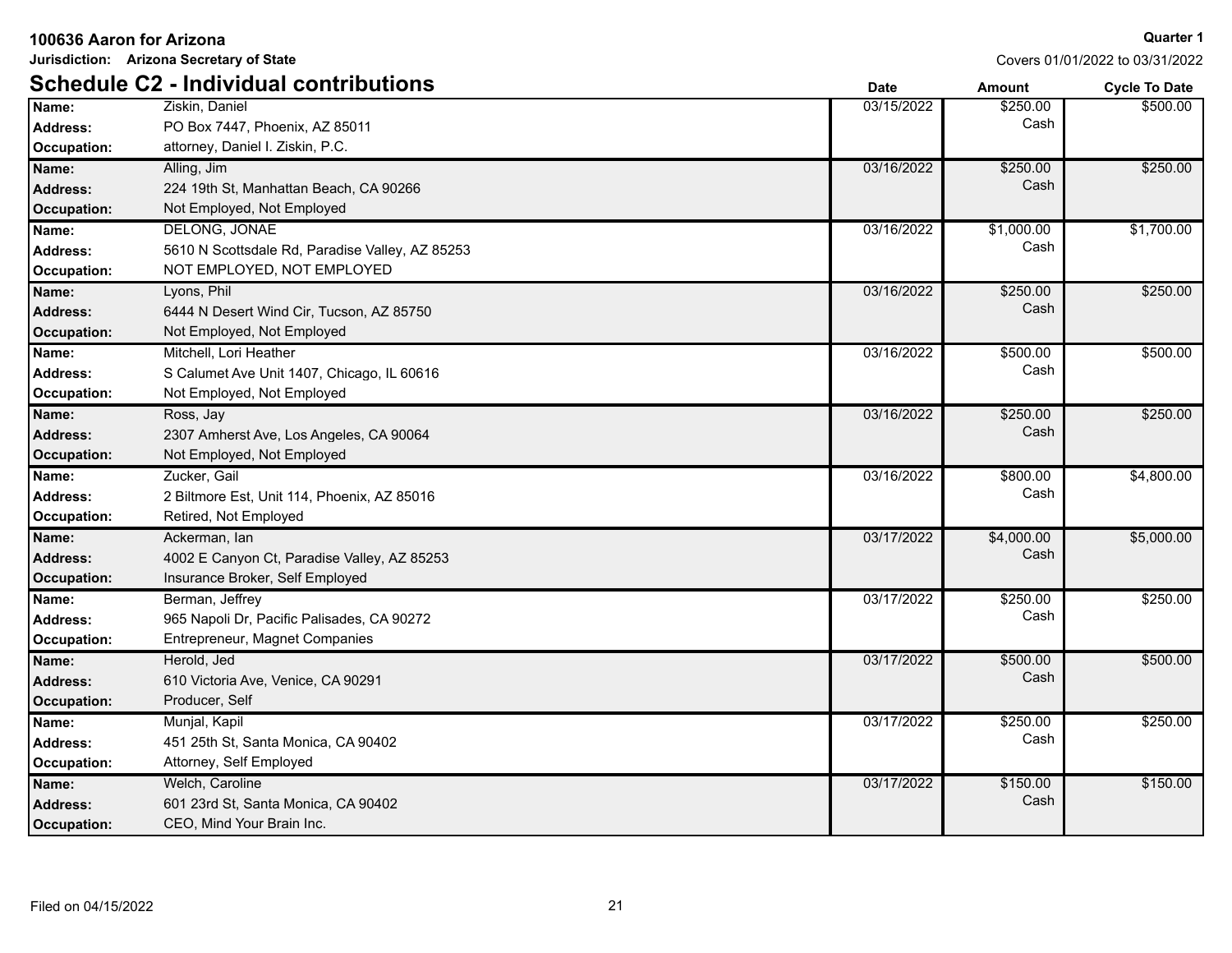**Jurisdiction: Arizona Secretary of State**

|                    | <b>Schedule C2 - Individual contributions</b>    | <b>Date</b> | <b>Amount</b> | <b>Cycle To Date</b> |
|--------------------|--------------------------------------------------|-------------|---------------|----------------------|
| Name:              | Boxer, Barbara                                   | 03/18/2022  | \$5.00        | \$15.00              |
| <b>Address:</b>    | 1143 Linda Flora Dr, Los Angeles, CA 90049       |             | Cash          |                      |
| Occupation:        | Investor, Self                                   |             |               |                      |
| Name:              | Day, Therese                                     | 03/18/2022  | \$500.00      | \$1,250.00           |
| <b>Address:</b>    | 911 E Camelback Rd, Phoenix, AZ 85014            |             | Cash          |                      |
| <b>Occupation:</b> | Assistant Federal Public Defender, US Judiciary  |             |               |                      |
| Name:              | Thrash-Ntuk, Tunua                               | 03/18/2022  | \$250.00      | \$250.00             |
| <b>Address:</b>    | 209 W Ridgewood, Long Beach, CA 90805            |             | Cash          |                      |
| Occupation:        | Executive Director, NPO                          |             |               |                      |
| Name:              | Frank, Nathaniel                                 | 03/19/2022  | \$100.00      | \$100.00             |
| <b>Address:</b>    | 118 Gates Ave, Brooklyn, NY 11238                |             | Cash          |                      |
| <b>Occupation:</b> | Writer, Self Employed                            |             |               |                      |
| Name:              | O'Connor, Kenneth                                | 03/19/2022  | \$2,300.00    | \$5,300.00           |
| <b>Address:</b>    | PO Box 10546, Phoenix, AZ 85064                  |             | Cash          |                      |
| Occupation:        | Real Estate Broker, Self Employed                |             |               |                      |
| Name:              | Riker, Liz                                       | 03/19/2022  | \$500.00      | \$500.00             |
| <b>Address:</b>    | 57 Ellery St Apt 6, Cambridge, MA 02138          |             | Cash          |                      |
| <b>Occupation:</b> | Fundraising Consultant, New Profit Inc.          |             |               |                      |
| Name:              | Shelley, Eric                                    | 03/20/2022  | \$500.00      | \$500.00             |
| <b>Address:</b>    | 301 E Carol Ann Way, Phoenix, AZ 85022           |             | Cash          |                      |
| Occupation:        | Project Specilist, Cigna                         |             |               |                      |
| Name:              | <b>SPETZLER, ROBERT</b>                          | 03/20/2022  | \$1,000.00    | \$1,000.00           |
| <b>Address:</b>    | 6107 N Palo Cristi Rd, Paradise Valley, AZ 85253 |             | Cash          |                      |
| <b>Occupation:</b> | Not Employed, Not Employed                       |             |               |                      |
| Name:              | Verone, Roz                                      | 03/20/2022  | \$25.00       | \$50.00              |
| <b>Address:</b>    | 24 Indian Rock Dr, Saugus, MA 01906              |             | Cash          |                      |
| Occupation:        | Not Employed, Not Employed                       |             |               |                      |
| Name:              | Angelo, Kate                                     | 03/21/2022  | \$500.00      | \$500.00             |
| <b>Address:</b>    | 345 S June Street, Los Angeles, CA 90020         |             | Cash          |                      |
| <b>Occupation:</b> | Writer, Amblin                                   |             |               |                      |
| Name:              | Gray, Lynn                                       | 03/21/2022  | \$1,000.00    | \$2,000.00           |
| <b>Address:</b>    | 2026 Sequoia Dr, Prescott, AZ 86301              |             | Cash          |                      |
| <b>Occupation:</b> | Not Employed, Not Employed                       |             |               |                      |
| Name:              | Graydon, Eileen                                  | 03/21/2022  | \$500.00      | \$1,500.00           |
| <b>Address:</b>    | 2130 E 2nd St, Tucson, AZ 85719                  |             | Cash          |                      |
| Occupation:        | Not Employed, Not Employed                       |             |               |                      |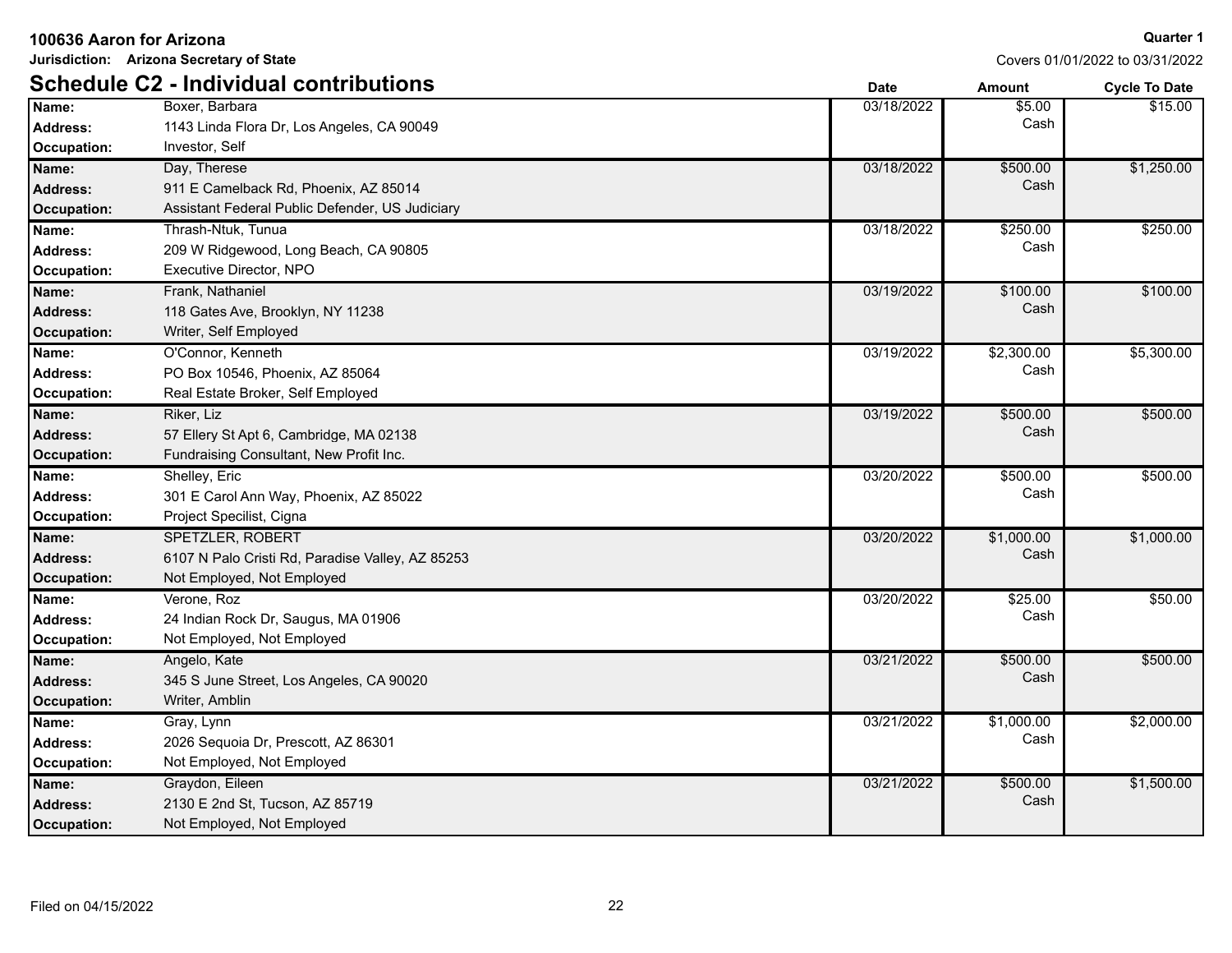|  | 100636 Aaron for Arizona |  |
|--|--------------------------|--|
|--|--------------------------|--|

**Jurisdiction: Arizona Secretary of State**

|                    | <b>Schedule C2 - Individual contributions</b>       | <b>Date</b> | <b>Amount</b> | <b>Cycle To Date</b> |
|--------------------|-----------------------------------------------------|-------------|---------------|----------------------|
| Name:              | Haddock, Robert                                     | 03/21/2022  | \$1,000.00    | \$3,000.00           |
| <b>Address:</b>    | 7548 N Eucalyptus Dr, Paradise Valley, AZ 85253     |             | Cash          |                      |
| Occupation:        | CEO, Phoenix Venture Partners                       |             |               |                      |
| Name:              | Kort, Michelle                                      | 03/21/2022  | \$250.00      | \$1,250.00           |
| <b>Address:</b>    | 8921 N 47th St, Phoenix, AZ 85028                   |             | Cash          |                      |
| <b>Occupation:</b> | Real Estate Broker, Launch Real Estate              |             |               |                      |
| Name:              | Robin, Kenneth                                      | 03/21/2022  | \$800.00      | \$5,300.00           |
| <b>Address:</b>    | 7974 N Pima Village Ct, Tucson, AZ 85718            |             | Cash          |                      |
| Occupation:        | Not Employed, Not Employed                          |             |               |                      |
| Name:              | Robin, Linda                                        | 03/21/2022  | \$2,500.00    | \$2,500.00           |
| <b>Address:</b>    | 7974 N Pima Village Ct, Tucson, AZ 85718            |             | Cash          |                      |
| Occupation:        | Not Employed, Not Employed                          |             |               |                      |
| Name:              | Semaan, George                                      | 03/21/2022  | \$1,000.00    | \$1,000.00           |
| Address:           | 8770 Washington Blvd Apt 217, Culver City, CA 90232 |             | Cash          |                      |
| Occupation:        | Finance, Snap, Inc.                                 |             |               |                      |
| Name:              | Varzally, Allison                                   | 03/21/2022  | \$250.00      | \$250.00             |
| Address:           | 4230 Alla Rd, Los Angeles, CA 90066                 |             | Cash          |                      |
| Occupation:        | Professor, California State University Fullerton    |             |               |                      |
| Name:              | Andrews, Jeff                                       | 03/22/2022  | \$1,000.00    | \$1,000.00           |
| <b>Address:</b>    | 6700 N Cardinal Drive, Paradise Valley, AZ 85253    |             | Cash          |                      |
| Occupation:        | Retired, Retired                                    |             |               |                      |
| Name:              | Black, Marilyn                                      | 03/22/2022  | \$250.00      | \$250.00             |
| Address:           | 3906 E Sheila Ln, Phoenix, AZ 85018                 |             | Cash          |                      |
| Occupation:        | Not Employed, Not Employed                          |             |               |                      |
| Name:              | Boldt, Thomas                                       | 03/22/2022  | \$50.00       | \$50.00              |
| <b>Address:</b>    | 925 14th St Apt 9, Santa Monica, CA 90403           |             | Cash          |                      |
| Occupation:        | Accupuncturist, Healthy Qi                          |             |               |                      |
| Name:              | Lard, Annie                                         | 03/22/2022  | \$500.00      | \$500.00             |
| Address:           | 358 Peregrine Ln, Prescott, AZ 86301                |             | Cash          |                      |
| Occupation:        | Not Employed, Not Employed                          |             |               |                      |
| Name:              | Schwarz, Steven                                     | 03/22/2022  | \$1,080.00    | \$1,080.00           |
| <b>Address:</b>    | 5048 E Cochise Rd, Paradise Valley, AZ 85253        |             | Cash          |                      |
| Occupation:        | Founding Partner, Via West Group                    |             |               |                      |
| Name:              | Schwimmer, Tracy                                    | 03/22/2022  | \$1,000.00    | \$1,000.00           |
| <b>Address:</b>    | 4355 N.64th St., Scottsdale, AZ 85251               |             | Cash          |                      |
| Occupation:        | Homemaker, Retired                                  |             |               |                      |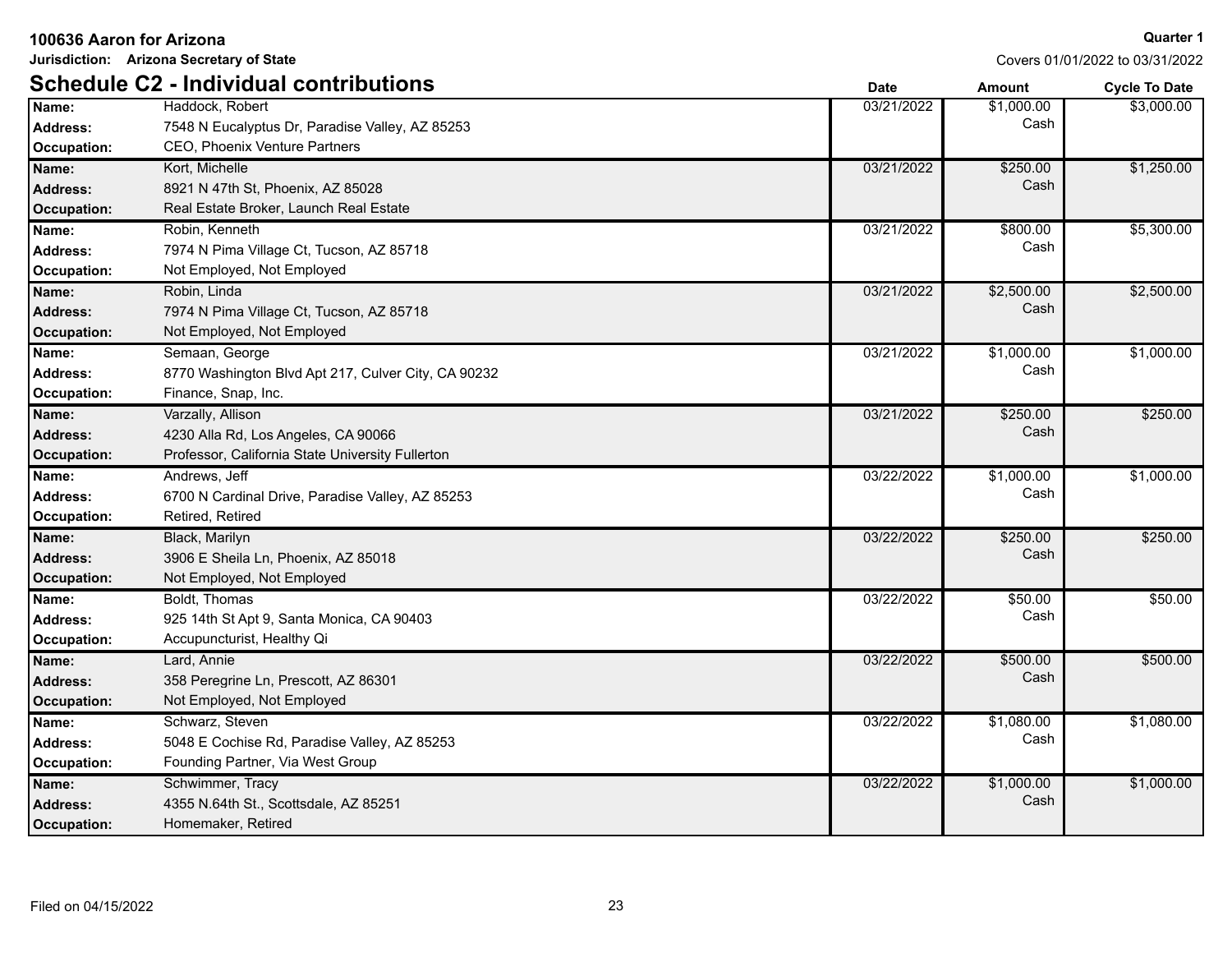|                    | Jurisdiction: Arizona Secretary of State                |             | Covers 01/01/2022 to 03/31/2022 |                      |
|--------------------|---------------------------------------------------------|-------------|---------------------------------|----------------------|
|                    | <b>Schedule C2 - Individual contributions</b>           | <b>Date</b> | <b>Amount</b>                   | <b>Cycle To Date</b> |
| Name:              | Syman, Kimberly                                         | 03/22/2022  | \$250.00                        | \$1,250.00           |
| <b>Address:</b>    | 11 Robbins Rd, Lexington, MA 02421                      |             | Cash                            |                      |
| <b>Occupation:</b> | Executive, New Profit, Inc.                             |             |                                 |                      |
| Name:              | <b>WELINSKY, HOWARD</b>                                 | 03/22/2022  | \$1,000.00                      | \$1,000.00           |
| Address:           | 10525 BLOOMFIELD ST, TOLUCA, CA 91602                   |             | Cash                            |                      |
| Occupation:        | NOT EMPLOYED, NOT EMPLOYED                              |             |                                 |                      |
| Name:              | Baecker, Grant                                          | 03/23/2022  | \$1,000.00                      | \$1,000.00           |
| <b>Address:</b>    | 909 West Vista Ave, Phoenix, AZ 85021                   |             | Cash                            |                      |
| <b>Occupation:</b> | Owner, Authority HVAC                                   |             |                                 |                      |
| Name:              | Berger, Max                                             | 03/23/2022  | \$500.00                        | \$1,220.00           |
| Address:           | 181 E 65th St, New York, NY 10065                       |             | Cash                            |                      |
| <b>Occupation:</b> | Attorney, Bernstein Litowitz                            |             |                                 |                      |
| Name:              | Brickman, Charles                                       | 03/23/2022  | \$1,000.00                      | \$3,000.00           |
| <b>Address:</b>    | 10040 E Happy Valley Rd, Unit 212, Scottsdale, AZ 85255 |             | Cash                            |                      |
| Occupation:        | Retired, Not Employed                                   |             |                                 |                      |
| Name:              | Brown, Arch                                             | 03/23/2022  | \$1,000.00                      | \$1,000.00           |
| <b>Address:</b>    | 6161 E Miramar Dr, Tucson, AZ 85715                     |             | Cash                            |                      |
| Occupation:        | Not Employed, Not Employed                              |             |                                 |                      |
| Name:              | Lindor, Keith                                           | 03/23/2022  | \$1,000.00                      | \$1,500.00           |
| <b>Address:</b>    | 8101 N 53rd Pl, Paradise Valley, AZ 85253               |             | Cash                            |                      |
| <b>Occupation:</b> | Administrator, Arizona State University                 |             |                                 |                      |
| Name:              | O'Rourke, Brandon                                       | 03/23/2022  | \$1,000.00                      | \$1,500.00           |
| <b>Address:</b>    | 5101 E Calle Redonda, Phoenix, AZ 85018                 |             | Cash                            |                      |
| <b>Occupation:</b> | Owner, O'Rourke Investment Group                        |             |                                 |                      |
| Name:              | Riklis, Marcia                                          | 03/23/2022  | \$1,800.00                      | \$3,600.00           |
| <b>Address:</b>    | 700 Meadow Ln, Southampton, NY 11968                    |             | Cash                            |                      |
| <b>Occupation:</b> | Not Employed, Not Employed                              |             |                                 |                      |
| Name:              | Weisberg, Charles                                       | 03/23/2022  | \$500.00                        | \$1,000.00           |
| Address:           | 4732 N 34th PI, Phoenix, AZ 85018                       |             | Cash                            |                      |
| Occupation:        | Sales, Service Wire, Inc.                               |             |                                 |                      |
| Name:              | Wiesenberg, Jim                                         | 03/23/2022  | \$246.00                        | \$246.00             |
| <b>Address:</b>    | 10040 E Happy Valley Rd, Unit 454, Scottsdale, AZ 85255 |             | Cash                            |                      |
| Occupation:        | telecom entrepreneur, Space Data Corporation            |             |                                 |                      |
| Name:              | Bowman, Abby                                            | 03/24/2022  | \$1,000.00                      | \$1,000.00           |
| Address:           | 21819 N 34th Way, Phoenix, AZ 85050                     |             | Cash                            |                      |
| Occupation:        | Sales, Elsevier                                         |             |                                 |                      |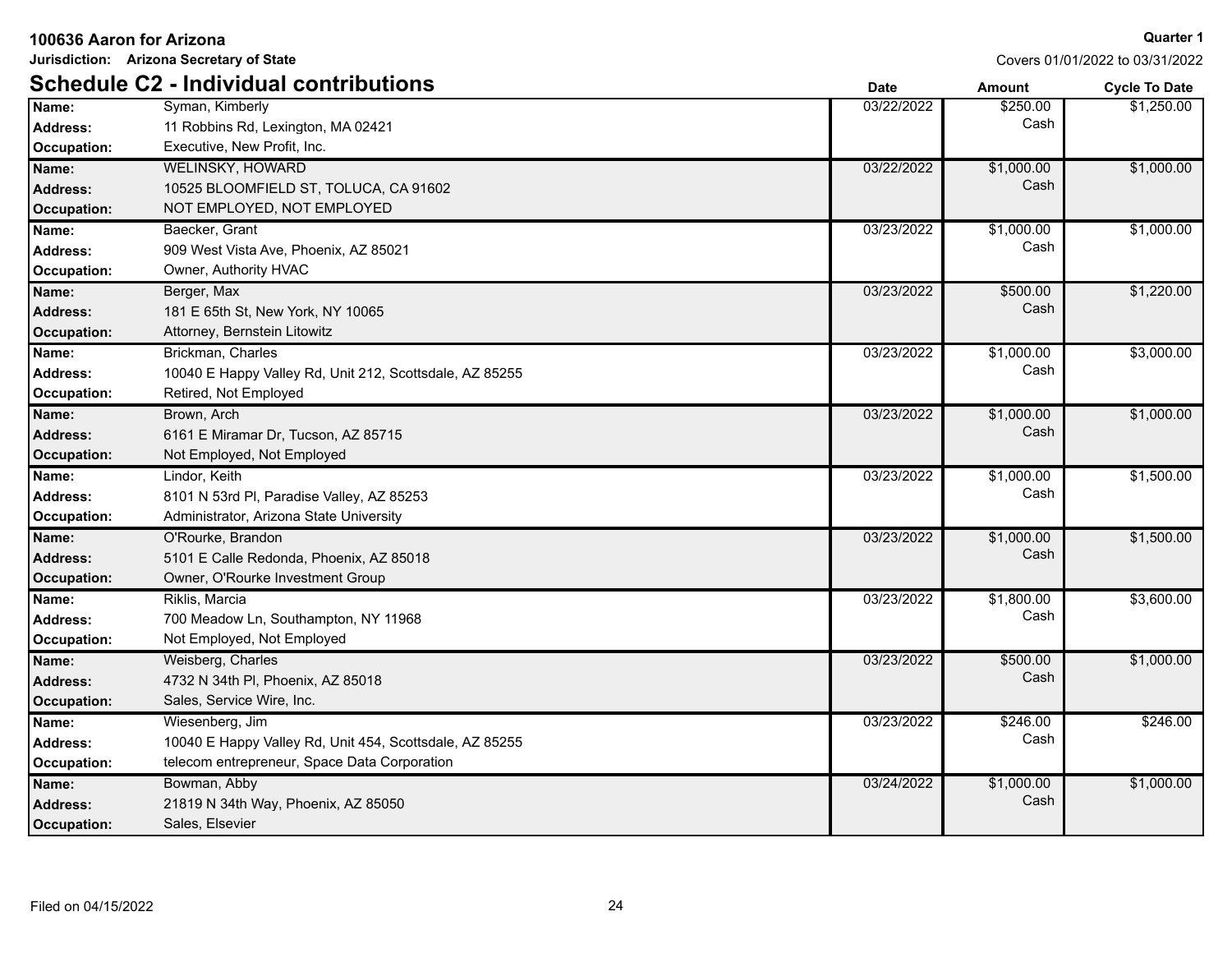| 100636 Aaron for Arizona |                                                 |             |               | <b>Quarter 1</b>                |
|--------------------------|-------------------------------------------------|-------------|---------------|---------------------------------|
|                          | Jurisdiction: Arizona Secretary of State        |             |               | Covers 01/01/2022 to 03/31/2022 |
|                          | <b>Schedule C2 - Individual contributions</b>   | <b>Date</b> | <b>Amount</b> | <b>Cycle To Date</b>            |
| Name:                    | Goldsmith, Susan                                | 03/24/2022  | \$200.00      | \$200.00                        |
| <b>Address:</b>          | 3124 N 53TH PL, PHOENIX, AZ 85718               |             | Cash          |                                 |
| Occupation:              | not employed, not employed                      |             |               |                                 |
| Name:                    | Hessler, John                                   | 03/24/2022  | \$5,300.00    | \$5,300.00                      |
| <b>Address:</b>          | PO Box 11832, Jackson, WY 83002                 |             | Cash          |                                 |
| Occupation:              | Chairman, Linkwell Health                       |             |               |                                 |
| Name:                    | Johnsen, Don                                    | 03/24/2022  | \$500.00      | \$2,000.00                      |
| <b>Address:</b>          | 1319 E Ludlow Dr, Phoenix, AZ 85022             |             | Cash          |                                 |
| Occupation:              | Attorney, Gallagher & Kennedy                   |             |               |                                 |
| Name:                    | Lewis, Jan                                      | 03/24/2022  | \$500.00      | \$500.00                        |
| <b>Address:</b>          | 5751 E Yucca Rd, Paradise Valley, AZ 85253      |             | Cash          |                                 |
| <b>Occupation:</b>       | Not Employed, Not Employed                      |             |               |                                 |
| Name:                    | McCann, Susan                                   | 03/24/2022  | \$25.00       | \$224.00                        |
| <b>Address:</b>          | 1504 NW 147th St. Edmond, OK 73013              |             | Cash          |                                 |
| Occupation:              | Not Employed, Not Employed                      |             |               |                                 |
| Name:                    | Stingley, Dorothy                               | 03/24/2022  | \$500.00      | \$4,000.00                      |
| Address:                 | 23224 N 95th PI, Scottsdale, AZ 85255           |             | Cash          |                                 |
| Occupation:              | Owner, Stingley Management                      |             |               |                                 |
| Name:                    | Ackerman, Judy                                  | 03/25/2022  | \$500.00      | \$1,580.00                      |
| Address:                 | 6711 E Camelback, Scottsdale, AZ 85251          |             | Cash          |                                 |
| Occupation:              | Not Employed, Not Employed                      |             |               |                                 |
| Name:                    | Engels, Patricia                                | 03/25/2022  | \$500.00      | \$1,000.00                      |
| <b>Address:</b>          | 3500 E Windy Point Dr. Tucson, AZ 85718         |             | Cash          |                                 |
| <b>Occupation:</b>       | Retired, Not Employed                           |             |               |                                 |
| Name:                    | Lahr, Marlene                                   | 03/25/2022  | \$250.00      | \$250.00                        |
| <b>Address:</b>          | 6471 E Luke Ave, Paradise Valley, AZ 85253      |             | Cash          |                                 |
| Occupation:              | Not Employed, Not Employed                      |             |               |                                 |
| Name:                    | Medici, Michael                                 | 03/25/2022  | \$250.00      | \$500.00                        |
| <b>Address:</b>          | 6702 E Turquoise Ave, Paradise Valley, AZ 85253 |             | Cash          |                                 |
| Occupation:              | Not Employed, Not Employed                      |             |               |                                 |
| Name:                    | Piscal, Michael                                 | 03/25/2022  | \$100.00      | \$100.00                        |
| <b>Address:</b>          | 16 Hudson Ave, Red Bank, NJ 07701               |             | Cash          |                                 |
| Occupation:              | CEO, CAPS                                       |             |               |                                 |
| Name:                    | Jacobs, Gretchen                                | 03/26/2022  | \$1,000.00    | \$1,000.00                      |
| <b>Address:</b>          | 6916 E Mariposa Dr, Scottsdale, AZ 85251        |             | Cash          |                                 |
| Occupation:              | Attorney, Law Offices of Gretchen Jacobs, LTD   |             |               |                                 |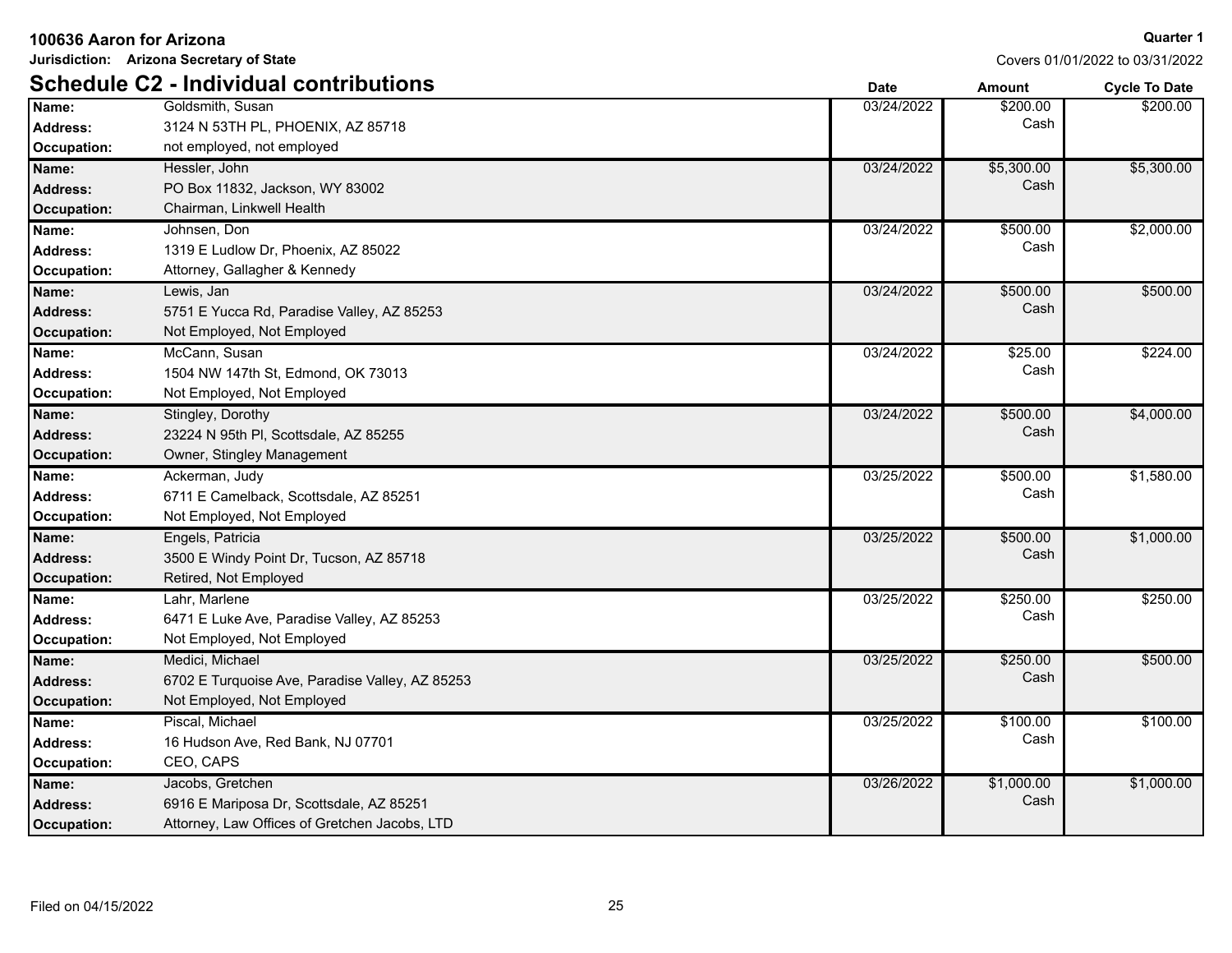| 100636 Aaron for Arizona |                                                            |             |               | <b>Quarter 1</b>                |
|--------------------------|------------------------------------------------------------|-------------|---------------|---------------------------------|
|                          | Jurisdiction: Arizona Secretary of State                   |             |               | Covers 01/01/2022 to 03/31/2022 |
|                          | <b>Schedule C2 - Individual contributions</b>              | <b>Date</b> | <b>Amount</b> | <b>Cycle To Date</b>            |
| Name:                    | Nach. Adam                                                 | 03/26/2022  | \$1,000.00    | \$1,000.00                      |
| <b>Address:</b>          | 54 Biltmore Est, Phoenix, AZ 85016                         |             | Cash          |                                 |
| Occupation:              | Attorney, Lane Nach, PC                                    |             |               |                                 |
| Name:                    | Oseran, Dan                                                | 03/26/2022  | \$250.00      | \$250.00                        |
| <b>Address:</b>          | 4340 E Indian School Rd, Phoenix, AZ 85018                 |             | Cash          |                                 |
| Occupation:              | Assistant General Counsel, Pay Pal                         |             |               |                                 |
| Name:                    | Rotkis, Susan                                              | 03/26/2022  | \$1,000.00    | \$1,000.00                      |
| <b>Address:</b>          | 501 S Via Esperanza, Tucson, AZ 85716                      |             | Cash          |                                 |
| Occupation:              | Attorney, Price Law Group                                  |             |               |                                 |
| Name:                    | Rutila, Robert                                             | 03/26/2022  | \$1,000.00    | \$2,050.00                      |
| <b>Address:</b>          | 5827 E Onyx Ave, Paradise Valley, AZ 85253                 |             | Cash          |                                 |
| <b>Occupation:</b>       | Attorney, Rutila Seibt & Nash                              |             |               |                                 |
| Name:                    | Stander, Susan                                             | 03/26/2022  | \$1,000.00    | \$1,710.00                      |
| <b>Address:</b>          | 5315 E Royal Palm Rd, Paradise Valley, AZ 85253            |             | Cash          |                                 |
| Occupation:              | Retired, Not Employed                                      |             |               |                                 |
| Name:                    | Eisen, Ori                                                 | 03/27/2022  | \$250.00      | \$250.00                        |
| <b>Address:</b>          | 7501 N Via De La Escuela, Scottsdale, AZ 85258             |             | Cash          |                                 |
| Occupation:              | CEO, Trusona                                               |             |               |                                 |
| Name:                    | Greenberg, Michael                                         | 03/27/2022  | \$500.00      | \$500.00                        |
| <b>Address:</b>          | 4435 e maderos del cuenta drive, Paradise balley, AZ 85253 |             | Cash          |                                 |
| <b>Occupation:</b>       | Not Employed, Not Employed                                 |             |               |                                 |
| Name:                    | Hessler, Sansy                                             | 03/27/2022  | \$750.00      | \$750.00                        |
| <b>Address:</b>          | PO Box 11832, Jackson, WY 83002                            |             | Cash          |                                 |
| <b>Occupation:</b>       | Professor, Central Wyoming College                         |             |               |                                 |
| Name:                    | Weiss, Frank                                               | 03/27/2022  | \$5,300.00    | \$5,300.00                      |
| <b>Address:</b>          | 5448 E Mariposa St, Phoenix, AZ 85018                      |             | Cash          |                                 |
| Occupation:              | Real Estate Development, AVB Development Partners          |             |               |                                 |
| Name:                    | Bertrand, Stephen                                          | 03/28/2022  | \$5,300.00    | \$5,300.00                      |
| <b>Address:</b>          | 4308 E Sells Dr, Phoenix, AZ 85018                         |             | Cash          |                                 |
| Occupation:              | Finance, Compass                                           |             |               |                                 |
| Name:                    | Rosenthal, James                                           | 03/28/2022  | \$1,000.00    | \$2,800.00                      |
| <b>Address:</b>          | 4001 E Canyon Ct, Paradise Valley, AZ 85253                |             | Cash          |                                 |
| Occupation:              | Food Wholesaler, Rosenthal Foods                           |             |               |                                 |
| Name:                    | Tierney, Susan                                             | 03/28/2022  | \$250.00      | \$250.00                        |
| <b>Address:</b>          | 140 East San Miguel Ave, Phoenix, AZ 85012                 |             | Cash          |                                 |
| Occupation:              | Not Employed, Not Employed                                 |             |               |                                 |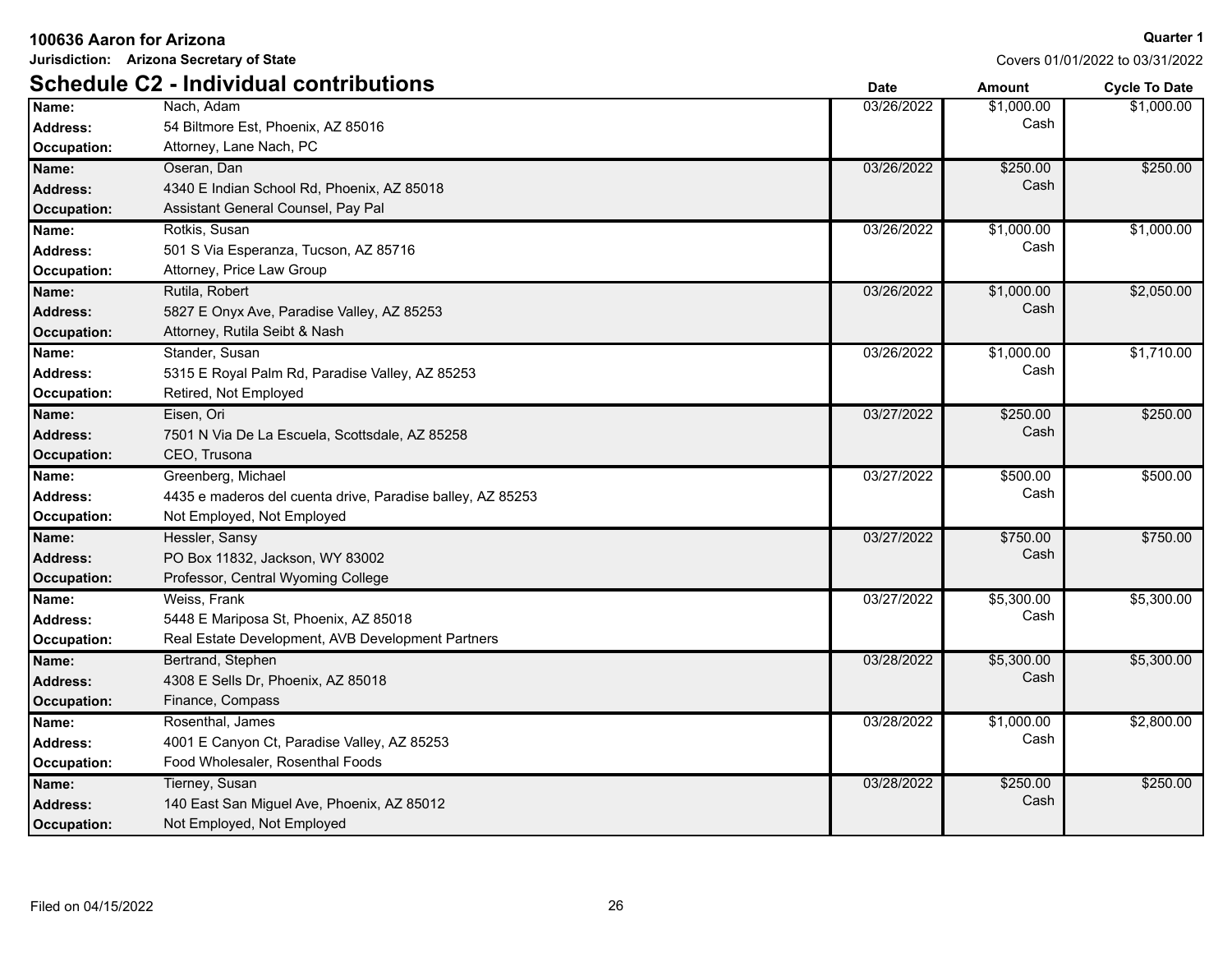**Jurisdiction: Arizona Secretary of State**

|                    | <b>Schedule C2 - Individual contributions</b>                     | <b>Date</b> | Amount     | <b>Cycle To Date</b> |
|--------------------|-------------------------------------------------------------------|-------------|------------|----------------------|
| Name:              | Bartlett, David                                                   | 03/29/2022  | \$500.00   | \$1,500.00           |
| <b>Address:</b>    | 3236 E Via Palos Verdes, Tucson, AZ 85716                         |             | Cash       |                      |
| <b>Occupation:</b> | Retired, Not Employed                                             |             |            |                      |
| Name:              | Dutton, Lauren                                                    | 03/29/2022  | \$250.00   | \$250.00             |
| <b>Address:</b>    | 8 Langdon Ct, Piedmont, CA 94611                                  |             | Cash       |                      |
| Occupation:        | <b>Business Consultant, Self Employed</b>                         |             |            |                      |
| Name:              | Gerbarg, Zach                                                     | 03/29/2022  | \$1,000.00 | \$2,000.00           |
| <b>Address:</b>    | 15560 N Frank Lloyd Wright Blvd, Ste B4-422, Scottsdale, AZ 85260 |             | Cash       |                      |
| <b>Occupation:</b> | Healthcare Consultant, Gerbarg & Associates, Inc.                 |             |            |                      |
| Name:              | Glaze, Leslie                                                     | 03/29/2022  | \$1,000.00 | \$2,000.00           |
| <b>Address:</b>    | 7591 N Mystic Canyon Dr, Tucson, AZ 85718                         |             | Cash       |                      |
| Occupation:        | Not Employed, Not Employed                                        |             |            |                      |
| Name:              | Graff, Stuart                                                     | 03/29/2022  | \$500.00   | \$1,000.00           |
| <b>Address:</b>    | 2229 E State Ave, Phoenix, AZ 85020                               |             | Cash       |                      |
| <b>Occupation:</b> | Executive, Frank Lloyd Wright Foundation                          |             |            |                      |
| Name:              | McGrath, Antonina                                                 | 03/29/2022  | \$500.00   | \$500.00             |
| <b>Address:</b>    | 5225 E Paradise Dr, Scottsdale, AZ 85254                          |             | Cash       |                      |
| Occupation:        | Administrator, RJA Architecture                                   |             |            |                      |
| Name:              | Polaner, Max                                                      | 03/29/2022  | \$1,000.00 | \$1,000.00           |
| <b>Address:</b>    | 192 Christopher St, Montclair, NJ 07042                           |             | Cash       |                      |
| Occupation:        | Manager, Imentor, Inc.                                            |             |            |                      |
| Name:              | Ackerman, Gila                                                    | 03/30/2022  | \$1,800.00 | \$3,600.00           |
| <b>Address:</b>    | 2995 Heidelberg Dr, Boulder, CO 80305                             |             | Cash       |                      |
| Occupation:        | Psychiatrist, Self Employed                                       |             |            |                      |
| Name:              | Giannino, Bob                                                     | 03/30/2022  | \$250.00   | \$1,000.00           |
| <b>Address:</b>    | 167 Putnam St, East Boston, MA 02128                              |             | Cash       |                      |
| Occupation:        | Manager, U Aspire                                                 |             |            |                      |
| Name:              | Jozoff, Ellen                                                     | 03/30/2022  | \$1,000.00 | \$1,000.00           |
| Address:           | 5200 E Solano Dr, Paradise Valley, AZ 85253                       |             | Cash       |                      |
| Occupation:        | Retired, Retired                                                  |             |            |                      |
| Name:              | Kosberg, Bernie                                                   | 03/30/2022  | \$100.00   | \$100.00             |
| Address:           | 218 Beach Drive, Mahopac, NY 10541                                |             | Cash       |                      |
| Occupation:        | Not Employed, Not Employed                                        |             |            |                      |
| Name:              | <b>MIGNELLA, MARK</b>                                             | 03/30/2022  | \$200.00   | \$200.00             |
| Address:           | 5430 E Sahuaro Dr, Scottsdale, AZ 85254                           |             | Cash       |                      |
| Occupation:        | ATTORNEY, MARK R. MAGNELLA, P.C.                                  |             |            |                      |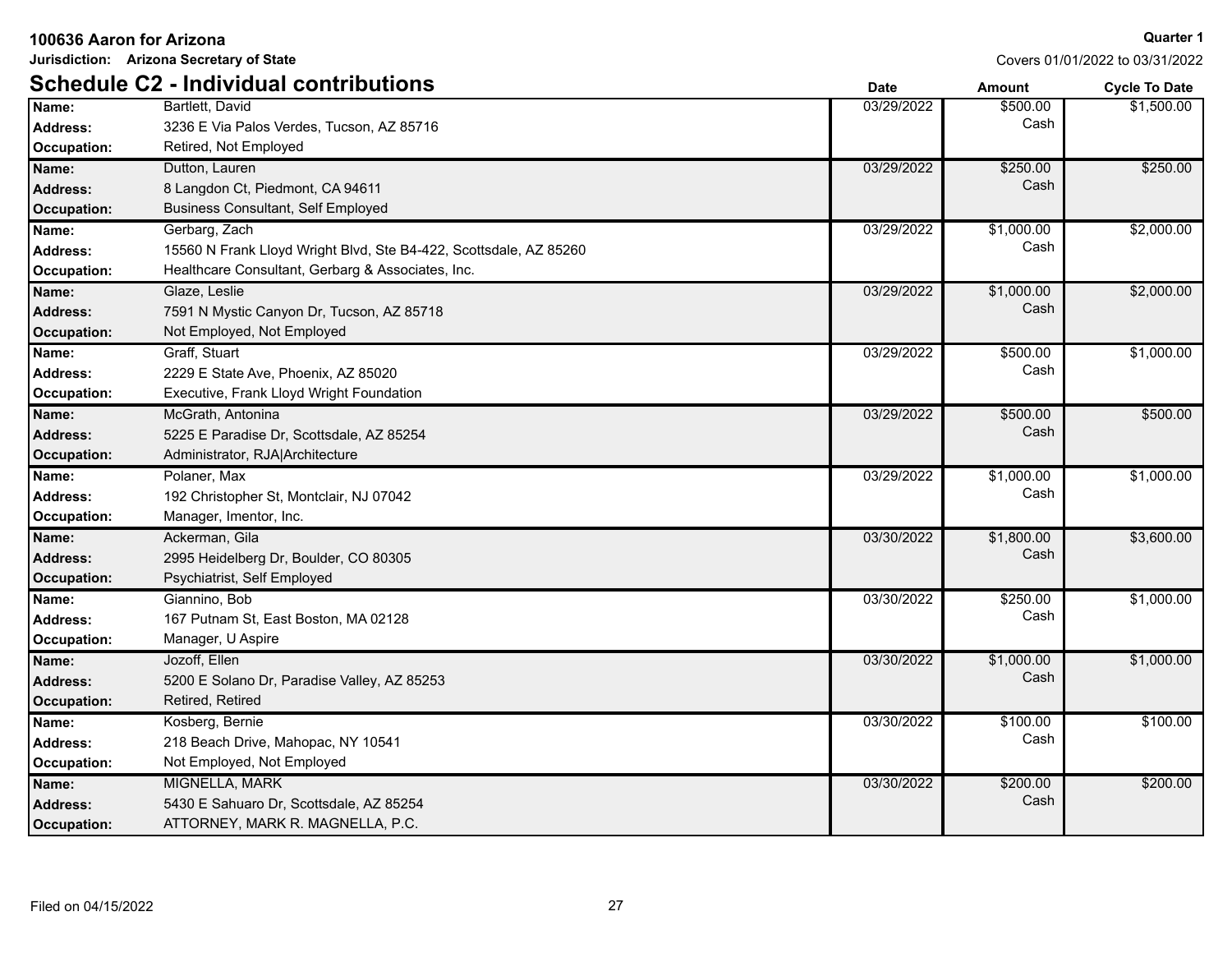|  |  |  | 100636 Aaron for Arizona |
|--|--|--|--------------------------|
|--|--|--|--------------------------|

**Jurisdiction: Arizona Secretary of State**

|                    | <b>Schedule C2 - Individual contributions</b>      | <b>Date</b> | <b>Amount</b> | <b>Cycle To Date</b> |
|--------------------|----------------------------------------------------|-------------|---------------|----------------------|
| Name:              | Mohr, Brian                                        | 03/30/2022  | \$250.00      | \$250.00             |
| <b>Address:</b>    | 2003 E Rock Wren Rd, phoenix, AZ 85048             |             | Cash          |                      |
| Occupation:        | CEO, Lifetracks Inc.                               |             |               |                      |
| Name:              | Reeves, Elizabeth                                  | 03/30/2022  | \$500.00      | \$1,500.00           |
| <b>Address:</b>    | 1627 Wesley Ave, Evanston, IL 60201                |             | Cash          |                      |
| <b>Occupation:</b> | Filmmaker, Self Employed                           |             |               |                      |
| Name:              | Smith, Robert                                      | 03/30/2022  | \$1,000.00    | \$1,000.00           |
| Address:           | 10485 E Shangri La Rd, Scottsdale, AZ 85259        |             | Cash          |                      |
| <b>Occupation:</b> | Financial Advisor, Scottsdale Financial Group      |             |               |                      |
| Name:              | Toney, Patrick                                     | 03/30/2022  | \$25.00       | \$150.00             |
| <b>Address:</b>    | 72 Main St, Hatfield, MA 01038                     |             | Cash          |                      |
| <b>Occupation:</b> | Attorney, Self Employed                            |             |               |                      |
| Name:              | Urdang, Scott                                      | 03/30/2022  | \$1,000.00    | \$4,500.00           |
| <b>Address:</b>    | 9921 E Sterling Ridge, Scottsdale, AZ 85004        |             | Cash          |                      |
| <b>Occupation:</b> | Retired, Not Employed                              |             |               |                      |
| Name:              | Zemel, Barbara                                     | 03/30/2022  | \$1,000.00    | \$1,000.00           |
| <b>Address:</b>    | PO Box 47638, Phoenix, AZ 85068                    |             | Cash          |                      |
| <b>Occupation:</b> | Retired, Self                                      |             |               |                      |
| Name:              | Abrahams, Tara                                     | 03/31/2022  | \$50.00       | \$150.00             |
| <b>Address:</b>    | 40 E 19th St, Apt 2, New York, NY 10003            |             | Cash          |                      |
| <b>Occupation:</b> | Not Employed, Not Employed                         |             |               |                      |
| Name:              | Aspinall, Mara                                     | 03/31/2022  | \$1,000.00    | \$3,000.00           |
| <b>Address:</b>    | 7381 N Moon Spirit Ln, Tucson, AZ 85718            |             | Cash          |                      |
| <b>Occupation:</b> | Biotech Executive, Health Catalysts                |             |               |                      |
| Name:              | Babby, Lon                                         | 03/31/2022  | \$500.00      | \$2,500.00           |
| <b>Address:</b>    | 4701 E Caron St, Phoenix, AZ 85028                 |             | Cash          |                      |
| <b>Occupation:</b> | Not Employed, Not Employed                         |             |               |                      |
| Name:              | Bendor, Ziv                                        | 03/31/2022  | \$500.00      | \$1,000.00           |
| <b>Address:</b>    | 9801 N 74th PI, Scottsdale, AZ 85258               |             | Cash          |                      |
| <b>Occupation:</b> | Investor, Self Employed                            |             |               |                      |
| Name:              | Billings, David                                    | 03/31/2022  | \$1,000.00    | \$1,000.00           |
| Address:           | 7175 E Camelback Rd Unit 401, Scottsdale, AZ 85251 |             | Cash          |                      |
| <b>Occupation:</b> | Business Owner, FTM Corduroy Holdings LLC          |             |               |                      |
| Name:              | Borchard, Douglas                                  | 03/31/2022  | \$500.00      | \$1,000.00           |
| <b>Address:</b>    | 60 Roseland St, Cambridge, MA 02140                |             | Cash          |                      |
| <b>Occupation:</b> | Manager, New Profit, Inc.                          |             |               |                      |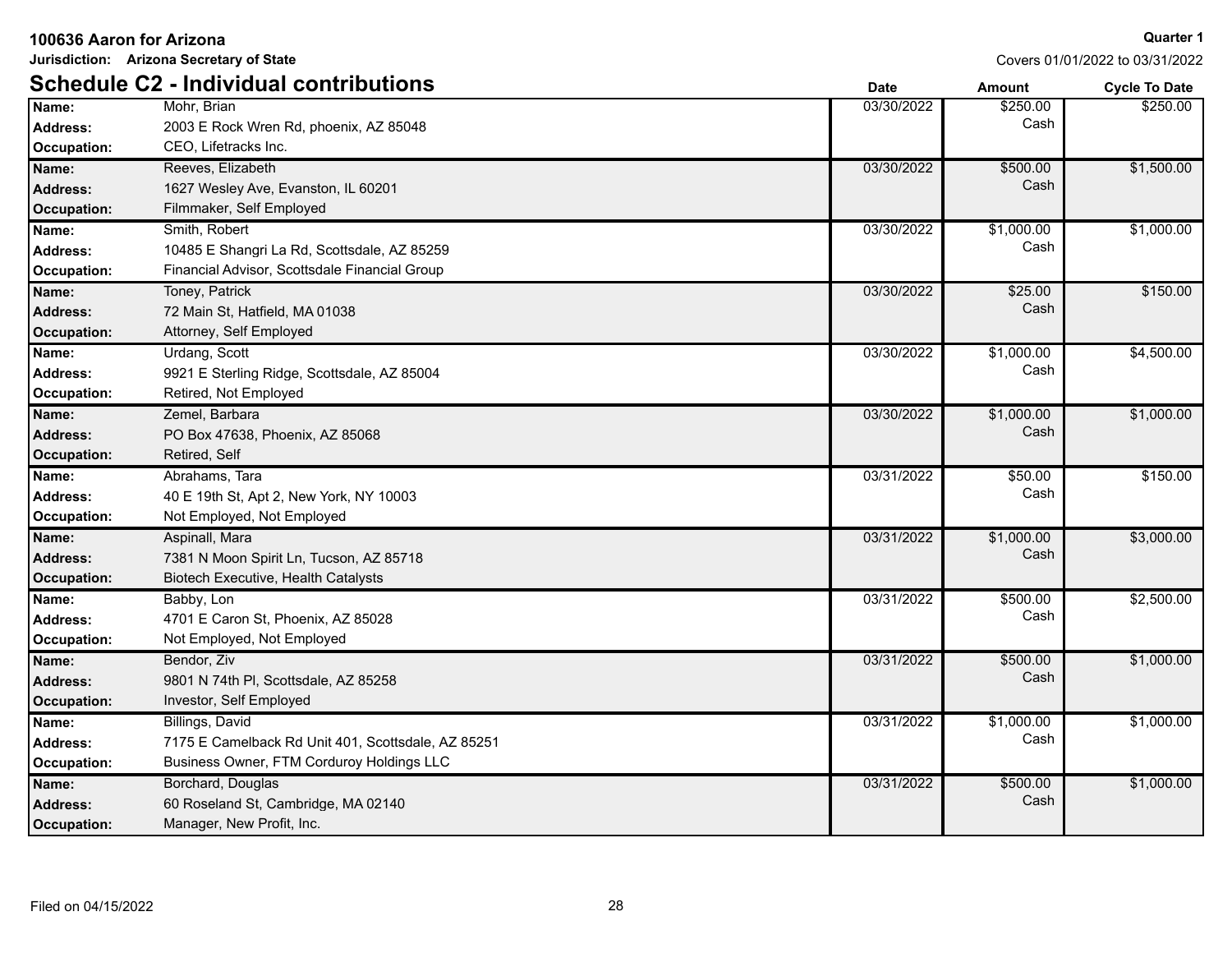| Jurisdiction: Arizona Secretary of State |                                               |             | Covers 01/01/2022 to 03/31/2022 |                      |
|------------------------------------------|-----------------------------------------------|-------------|---------------------------------|----------------------|
|                                          | <b>Schedule C2 - Individual contributions</b> | <b>Date</b> | Amount                          | <b>Cycle To Date</b> |
| Name:                                    | Bradach, Jeff                                 | 03/31/2022  | \$500.00                        | \$1,500.00           |
| <b>Address:</b>                          | 34 Leighton Rd, Wellesley, MA 02482           |             | Cash                            |                      |
| Occupation:                              | Manager, The Bridgespan Group                 |             |                                 |                      |
| Name:                                    | Brown, Craig                                  | 03/31/2022  | \$1,000.00                      | \$1,500.00           |
| <b>Address:</b>                          | 5431 E Camello Rd, Phoenix, AZ 85018          |             | Cash                            |                      |
| <b>Occupation:</b>                       | Owner, ServRx                                 |             |                                 |                      |
| Name:                                    | Carmel, David                                 | 03/31/2022  | \$300.00                        | \$300.00             |
| Address:                                 | 1280 5th Ave, New York, NY 10029              |             | Cash                            |                      |
| Occupation:                              | Biotech, Atara Bio                            |             |                                 |                      |
| Name:                                    | Carmel, Jason                                 | 03/31/2022  | \$1,000.00                      | \$1,250.00           |
| <b>Address:</b>                          | 437 Melbourne Ave, Mamaroneck, NY 10543       |             | Cash                            |                      |
| <b>Occupation:</b>                       | Physician, Columbia University                |             |                                 |                      |
| Name:                                    | Castner, Sue                                  | 03/31/2022  | \$(500.00)                      | \$0.00               |
| <b>Address:</b>                          | 12472 N 133rd PI, Scottsdale, AZ 85259        |             | Cash                            |                      |
| Occupation:                              | Not Employed, Not Employed                    |             |                                 |                      |
| Trans. Type:                             | <b>Refunded Contribution</b>                  |             |                                 |                      |
| <b>Original Date:</b>                    | 11/05/2021                                    |             |                                 |                      |
| <b>Original Amount:</b>                  | \$500.00                                      |             |                                 |                      |
| Name:                                    | Castner, Sue                                  | 03/31/2022  | \$(250.00)                      | \$0.00               |
| <b>Address:</b>                          | 12472 N 133rd Pl, Scottsdale, AZ 85259        |             | Cash                            |                      |
| <b>Occupation:</b>                       | Not Employed, Not Employed                    |             |                                 |                      |
| Trans. Type:                             | <b>Refunded Contribution</b>                  |             |                                 |                      |
| <b>Original Date:</b>                    | 12/02/2021                                    |             |                                 |                      |
| <b>Original Amount:</b>                  | \$250.00                                      |             |                                 |                      |
| Name:                                    | Combs, Christopher                            | 03/31/2022  | \$1,000.00                      | \$1,000.00           |
| <b>Address:</b>                          | 35 E Myrtle Ave, Phoenix, AZ 85020            |             | Cash                            |                      |
| Occupation:                              | Attorney, Gallagher & Kennedy PA              |             |                                 |                      |
| Name:                                    | Cornwell, Trevor                              | 03/31/2022  | \$250.00                        | \$250.00             |
| <b>Address:</b>                          | 2914 Emerson St, Palo Alto, CA 94306          |             | Cash                            |                      |
| <b>Occupation:</b>                       | CEO, appbackr inc.                            |             |                                 |                      |
| Name:                                    | Coury, Anthony                                | 03/31/2022  | \$500.00                        | \$2,500.00           |
| Address:                                 | 4609 N Borgatello Ln, Phoenix, AZ 85018       |             | Cash                            |                      |
| Occupation:                              | Attorney, Napier Coury Baillie                |             |                                 |                      |
| Name:                                    | Diles, Jane                                   | 03/31/2022  | \$5.00                          | \$5.00               |
| <b>Address:</b>                          | 12636 Oriago St, Venice, FL 34293             |             | Cash                            |                      |
| <b>Occupation:</b>                       | Not Employed, Not Employed                    |             |                                 |                      |
| Name:                                    | Frey, Ethan                                   | 03/31/2022  | \$1,000.00                      | \$1,000.00           |
| <b>Address:</b>                          | 945 E Orangewood Ave, Phoenix, AZ 85020       |             | Cash                            |                      |
| Occupation:                              | Not Employed, Not Employed                    |             |                                 |                      |

Filed on 04/15/2022 29

#### **Quarter 1**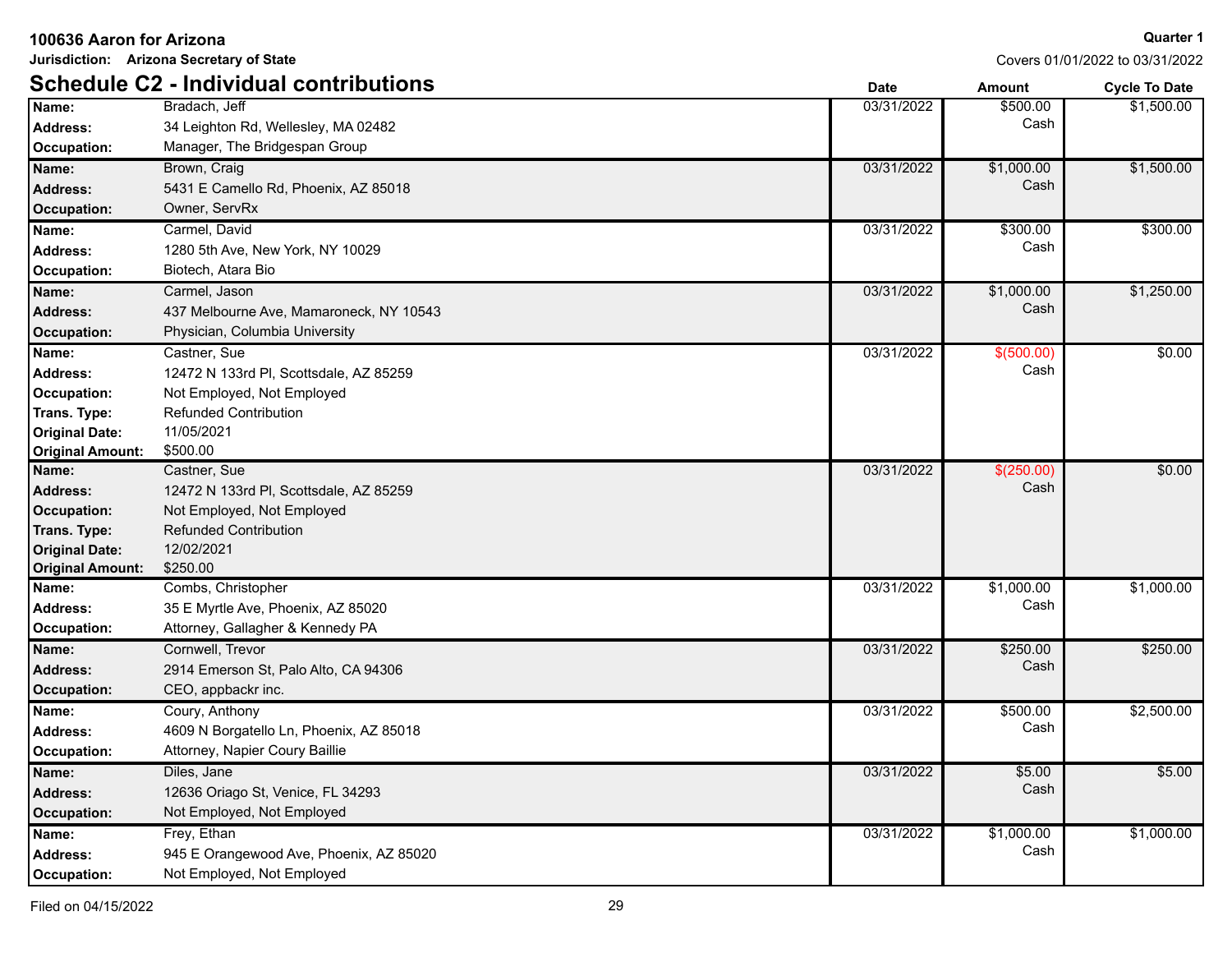| Jurisdiction: Arizona Secretary of State |                                                      | Covers 01/01/2022 to 03/31/2022 |               |                      |
|------------------------------------------|------------------------------------------------------|---------------------------------|---------------|----------------------|
|                                          | <b>Schedule C2 - Individual contributions</b>        | <b>Date</b>                     | <b>Amount</b> | <b>Cycle To Date</b> |
| Name:                                    | Goff, Chandra                                        | 03/31/2022                      | \$500.00      | \$2,500.00           |
| <b>Address:</b>                          | 4718 N 33rd St, Phoenix, AZ 85018                    |                                 | Cash          |                      |
| <b>Occupation:</b>                       | Physician Assistant, Ahwatukee Family Medical Center |                                 |               |                      |
| Name:                                    | Hoyt, Kathy                                          | 03/31/2022                      | \$1,000.00    | \$1,000.00           |
| <b>Address:</b>                          | 10207 E Diamond Rim Dr, Scottsdale, AZ 85255         |                                 | Cash          |                      |
| Occupation:                              | COO, Ascendant Financial Solutions                   |                                 |               |                      |
| Name:                                    | Hunter, William                                      | 03/31/2022                      | \$1,000.00    | \$2,000.00           |
| <b>Address:</b>                          | PO Box 68282, Oak Grove, OR 97268                    |                                 | Cash          |                      |
| <b>Occupation:</b>                       | Not Employed, Not Employed                           |                                 |               |                      |
| Name:                                    | Knoell, Geoffrey                                     | 03/31/2022                      | \$1,000.00    | \$1,000.00           |
| <b>Address:</b>                          | 303 E Georgia Ave, Phoenix, AZ 85012                 |                                 | Cash          |                      |
| <b>Occupation:</b>                       | Finance, Santander                                   |                                 |               |                      |
| Name:                                    | Kort, Ted                                            | 03/31/2022                      | \$250.00      | \$250.00             |
| <b>Address:</b>                          | 5663 N 73rd St, Scottsdale, AZ 85250                 |                                 | Cash          |                      |
| <b>Occupation:</b>                       | Regional Director, Jewish National Fund              |                                 |               |                      |
| Name:                                    | Leavitt, Philip                                      | 03/31/2022                      | \$1,000.00    | \$1,000.00           |
| <b>Address:</b>                          | 7508 N Red Ledge Dr, Paradise Valley, AZ 85253       |                                 | Cash          |                      |
| Occupation:                              | Not Employed, Not Employed                           |                                 |               |                      |
| Name:                                    | Lehmann, Greg                                        | 03/31/2022                      | \$500.00      | \$500.00             |
| <b>Address:</b>                          | 4106 N 51st PI, Phoenix, AZ 85018                    |                                 | Cash          |                      |
| <b>Occupation:</b>                       | Real Estate Developer, CSW                           |                                 |               |                      |
| Name:                                    | Mansour, Nick                                        | 03/31/2022                      | \$1,000.00    | \$2,000.00           |
| <b>Address:</b>                          | 3639 e orange dr, Phoenix, AZ 85018                  |                                 | Cash          |                      |
| Occupation:                              | President, Arizona College of Nursing                |                                 |               |                      |
| Name:                                    | Meranus, Harvey                                      | 03/31/2022                      | \$2,500.00    | \$5,000.00           |
| <b>Address:</b>                          | 13825 Sand Crane Dr, West Palm Beach, FL 33418       |                                 | Cash          |                      |
| <b>Occupation:</b>                       | Not Employed, Not Employed                           |                                 |               |                      |
| Name:                                    | Moore, Grant                                         | 03/31/2022                      | \$500.00      | \$1,500.00           |
| <b>Address:</b>                          | 1501 E Las Palmaritas Dr, Phoenix, AZ 85020          |                                 | Cash          |                      |
| <b>Occupation:</b>                       | Physician, BDP                                       |                                 |               |                      |
| Name:                                    | Ocomartun, Colm                                      | 03/31/2022                      | \$500.00      | \$500.00             |
| <b>Address:</b>                          | 1401 H St NW Ste 875, Washington, DC 20005           |                                 | Cash          |                      |
| <b>Occupation:</b>                       | Consultant, 50 State, LLC                            |                                 |               |                      |
| Name:                                    | Perlich, Russ                                        | 03/31/2022                      | \$1,000.00    | \$1,000.00           |
| <b>Address:</b>                          | 5727 N 25th St, Phoenix, AZ 85016                    |                                 | Cash          |                      |
| <b>Occupation:</b>                       | Not Employed, Not Employed                           |                                 |               |                      |

Covers 01/01/2022 to 03/31/2022

#### **100636 Aaron for Arizona**

**Jurisdiction: Arizona Secretary of State**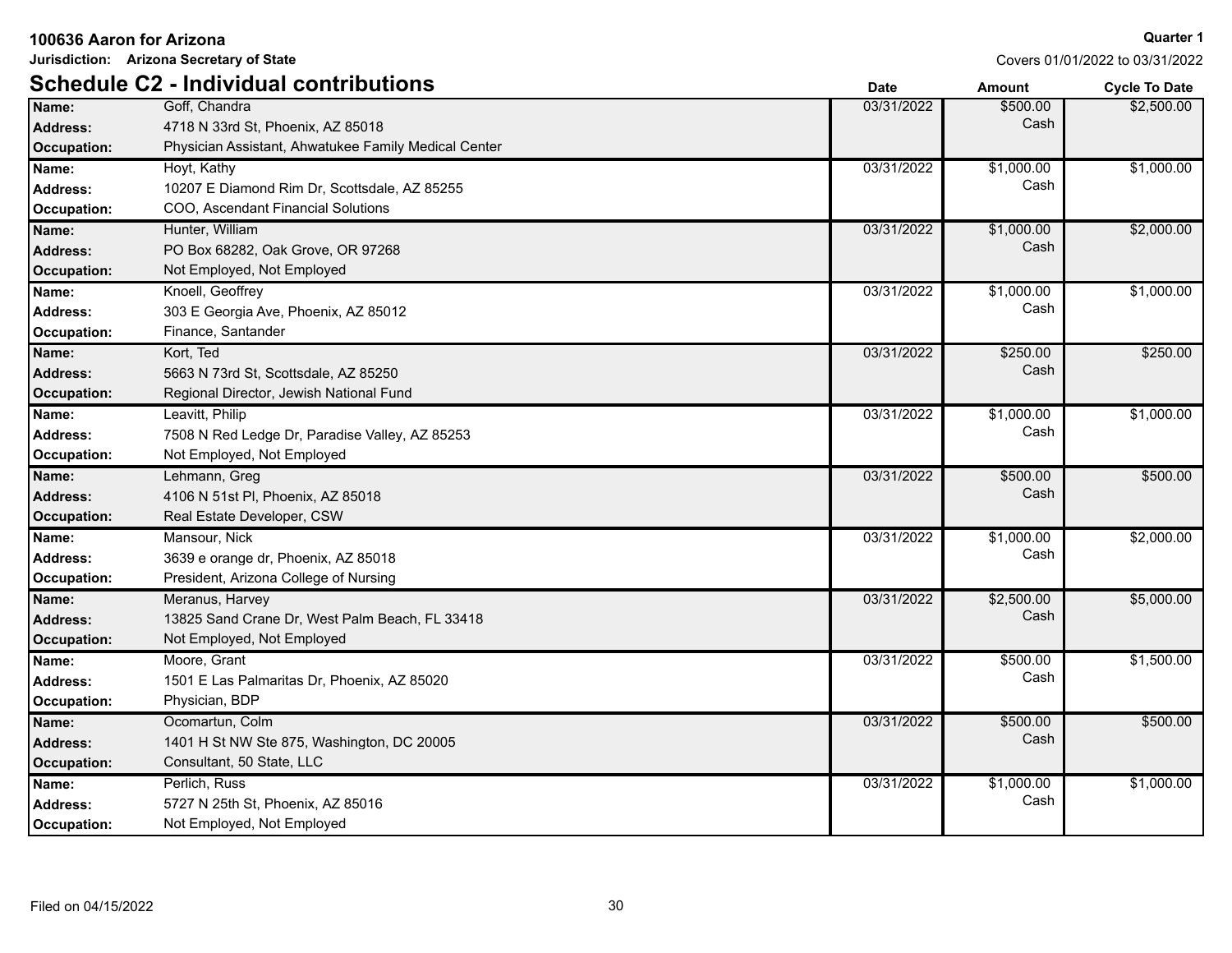| 100636 Aaron for Arizona |                                                     |             |            | <b>Quarter 1</b>                |
|--------------------------|-----------------------------------------------------|-------------|------------|---------------------------------|
|                          | Jurisdiction: Arizona Secretary of State            |             |            | Covers 01/01/2022 to 03/31/2022 |
|                          | <b>Schedule C2 - Individual contributions</b>       | <b>Date</b> | Amount     | <b>Cycle To Date</b>            |
| Name:                    | Phillips, Stuart                                    | 03/31/2022  | \$200.00   | \$1,700.00                      |
| <b>Address:</b>          | 7601 N 10th St, Phoenix, AZ 85020                   |             | Cash       |                                 |
| <b>Occupation:</b>       | Not Employed, Not Employed                          |             |            |                                 |
| Name:                    | Ramsay, Susan                                       | 03/31/2022  | \$500.00   | \$500.00                        |
| <b>Address:</b>          | 6835 E Cheney Dr, Paradise Valley, AZ 85253         |             | Cash       |                                 |
| Occupation:              | Artist, Self                                        |             |            |                                 |
| Name:                    | Ramsbacher, John                                    | 03/31/2022  | \$1,000.00 | \$1,000.00                      |
| <b>Address:</b>          | 1053 Tennessee St, San Francisco, CA 94107          |             | Cash       |                                 |
| <b>Occupation:</b>       | Real Estate Development, Oryx Partners LLC          |             |            |                                 |
| Name:                    | Raymond, Jessica                                    | 03/31/2022  | \$2,800.00 | \$5,300.00                      |
| <b>Address:</b>          | 9201 E Sierra Pinta Dr, Scottsdale, AZ 85255        |             | Cash       |                                 |
| Occupation:              | Real Estate, Celtic Property Management             |             |            |                                 |
| Name:                    | Reese, Caleb                                        | 03/31/2022  | \$5,300.00 | \$10,600.00                     |
| <b>Address:</b>          | 7748 N 54th St, Paradise Valley, AZ 85253           |             | Cash       |                                 |
| <b>Occupation:</b>       | Actor, Slanted Productions                          |             |            |                                 |
| Memo:                    | Contribution Refunded in Following Period           |             |            |                                 |
| Name:                    | ROSENFIELD, ROBERT                                  | 03/31/2022  | \$1,000.00 | \$1,000.00                      |
| <b>Address:</b>          | 77 PHILLIPS AVE, ROCKPORT, MA 01966                 |             | Cash       |                                 |
| Occupation:              | RETIRED, NOT EMPLOYED                               |             |            |                                 |
| Name:                    | Rubio, Alvin                                        | 03/31/2022  | \$300.00   | \$5,300.00                      |
| <b>Address:</b>          | 174 Woodstone Dr, Athens, GA 30605                  |             | Cash       |                                 |
| <b>Occupation:</b>       | Data Technician, Rehabmart                          |             |            |                                 |
| Name:                    | Rutler, Matthew                                     | 03/31/2022  | \$2,500.00 | \$2,500.00                      |
| <b>Address:</b>          | 1880 Century Park E Ste 1600, Los Angeles, CA 90067 |             | Cash       |                                 |
| Occupation:              | Executive, Masterclass                              |             |            |                                 |
| Name:                    | Sheer, George                                       | 03/31/2022  | \$500.00   | \$1,500.00                      |
| <b>Address:</b>          | 4800 N 68th St, Unit 308, Scottsdale, AZ 85251      |             | Cash       |                                 |
| <b>Occupation:</b>       | Retired, Not Employed                               |             |            |                                 |
| Name:                    | Swanson, James                                      | 03/31/2022  | \$500.00   | \$500.00                        |
| Address:                 | 1707 E Highland Ave, Ste 100, Phoenix, AZ 85016     |             | Cash       |                                 |
| Occupation:              | President, Kitchell                                 |             |            |                                 |
| Name:                    | Szerdi, Melissa                                     | 03/31/2022  | \$1,000.00 | \$5,300.00                      |
| <b>Address:</b>          | 174 Woodstone Dr, Athens, GA 30605                  |             | Cash       |                                 |
| Occupation:              | Plant Merchandiser, Plant Partners Inc.             |             |            |                                 |
| Name:                    | Szerdi, Melissa                                     | 03/31/2022  | \$300.00   | \$5,300.00                      |
| <b>Address:</b>          | 174 Woodstone Dr, Athens, GA 30605                  |             | Cash       |                                 |
| Occupation:              | Plant Merchandiser, Plant Partners Inc.             |             |            |                                 |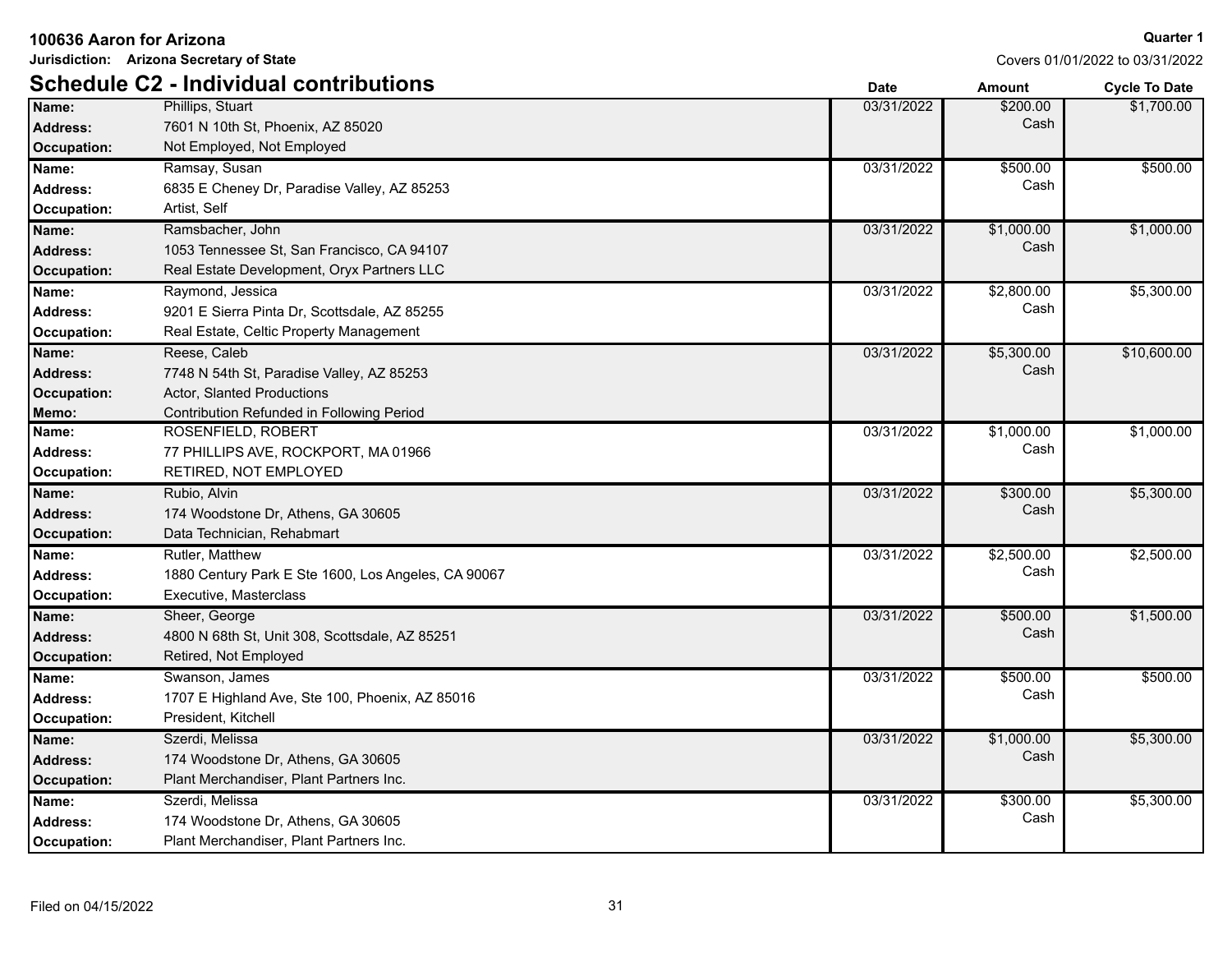|                        | Jurisdiction: Arizona Secretary of State              |             |              | Covers 01/01/2022 to 03/31/2022 |
|------------------------|-------------------------------------------------------|-------------|--------------|---------------------------------|
|                        | <b>Schedule C2 - Individual contributions</b>         | <b>Date</b> | Amount       | <b>Cycle To Date</b>            |
| Name:                  | Underwood, Karen                                      | 03/31/2022  | \$1,000.00   | \$1,000.00                      |
| <b>Address:</b>        | 11445 E Via Linda, Suite 2 #224, Scottsdale, AZ 85259 |             | Cash         |                                 |
| <b>Occupation:</b>     | executive, Resonea                                    |             |              |                                 |
| Name:                  | Warne, Thomas                                         | 03/31/2022  | \$1,000.00   | \$3,000.00                      |
| <b>Address:</b>        | 6701 N Andrews St. Tucson, AZ 85718                   |             | Cash         |                                 |
| Occupation:            | Real Estate Broker, Self Employed                     |             |              |                                 |
| Name:                  | Ziskin, Daniel                                        | 03/31/2022  | \$250.00     | \$500.00                        |
| Address:               | PO Box 7447, Phoenix, AZ 85011                        |             | Cash         |                                 |
| <b>Occupation:</b>     | attorney, Daniel I. Ziskin, P.C.                      |             |              |                                 |
| Name:                  | Zucker, Gail                                          | 03/31/2022  | \$500.00     | \$4,800.00                      |
| <b>Address:</b>        | 2 Biltmore Est, Unit 114, Phoenix, AZ 85016           |             | Cash         |                                 |
| Occupation:            | Retired, Not Employed                                 |             |              |                                 |
| Memo:                  | Contribution Refunded in Following Period             |             |              |                                 |
|                        | <b>Total of Individual Contributions</b>              |             | \$263,632.12 |                                 |
| Total of Refunds Given |                                                       |             | (\$1,000.00) |                                 |
|                        | Net Total of Individual Contributions                 |             | \$262,632.12 |                                 |
|                        |                                                       |             |              |                                 |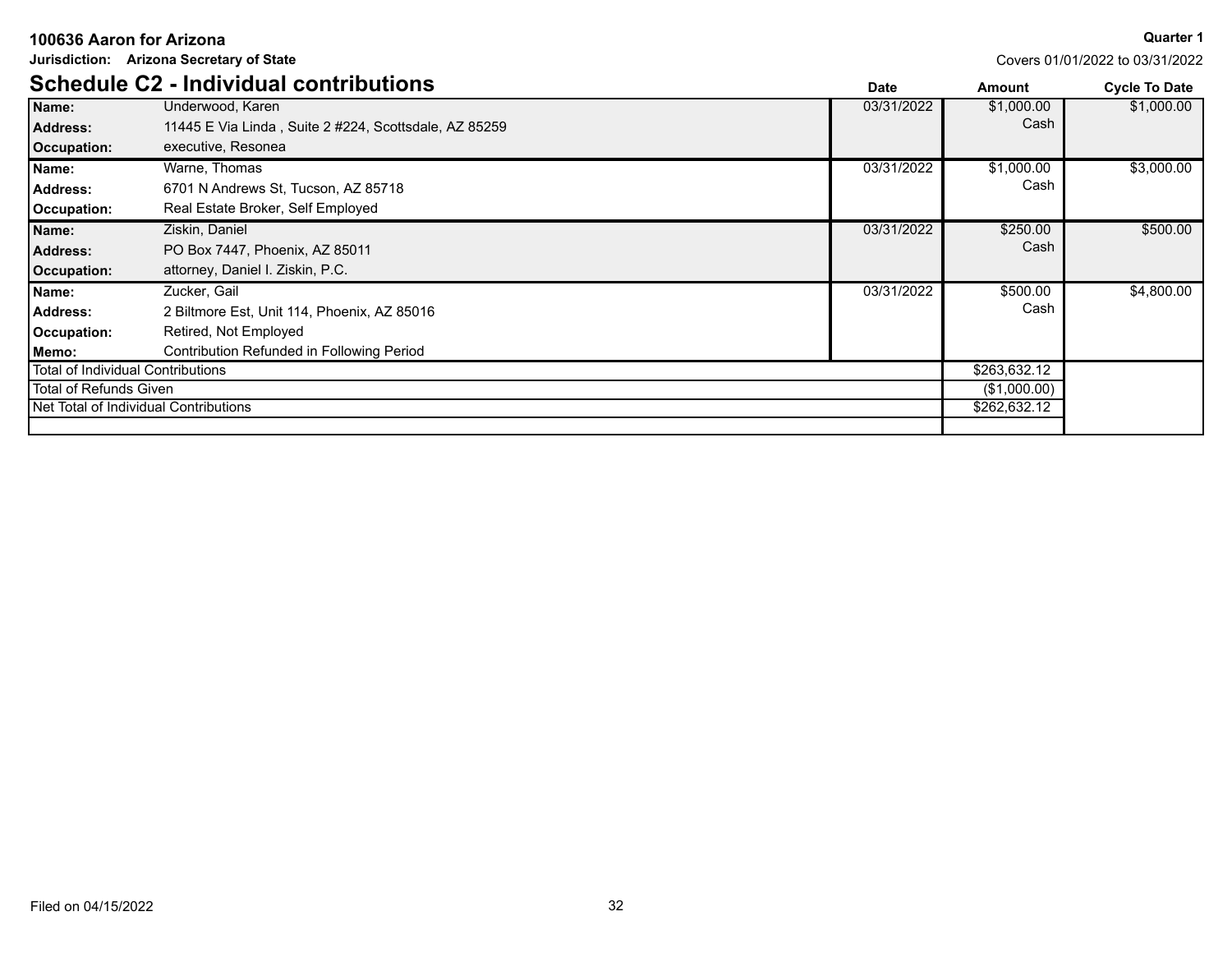|                          | <b>Schedule In-State Contributions of \$100 or Less</b> | <b>Date</b> | <b>Amount</b>    | <b>Cycle To Date</b> |
|--------------------------|---------------------------------------------------------|-------------|------------------|----------------------|
| Name:<br><b>Address:</b> | <b>Multiple Contributors</b>                            | 01/01/2022  | \$40.00<br>Cash  | \$32,504.95          |
| Name:<br><b>Address:</b> | <b>Multiple Contributors</b>                            | 01/02/2022  | \$110.00<br>Cash | \$32,504.95          |
| Name:<br><b>Address:</b> | <b>Multiple Contributors</b>                            | 01/03/2022  | \$100.00<br>Cash | \$32,504.95          |
| Name:<br>Address:        | <b>Multiple Contributors</b>                            | 01/04/2022  | \$105.00<br>Cash | \$32,504.95          |
| Name:<br>Address:        | <b>Multiple Contributors</b>                            | 01/05/2022  | \$170.66<br>Cash | \$32,504.95          |
| Name:<br><b>Address:</b> | <b>Multiple Contributors</b>                            | 01/06/2022  | \$60.00<br>Cash  | \$32,504.95          |
| Name:<br>Address:        | <b>Multiple Contributors</b>                            | 01/07/2022  | \$203.25<br>Cash | \$32,504.95          |
| Name:<br><b>Address:</b> | <b>Multiple Contributors</b>                            | 01/08/2022  | \$205.00<br>Cash | \$32,504.95          |
| Name:<br>Address:        | <b>Multiple Contributors</b>                            | 01/10/2022  | \$185.00<br>Cash | \$32,504.95          |
| Name:<br><b>Address:</b> | <b>Multiple Contributors</b>                            | 01/11/2022  | \$50.00<br>Cash  | \$32,504.95          |
| Name:<br><b>Address:</b> | <b>Multiple Contributors</b>                            | 01/12/2022  | \$355.00<br>Cash | \$32,504.95          |
| Name:<br>Address:        | <b>Multiple Contributors</b>                            | 01/13/2022  | \$10.00<br>Cash  | \$32,504.95          |
| Name:<br>Address:        | <b>Multiple Contributors</b>                            | 01/15/2022  | \$50.00<br>Cash  | \$32,504.95          |
| Name:<br><b>Address:</b> | <b>Multiple Contributors</b>                            | 01/17/2022  | \$115.00<br>Cash | \$32,504.95          |
| Name:<br><b>Address:</b> | <b>Multiple Contributors</b>                            | 01/18/2022  | \$100.00<br>Cash | \$32,504.95          |
| Name:<br><b>Address:</b> | <b>Multiple Contributors</b>                            | 01/19/2022  | \$50.00<br>Cash  | \$32,504.95          |
| Name:<br><b>Address:</b> | Multiple Contributors                                   | 01/20/2022  | \$50.00<br>Cash  | \$32,504.95          |
| Name:<br><b>Address:</b> | <b>Multiple Contributors</b>                            | 01/21/2022  | \$50.00<br>Cash  | \$32,504.95          |
| Name:<br><b>Address:</b> | <b>Multiple Contributors</b>                            | 01/22/2022  | \$20.00<br>Cash  | \$32,504.95          |

#### **Jurisdiction: Arizona Secretary of State**

**100636 Aaron for Arizona**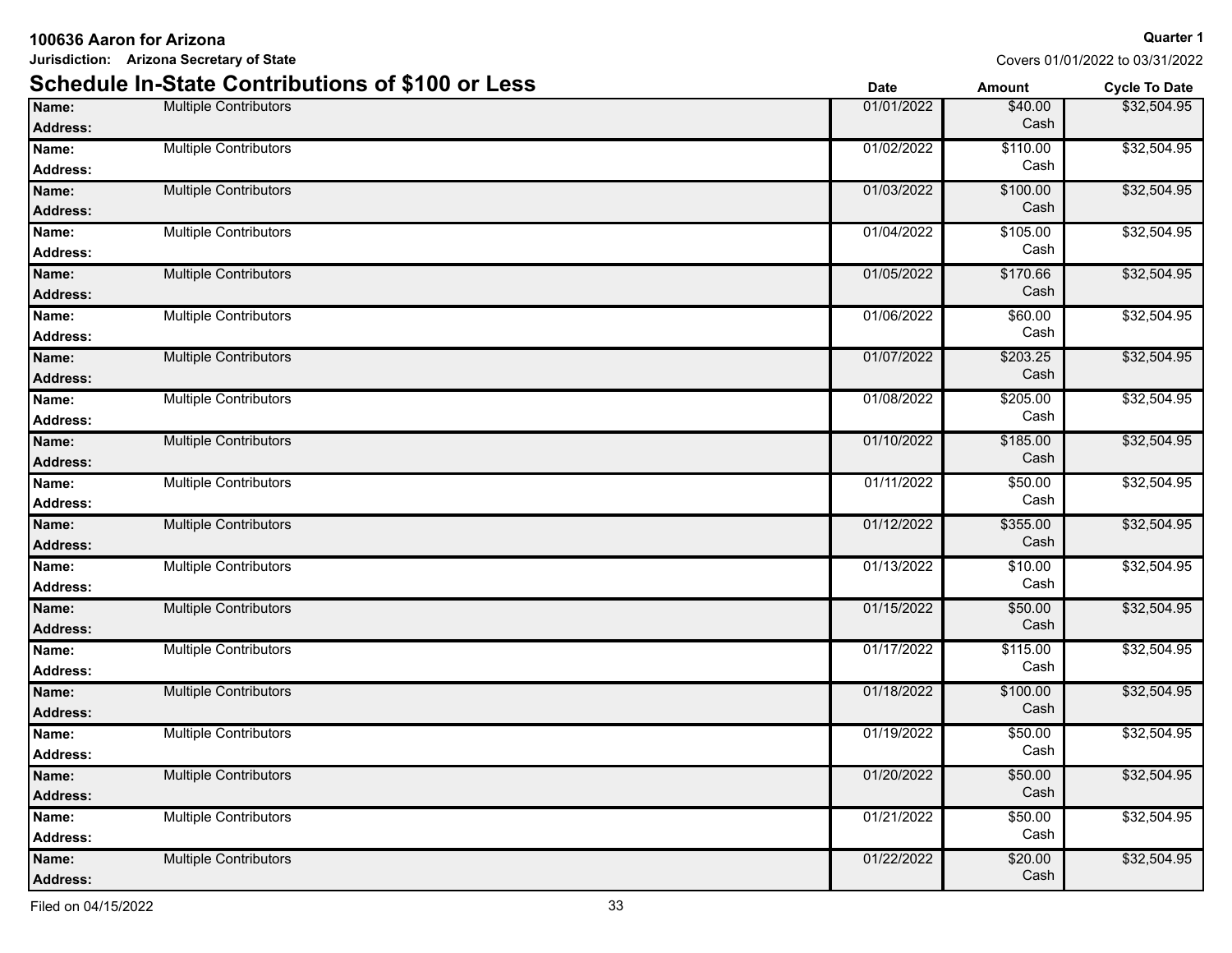|                          | <b>Schedule In-State Contributions of \$100 or Less</b> | <b>Date</b> | <b>Amount</b>    | <b>Cycle To Date</b> |
|--------------------------|---------------------------------------------------------|-------------|------------------|----------------------|
| Name:<br><b>Address:</b> | <b>Multiple Contributors</b>                            | 01/24/2022  | \$5.00<br>Cash   | \$32,504.95          |
| Name:<br><b>Address:</b> | <b>Multiple Contributors</b>                            | 01/25/2022  | \$10.00<br>Cash  | \$32,504.95          |
| Name:<br><b>Address:</b> | <b>Multiple Contributors</b>                            | 01/26/2022  | \$50.00<br>Cash  | \$32,504.95          |
| Name:<br><b>Address:</b> | <b>Multiple Contributors</b>                            | 01/27/2022  | \$145.70<br>Cash | \$32,504.95          |
| Name:<br><b>Address:</b> | <b>Multiple Contributors</b>                            | 01/28/2022  | \$275.00<br>Cash | \$32,504.95          |
| Name:<br><b>Address:</b> | <b>Multiple Contributors</b>                            | 01/29/2022  | \$25.00<br>Cash  | \$32,504.95          |
| Name:<br><b>Address:</b> | <b>Multiple Contributors</b>                            | 01/30/2022  | \$65.00<br>Cash  | \$32,504.95          |
| Name:<br>Address:        | <b>Multiple Contributors</b>                            | 01/31/2022  | \$475.00<br>Cash | \$32,504.95          |
| Name:<br><b>Address:</b> | <b>Multiple Contributors</b>                            | 02/01/2022  | \$130.00<br>Cash | \$32,504.95          |
| Name:<br><b>Address:</b> | <b>Multiple Contributors</b>                            | 02/02/2022  | \$60.00<br>Cash  | \$32,504.95          |
| Name:<br><b>Address:</b> | <b>Multiple Contributors</b>                            | 02/03/2022  | \$165.70<br>Cash | \$32,504.95          |
| Name:<br><b>Address:</b> | <b>Multiple Contributors</b>                            | 02/04/2022  | \$5.00<br>Cash   | \$32,504.95          |
| Name:<br><b>Address:</b> | <b>Multiple Contributors</b>                            | 02/05/2022  | \$75.22<br>Cash  | \$32,504.95          |
| Name:<br><b>Address:</b> | <b>Multiple Contributors</b>                            | 02/06/2022  | \$125.00<br>Cash | \$32,504.95          |
| Name:<br>Address:        | <b>Multiple Contributors</b>                            | 02/08/2022  | \$205.00<br>Cash | \$32,504.95          |
| Name:<br>Address:        | <b>Multiple Contributors</b>                            | 02/10/2022  | \$135.00<br>Cash | \$32,504.95          |
| Name:<br><b>Address:</b> | <b>Multiple Contributors</b>                            | 02/11/2022  | \$50.00<br>Cash  | \$32,504.95          |
| Name:<br><b>Address:</b> | <b>Multiple Contributors</b>                            | 02/12/2022  | \$225.00<br>Cash | \$32,504.95          |
| Name:<br>Address:        | <b>Multiple Contributors</b>                            | 02/13/2022  | \$150.00<br>Cash | \$32,504.95          |

Covers 01/01/2022 to 03/31/2022

### **100636 Aaron for Arizona**

**Jurisdiction: Arizona Secretary of State**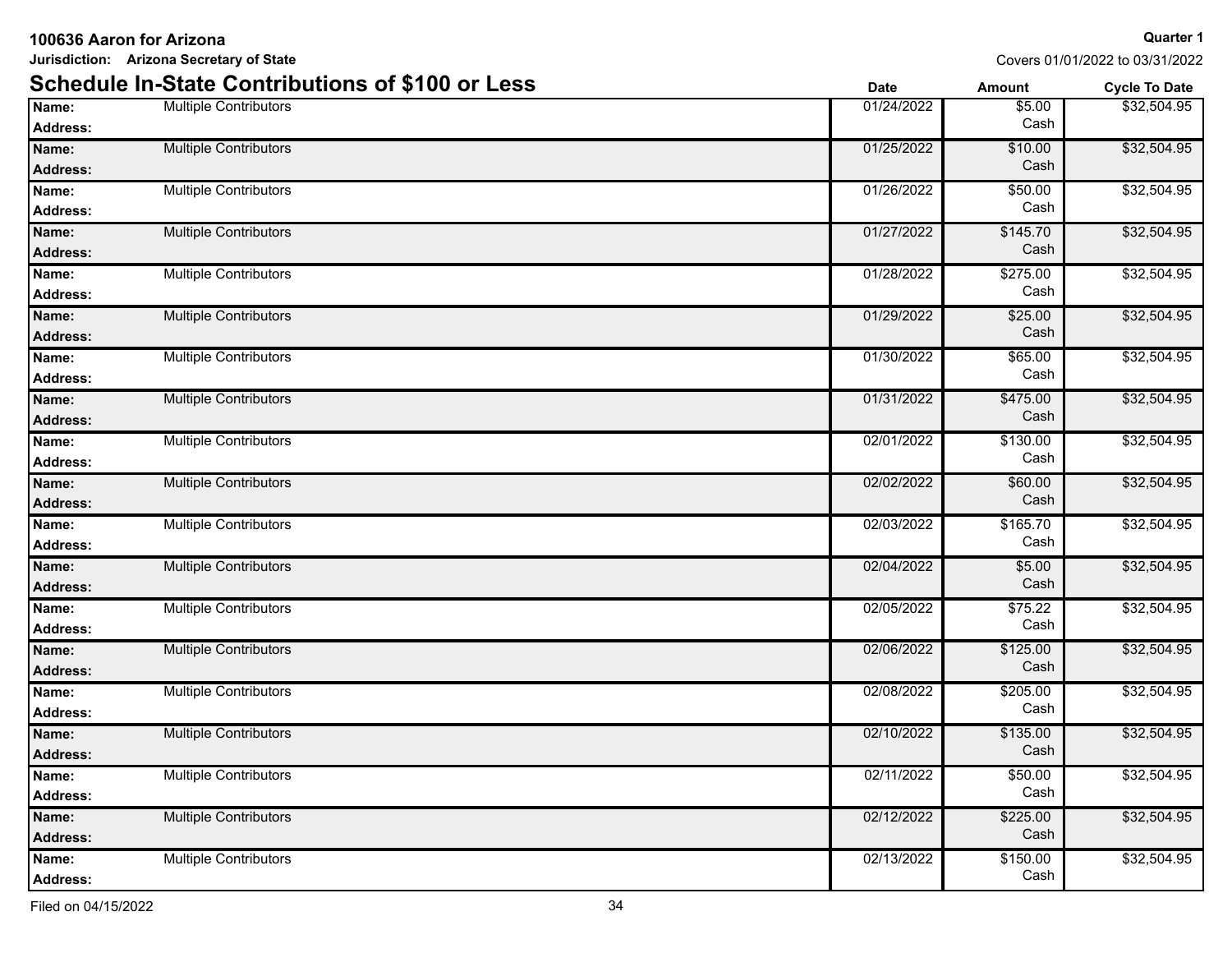|                          | <b>Schedule In-State Contributions of \$100 or Less</b> | <b>Date</b> | <b>Amount</b>    | <b>Cycle To Date</b> |
|--------------------------|---------------------------------------------------------|-------------|------------------|----------------------|
| Name:<br><b>Address:</b> | <b>Multiple Contributors</b>                            | 02/15/2022  | \$25.00<br>Cash  | \$32,504.95          |
| Name:<br><b>Address:</b> | <b>Multiple Contributors</b>                            | 02/16/2022  | \$100.00<br>Cash | \$32,504.95          |
| Name:<br><b>Address:</b> | <b>Multiple Contributors</b>                            | 02/17/2022  | \$292.70<br>Cash | \$32,504.95          |
| Name:<br><b>Address:</b> | <b>Multiple Contributors</b>                            | 02/18/2022  | Cash             | \$32,504.95          |
| Name:<br><b>Address:</b> | <b>Multiple Contributors</b>                            | 02/19/2022  | \$285.00<br>Cash | \$32,504.95          |
| Name:<br><b>Address:</b> | <b>Multiple Contributors</b>                            | 02/22/2022  | \$203.00<br>Cash | \$32,504.95          |
| Name:<br><b>Address:</b> | <b>Multiple Contributors</b>                            | 02/23/2022  | \$210.00<br>Cash | \$32,504.95          |
| Name:<br><b>Address:</b> | <b>Multiple Contributors</b>                            | 02/25/2022  | \$75.00<br>Cash  | \$32,504.95          |
| Name:<br><b>Address:</b> | <b>Multiple Contributors</b>                            | 02/26/2022  | \$80.00<br>Cash  | \$32,504.95          |
| Name:<br><b>Address:</b> | <b>Multiple Contributors</b>                            | 02/27/2022  | \$180.00<br>Cash | \$32,504.95          |
| Name:<br><b>Address:</b> | <b>Multiple Contributors</b>                            | 02/28/2022  | \$200.00<br>Cash | \$32,504.95          |
| Name:<br><b>Address:</b> | <b>Multiple Contributors</b>                            | 03/01/2022  | \$280.00<br>Cash | \$32,504.95          |
| Name:<br><b>Address:</b> | <b>Multiple Contributors</b>                            | 03/02/2022  | \$75.00<br>Cash  | \$32,504.95          |
| Name:<br><b>Address:</b> | <b>Multiple Contributors</b>                            | 03/03/2022  | \$200.00<br>Cash | \$32,504.95          |
| Name:<br><b>Address:</b> | <b>Multiple Contributors</b>                            | 03/04/2022  | \$105.00<br>Cash | \$32,504.95          |
| Name:<br><b>Address:</b> | <b>Multiple Contributors</b>                            | 03/05/2022  | \$115.22<br>Cash | \$32,504.95          |
| Name:<br><b>Address:</b> | Multiple Contributors                                   | 03/06/2022  | \$50.00<br>Cash  | \$32,504.95          |
| Name:<br><b>Address:</b> | <b>Multiple Contributors</b>                            | 03/07/2022  | \$10.00<br>Cash  | \$32,504.95          |
| Name:<br>Address:        | <b>Multiple Contributors</b>                            | 03/08/2022  | \$440.00<br>Cash | \$32,504.95          |

Covers 01/01/2022 to 03/31/2022

**100636 Aaron for Arizona Jurisdiction: Arizona Secretary of State**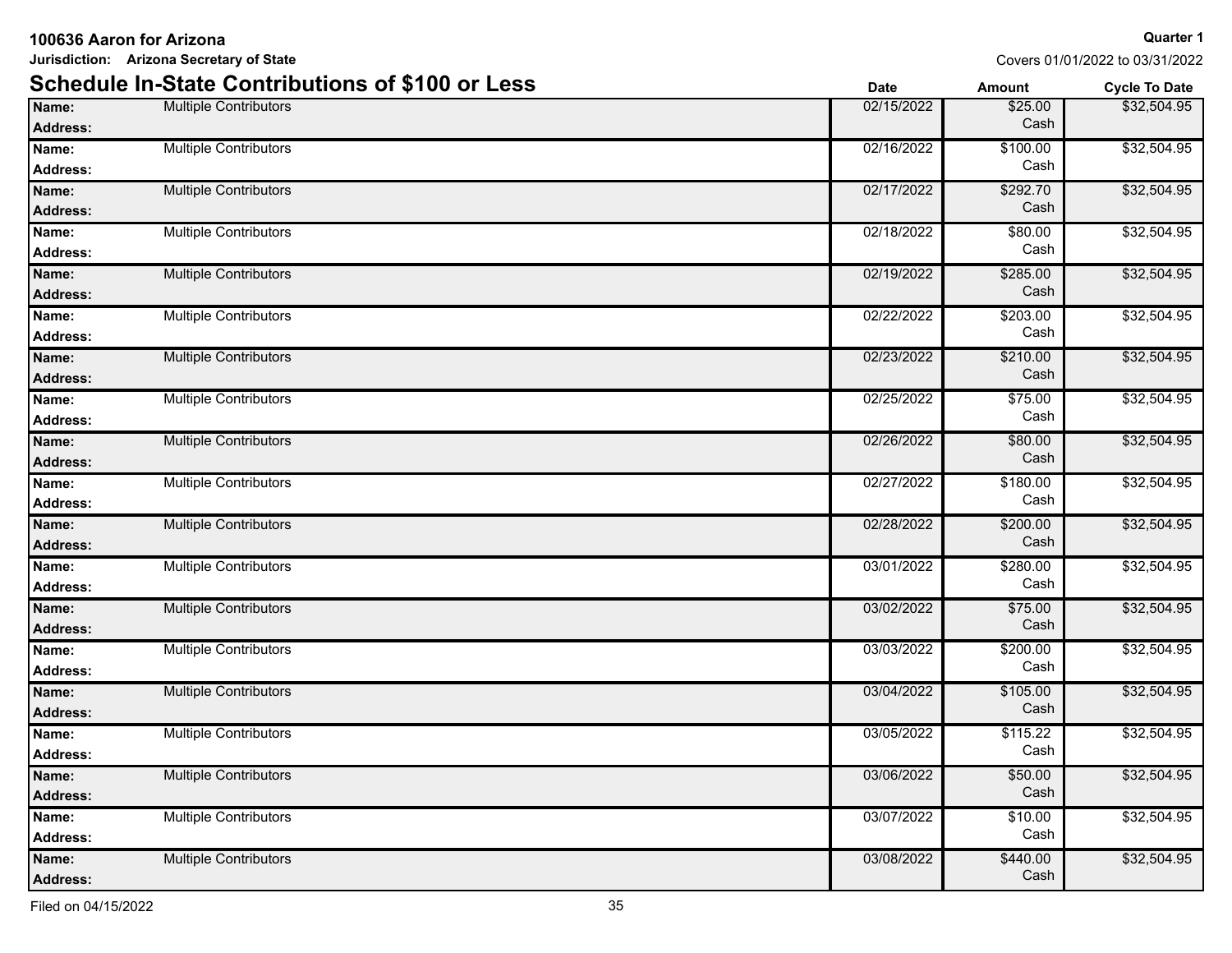|                          | <b>Schedule In-State Contributions of \$100 or Less</b> | <b>Date</b> | <b>Amount</b>    | <b>Cycle To Date</b> |
|--------------------------|---------------------------------------------------------|-------------|------------------|----------------------|
| Name:<br><b>Address:</b> | <b>Multiple Contributors</b>                            | 03/09/2022  | \$250.00<br>Cash | \$32,504.95          |
| Name:<br><b>Address:</b> | <b>Multiple Contributors</b>                            | 03/10/2022  | \$110.00<br>Cash | \$32,504.95          |
| Name:<br><b>Address:</b> | <b>Multiple Contributors</b>                            | 03/11/2022  | \$25.00<br>Cash  | \$32,504.95          |
| Name:<br><b>Address:</b> | <b>Multiple Contributors</b>                            | 03/12/2022  | \$184.00<br>Cash | \$32,504.95          |
| Name:<br><b>Address:</b> | <b>Multiple Contributors</b>                            | 03/14/2022  | \$200.00<br>Cash | \$32,504.95          |
| Name:<br><b>Address:</b> | <b>Multiple Contributors</b>                            | 03/15/2022  | \$50.00<br>Cash  | \$32,504.95          |
| Name:<br><b>Address:</b> | <b>Multiple Contributors</b>                            | 03/16/2022  | \$125.00<br>Cash | \$32,504.95          |
| Name:<br>Address:        | <b>Multiple Contributors</b>                            | 03/17/2022  | \$143.00<br>Cash | \$32,504.95          |
| Name:<br><b>Address:</b> | <b>Multiple Contributors</b>                            | 03/18/2022  | \$40.00<br>Cash  | \$32,504.95          |
| Name:<br>Address:        | <b>Multiple Contributors</b>                            | 03/19/2022  | \$5.00<br>Cash   | \$32,504.95          |
| Name:<br>Address:        | <b>Multiple Contributors</b>                            | 03/21/2022  | \$100.00<br>Cash | \$32,504.95          |
| Name:<br>Address:        | <b>Multiple Contributors</b>                            | 03/22/2022  | \$10.00<br>Cash  | \$32,504.95          |
| Name:<br>Address:        | <b>Multiple Contributors</b>                            | 03/24/2022  | \$25.00<br>Cash  | \$32,504.95          |
| Name:<br><b>Address:</b> | <b>Multiple Contributors</b>                            | 03/25/2022  | \$125.00<br>Cash | \$32,504.95          |
| Name:<br><b>Address:</b> | <b>Multiple Contributors</b>                            | 03/26/2022  | \$100.00<br>Cash | \$32,504.95          |
| Name:<br><b>Address:</b> | <b>Multiple Contributors</b>                            | 03/27/2022  | \$60.00<br>Cash  | \$32,504.95          |
| Name:<br><b>Address:</b> | <b>Multiple Contributors</b>                            | 03/28/2022  | \$210.00<br>Cash | \$32,504.95          |
| Name:<br><b>Address:</b> | <b>Multiple Contributors</b>                            | 03/29/2022  | \$475.00<br>Cash | \$32,504.95          |
| Name:<br>Address:        | <b>Multiple Contributors</b>                            | 03/30/2022  | \$125.00<br>Cash | \$32,504.95          |

**100636 Aaron for Arizona Jurisdiction: Arizona Secretary of State**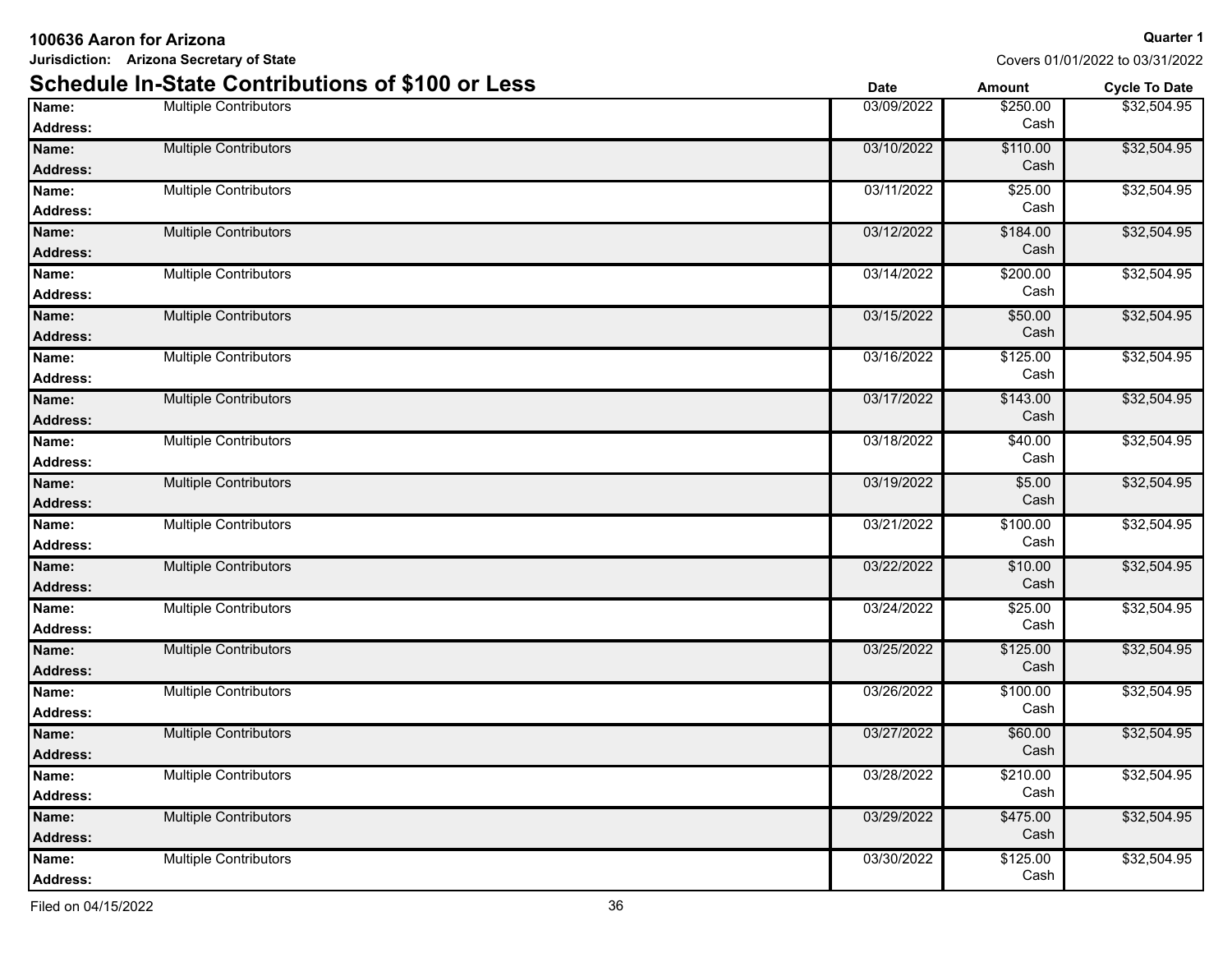| 100636 Aaron for Arizona                                |            |                                 | <b>Quarter 1</b>     |
|---------------------------------------------------------|------------|---------------------------------|----------------------|
| Jurisdiction: Arizona Secretary of State                |            | Covers 01/01/2022 to 03/31/2022 |                      |
| <b>Schedule In-State Contributions of \$100 or Less</b> | Date       | Amount                          | <b>Cycle To Date</b> |
| Name:<br><b>Multiple Contributors</b>                   | 03/31/2022 | \$1,115.00                      | \$32,504.95          |
| <b>Address:</b>                                         |            | Cash                            |                      |
| <b>Total of Small Contributions</b>                     |            | \$10,888.45                     |                      |
| Total of Refunds Given                                  |            | \$0.00                          |                      |
| Net Total of Small Contributions                        |            | \$10,888.45                     |                      |
|                                                         |            |                                 |                      |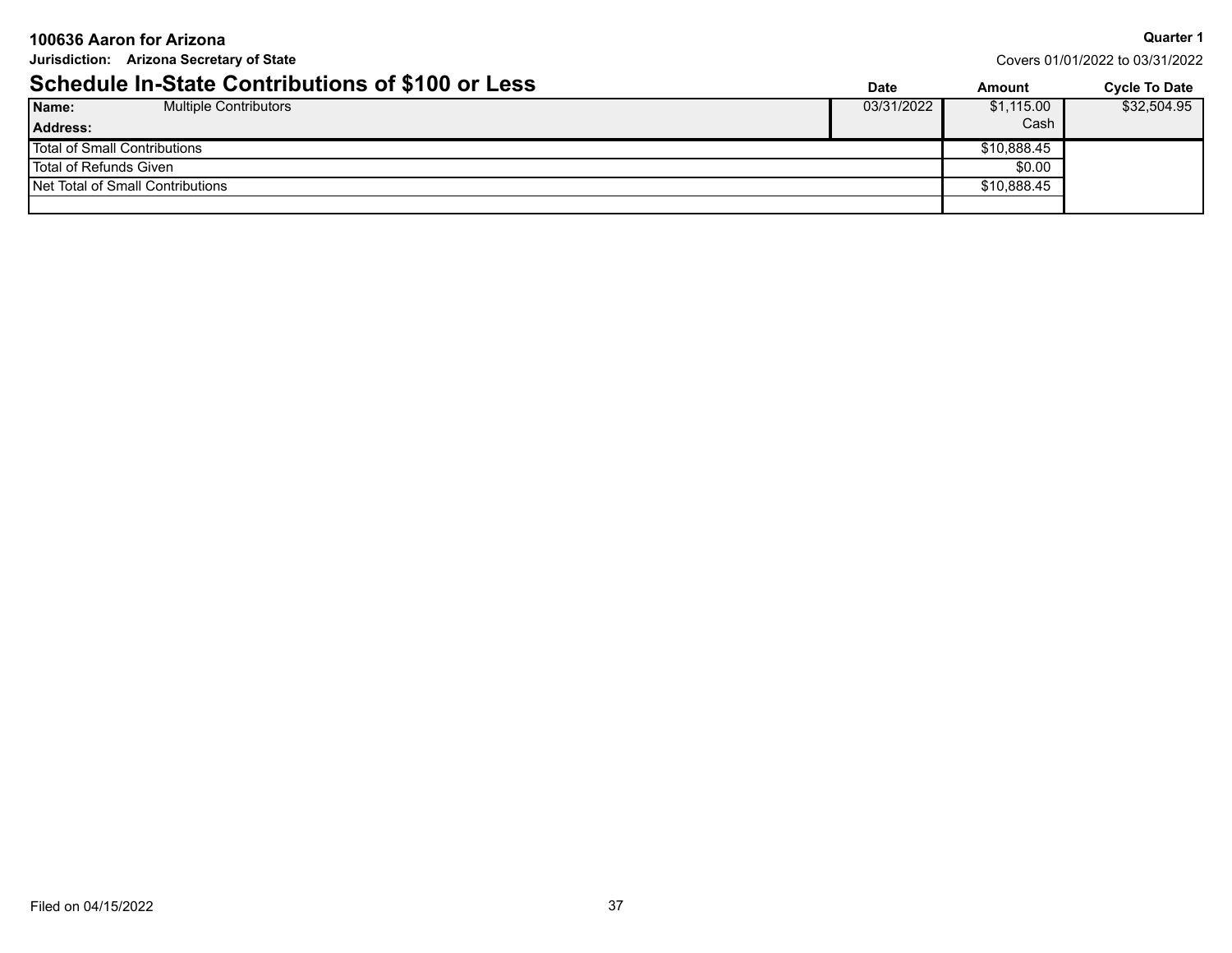**Jurisdiction: Arizona Secretary of State**

|                  | <b>Schedule E1 - Operating expenses</b>                | <b>Date</b> | <b>Amount</b> | <b>Cycle To Date</b> |
|------------------|--------------------------------------------------------|-------------|---------------|----------------------|
| Name:            | MailChimp                                              | 01/03/2022  | \$320.38      | \$640.76             |
| <b>Address:</b>  | 675 Ponce De Leon Ave NE, E178, Atlanta, GA 30308      |             | Cash          |                      |
| <b>Category:</b> | Overhead - Software                                    |             |               |                      |
| Name:            | Vantiv                                                 | 01/05/2022  | \$3,139.80    | \$3,958.40           |
| Address:         | 8500 Governor's Hill Drive, Symmes Township, OH 45249  |             | Cash          |                      |
| Category:        | Administration - Bank fees/service charge              |             |               |                      |
| Name:            | <b>Outperform Strategies</b>                           | 01/07/2022  | \$3,500.00    | \$15,500.00          |
| <b>Address:</b>  | 2024 Grasmere Dr, Louisville, KY 40205                 |             | Cash          |                      |
| Category:        | Professional Services - Consultants                    |             |               |                      |
| Name:            | Arizona State Fairgrounds                              | 01/10/2022  | \$1,800.00    | \$1,800.00           |
| Address:         | 1826 W McDowell Rd, Phoenix, AZ 85007                  |             | Cash          |                      |
| <b>Category:</b> | Event Expenses - Event site rentals                    |             |               |                      |
| Name:            | <b>MBA Consulting Group</b>                            | 01/10/2022  | \$2,500.00    | \$20,285.11          |
| Address:         | 611 Pennsylvania Ave SE, Num 143, Washington, DC 20003 |             | Cash          |                      |
| Category:        | Professional Services - Accountant/bookkeeper          |             |               |                      |
| Name:            | ActBlue                                                | 01/11/2022  | \$5,233.95    | \$7,889.92           |
| Address:         | 366 Summer St, Somerville, MA 02144                    |             | Cash          |                      |
| <b>Category:</b> | Administration - Bank fees/service charge              |             |               |                      |
| Name:            | Anderson Advertising                                   | 01/11/2022  | \$2,045.00    | \$14,315.00          |
| Address:         | 5800 E Thomas Rd, Scottsdale, AZ 85251                 |             | Cash          |                      |
| Category:        | Overhead - Rent                                        |             |               |                      |
| Name:            | <b>Break Something</b>                                 | 01/11/2022  | \$5,000.00    | \$74,700.00          |
| <b>Address:</b>  | 1380 Monroe St NW #409, Washington, DC 20010           |             | Cash          |                      |
| Category:        | Professional Services - Consultants                    |             |               |                      |
| Name:            | Matters of State Strategies, LLC                       | 01/11/2022  | \$3,612.50    | \$43,052.18          |
| <b>Address:</b>  | 5800 E Thomas Rd, Ste 100, Scottsdale, AZ 85251        |             | Cash          |                      |
| Category:        | Communications - Advertising                           |             |               |                      |
| Name:            | Sutton & Smart Campaigns, LLC                          | 01/11/2022  | \$5,000.00    | \$42,500.00          |
| <b>Address:</b>  | PO Box 33421, Phoenix, AZ 85067                        |             | Cash          |                      |
| Category:        | Professional Services - Consultants                    |             |               |                      |
| Name:            | Dr Dons Buttons, Badges, and Magnets                   | 01/12/2022  | \$270.41      | \$540.82             |
| <b>Address:</b>  | 3906 W Morrow Dr, Glendale, AZ 85308                   |             | Cash          |                      |
| Category:        | Event Expenses - Printing/photocopies                  |             |               |                      |
| Name:            | <b>United Healthcare</b>                               | 01/12/2022  | \$860.69      | \$3,294.84           |
| <b>Address:</b>  | UHC Premium Billing, PO Box 94017, Palatine, IL 60094  |             | Cash          |                      |
| Category:        | Administration - Insurance                             |             |               |                      |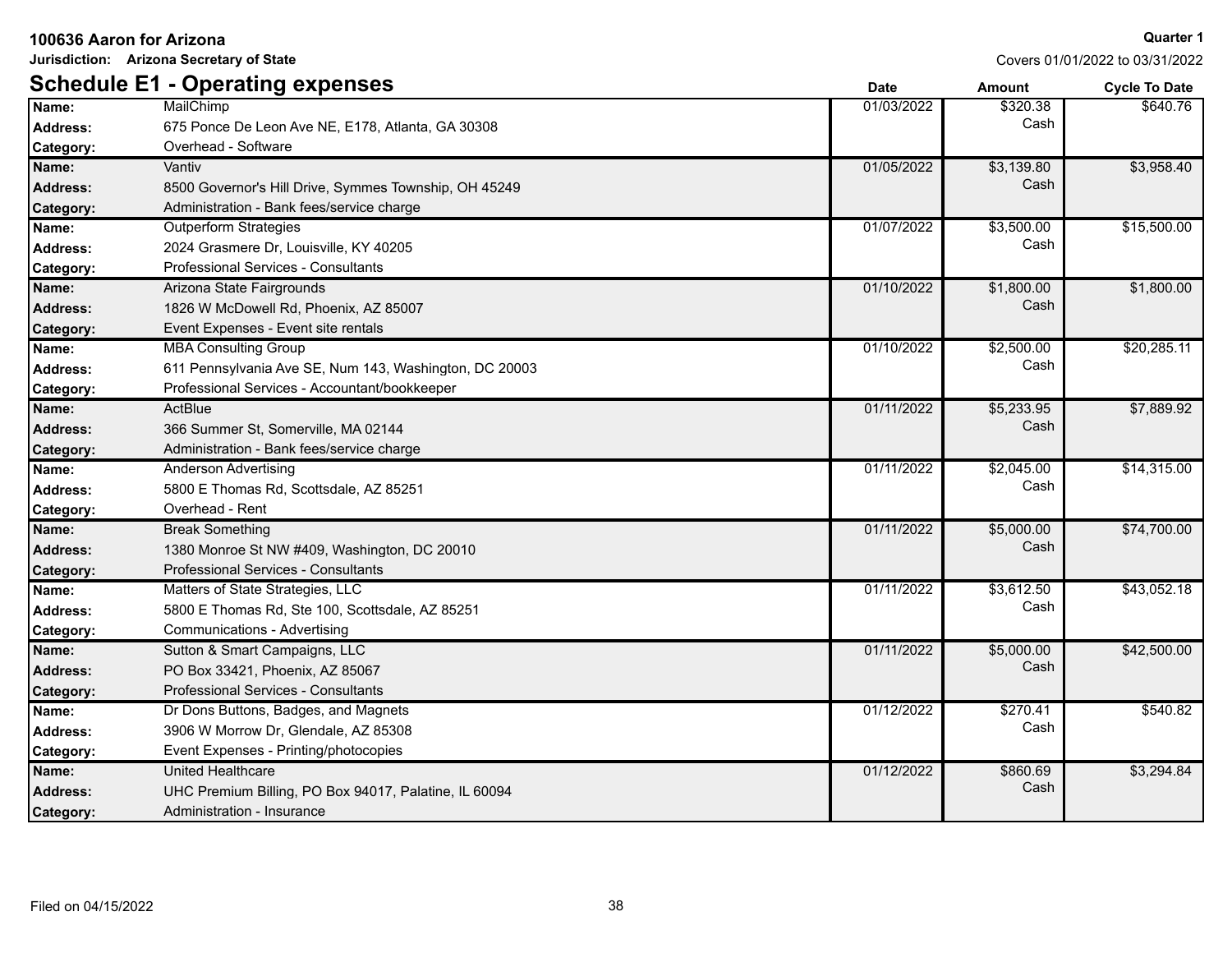| Jurisdiction: Arizona Secretary of State |                                                        | Covers 01/01/2022 to 03/31/2022 |               |                      |
|------------------------------------------|--------------------------------------------------------|---------------------------------|---------------|----------------------|
|                                          | <b>Schedule E1 - Operating expenses</b>                | <b>Date</b>                     | <b>Amount</b> | <b>Cycle To Date</b> |
| Name:                                    | Hernandez, Jon                                         | 01/14/2022                      | \$2,040.08    | \$19,304.88          |
| <b>Address:</b>                          | PO Box 45276, Phoenix, AZ 85064                        |                                 | Cash          |                      |
| Occupation:                              | Campaign Staff, Aaron for Arizona                      |                                 |               |                      |
| Category:                                | Administration - Payroll                               |                                 |               |                      |
| Name:                                    | Medrano, Miguel                                        | 01/14/2022                      | \$3,835.52    | \$78,396.36          |
| <b>Address:</b>                          | PO Box 45276, Phoenix, AZ 85064                        |                                 | Cash          |                      |
| Occupation:                              | Campaign Staff, Aaron for Arizona                      |                                 |               |                      |
| Category:                                | Administration - Payroll                               |                                 |               |                      |
| Name:                                    | Mulgaonker, Akhil                                      | 01/14/2022                      | \$631.43      | \$1,773.36           |
| <b>Address:</b>                          | PO Box 45276, Phoenix, AZ 85064                        |                                 | Cash          |                      |
| Occupation:                              | Campaign Staff, Aaron for Arizona                      |                                 |               |                      |
| <b>Category:</b>                         | Administration - Payroll                               |                                 |               |                      |
| Name:                                    | Muscarello, Kelly                                      | 01/14/2022                      | \$485.59      | \$7,448.62           |
| <b>Address:</b>                          | PO Box 45276, Phoenix, AZ 85064                        |                                 | Cash          |                      |
| Occupation:                              | Campaign Staff, Aaron for Arizona                      |                                 |               |                      |
| Category:                                | Administration - Payroll                               |                                 |               |                      |
| Name:                                    | Payroll Data Processing                                | 01/14/2022                      | \$3,869.54    | \$53,099.61          |
| <b>Address:</b>                          | 3501 E Frontage Rd, Ste 350, Tampa, FL 33607           |                                 | Cash          |                      |
| Category:                                | Administration - Income Tax                            |                                 |               |                      |
| Name:                                    | Rubio, Ashley                                          | 01/14/2022                      | \$1,644.31    | \$16,866.47          |
| <b>Address:</b>                          | PO Box 45276, Phoenix, AZ 85064                        |                                 | Cash          |                      |
| Occupation:                              | Campaign Staff, Aaron for Arizona                      |                                 |               |                      |
| Category:                                | Administration - Payroll                               |                                 |               |                      |
| Name:                                    | San Roman, Michael                                     | 01/14/2022                      | \$1,626.31    | \$33,104.45          |
| <b>Address:</b>                          | PO Box 45276, Phoenix, AZ 85064                        |                                 | Cash          |                      |
| Occupation:                              | Finance, Aaron for Arizona                             |                                 |               |                      |
| Category:                                | Administration - Payroll                               |                                 |               |                      |
| Name:                                    | <b>MBA Consulting Group</b>                            | 01/21/2022                      | \$2,500.00    | \$20,285.11          |
| <b>Address:</b>                          | 611 Pennsylvania Ave SE, Num 143, Washington, DC 20003 |                                 | Cash          |                      |
| <b>Category:</b>                         | Professional Services - Accountant/bookkeeper          |                                 |               |                      |
| Name:                                    | <b>ALPHAGRAPHICS</b>                                   | 01/22/2022                      | \$320.83      | \$320.83             |
| <b>Address:</b>                          | 2 N Central Ave, , Phoenix, AZ 85004                   |                                 | Cash          |                      |
| Category:                                | Event Expenses - Printing/photocopies                  |                                 |               |                      |
| Name:                                    | Anderson Advertising                                   | 01/25/2022                      | \$2,045.00    | \$14,315.00          |
| <b>Address:</b>                          | 5800 E Thomas Rd, Scottsdale, AZ 85251                 |                                 | Cash          |                      |
| Category:                                | Overhead - Rent                                        |                                 |               |                      |
| Name:                                    | Sutton & Smart Campaigns, LLC                          | 01/25/2022                      | \$2,500.00    | \$42,500.00          |
| <b>Address:</b>                          | PO Box 33421, Phoenix, AZ 85067                        |                                 | Cash          |                      |
| Category:                                | Professional Services - Consultants                    |                                 |               |                      |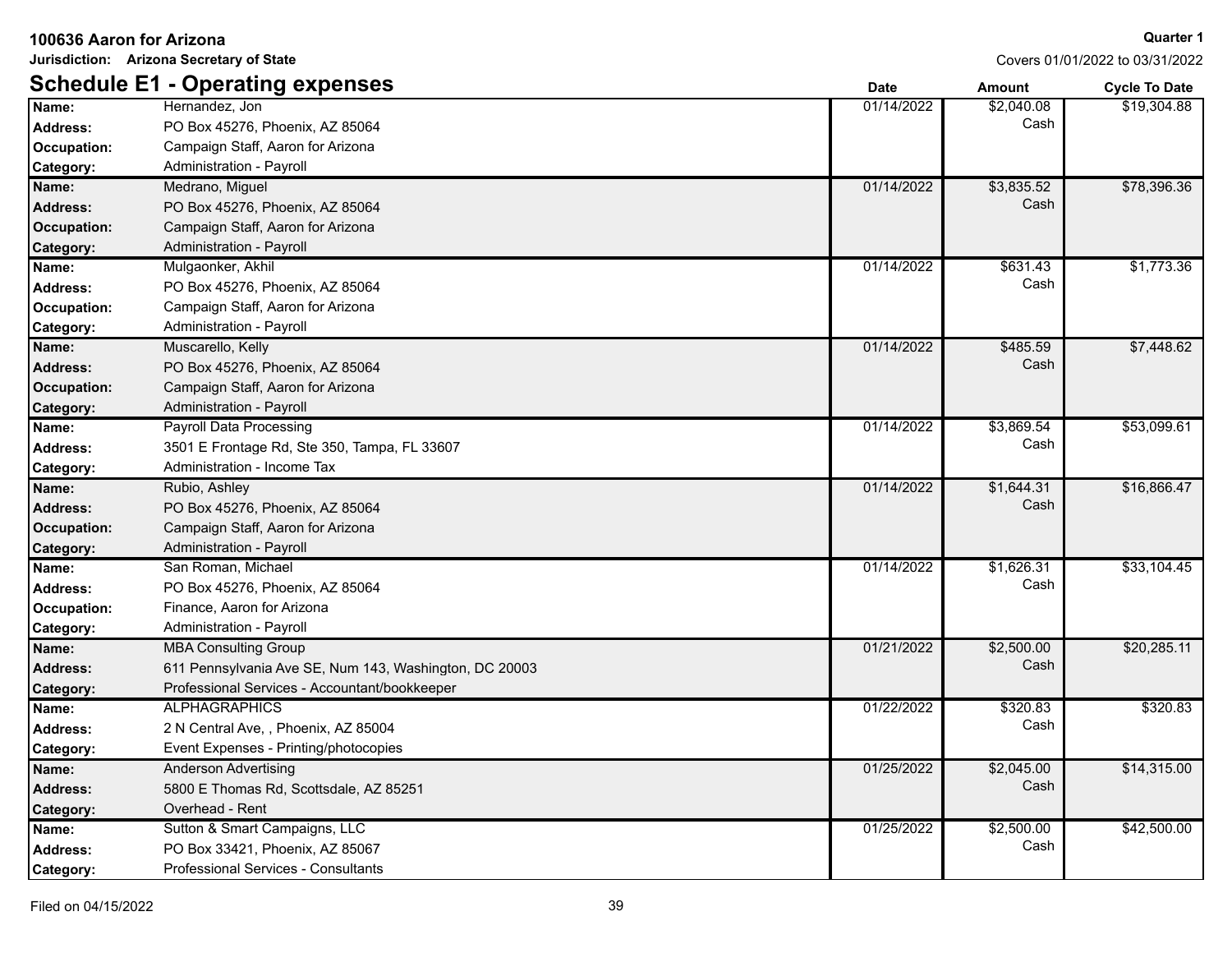|                    | Jurisdiction: Arizona Secretary of State          |             |               | Covers 01/01/2022 to 03/31/2022 |
|--------------------|---------------------------------------------------|-------------|---------------|---------------------------------|
|                    | <b>Schedule E1 - Operating expenses</b>           | <b>Date</b> | <b>Amount</b> | <b>Cycle To Date</b>            |
| Name:              | <b>Petition Partners</b>                          | 01/26/2022  | \$10,500.00   | \$28,875.00                     |
| <b>Address:</b>    | 4323 N 12th St, Suite 104, Phoenix, AZ 85014      |             | Cash          |                                 |
| Category:          | <b>Professional Services - Consultants</b>        |             |               |                                 |
| Name:              | Direct Contact, LLC                               | 01/28/2022  | \$5,000.00    | \$6,600.00                      |
| <b>Address:</b>    | 625 W SOUTHERN AVE, STE E-142, Mesa, AZ 85240     |             | Cash          |                                 |
| Category:          | Professional Services - Consultants               |             |               |                                 |
| Name:              | Hernandez, Jon                                    | 01/31/2022  | \$977.28      | \$19,304.88                     |
| <b>Address:</b>    | PO Box 45276, Phoenix, AZ 85064                   |             | Cash          |                                 |
| <b>Occupation:</b> | Campaign Staff, Aaron for Arizona                 |             |               |                                 |
| Category:          | Administration - Payroll                          |             |               |                                 |
| Name:              | Medrano, Miguel                                   | 01/31/2022  | \$3,835.52    | \$78,396.36                     |
| <b>Address:</b>    | PO Box 45276, Phoenix, AZ 85064                   |             | Cash          |                                 |
| Occupation:        | Campaign Staff, Aaron for Arizona                 |             |               |                                 |
| Category:          | Administration - Payroll                          |             |               |                                 |
| Name:              | Muscarello, Kelly                                 | 01/31/2022  | \$639.14      | \$7,448.62                      |
| <b>Address:</b>    | PO Box 45276, Phoenix, AZ 85064                   |             | Cash          |                                 |
| Occupation:        | Campaign Staff, Aaron for Arizona                 |             |               |                                 |
| Category:          | Administration - Payroll                          |             |               |                                 |
| Name:              | <b>Payroll Data Processing</b>                    | 01/31/2022  | \$3,294.99    | \$53,099.61                     |
| Address:           | 3501 E Frontage Rd, Ste 350, Tampa, FL 33607      |             | Cash          |                                 |
| Category:          | Administration - Income Tax                       |             |               |                                 |
| Name:              | Rubio, Ashley                                     | 01/31/2022  | \$1,644.31    | \$16,866.47                     |
| <b>Address:</b>    | PO Box 45276, Phoenix, AZ 85064                   |             | Cash          |                                 |
| <b>Occupation:</b> | Campaign Staff, Aaron for Arizona                 |             |               |                                 |
| Category:          | Administration - Payroll                          |             |               |                                 |
| Name:              | San Roman, Michael                                | 01/31/2022  | \$1,626.31    | \$33,104.45                     |
| <b>Address:</b>    | PO Box 45276, Phoenix, AZ 85064                   |             | Cash          |                                 |
| Occupation:        | Finance, Aaron for Arizona                        |             |               |                                 |
| Category:          | Administration - Payroll                          |             |               |                                 |
| Name:              | Union Print Shop                                  | 02/02/2022  | \$760.27      | \$1,345.10                      |
| <b>Address:</b>    | 49 S Sycamore, Ste 3, Mesa, AZ 85202              |             | Cash          |                                 |
| Category:          | Event Expenses - Printing/photocopies             |             |               |                                 |
| Name:              | MailChimp                                         | 02/03/2022  | \$320.38      | \$640.76                        |
| <b>Address:</b>    | 675 Ponce De Leon Ave NE, E178, Atlanta, GA 30308 |             | Cash          |                                 |
| Category:          | Overhead - Software                               |             |               |                                 |
| Name:              | Vantiv eCommerce                                  | 02/03/2022  | \$792.53      | \$792.53                        |
| <b>Address:</b>    | 8500 Governors Hill Dr, Symmes Township, OH 45249 |             | Cash          |                                 |
| Category:          | Administration - Bank fees/service charge         |             |               |                                 |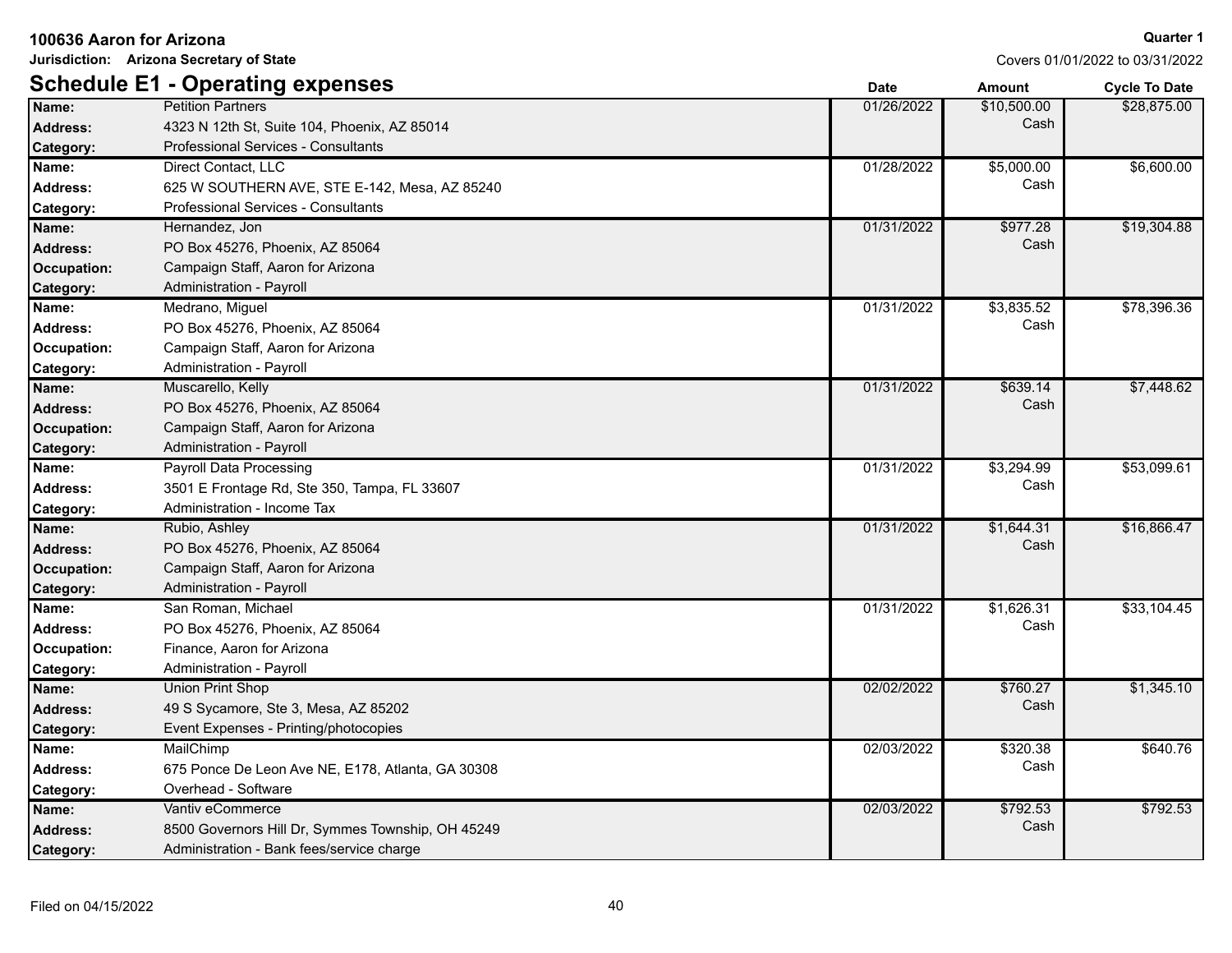|                 | Jurisdiction: Arizona Secretary of State              |             |            | Covers 01/01/2022 to 03/31/2022 |
|-----------------|-------------------------------------------------------|-------------|------------|---------------------------------|
|                 | <b>Schedule E1 - Operating expenses</b>               | <b>Date</b> | Amount     | <b>Cycle To Date</b>            |
| Name:           | <b>FieldCorps LLC</b>                                 | 02/04/2022  | \$7,000.00 | \$7,000.00                      |
| Address:        | 959 W Monte Ave, Mesa, AZ 85210                       |             | Cash       |                                 |
| Category:       | Professional Services - Consultants                   |             |            |                                 |
| Name:           | <b>Outperform Strategies</b>                          | 02/07/2022  | \$3,500.00 | \$15,500.00                     |
| <b>Address:</b> | 2024 Grasmere Dr, Louisville, KY 40205                |             | Cash       |                                 |
| Category:       | Professional Services - Consultants                   |             |            |                                 |
| Name:           | ActBlue                                               | 02/09/2022  | \$1,273.36 | \$7,889.92                      |
| <b>Address:</b> | 366 Summer St, Somerville, MA 02144                   |             | Cash       |                                 |
| Category:       | Administration - Bank fees/service charge             |             |            |                                 |
| Name:           | <b>United Healthcare</b>                              | 02/10/2022  | \$2,173.67 | \$3,294.84                      |
| <b>Address:</b> | UHC Premium Billing, PO Box 94017, Palatine, IL 60094 |             | Cash       |                                 |
| Category:       | Administration - Insurance                            |             |            |                                 |
| Name:           | Ceniceros, Markus                                     | 02/15/2022  | \$436.35   | \$436.35                        |
| <b>Address:</b> | 10410 W Hughes Dr, Tolleson, AZ 85353                 |             | Cash       |                                 |
| Occupation:     | Shift led at tropical cafe, Student                   |             |            |                                 |
| Category:       | Administration - Payroll                              |             |            |                                 |
| Name:           | Chavis, Jennifer                                      | 02/15/2022  | \$1,259.32 | \$4,722.46                      |
| <b>Address:</b> | 16039 N 49th PI, Scottsdale, AZ 85254                 |             | Cash       |                                 |
| Occupation:     | Campaign Staff, Aaron for Arizona                     |             |            |                                 |
| Category:       | Administration - Payroll                              |             |            |                                 |
| Name:           | Hedgecock, Chris                                      | 02/15/2022  | \$699.56   | \$4,181.23                      |
| <b>Address:</b> | PO Box 45276, Phoenix, AZ 85064                       |             | Cash       |                                 |
| Occupation:     | Campaign Staff, Aaron for Arizona                     |             |            |                                 |
| Category:       | Administration - Payroll                              |             |            |                                 |
| Name:           | Medrano, Miguel                                       | 02/15/2022  | \$3,835.52 | \$78,396.36                     |
| <b>Address:</b> | PO Box 45276, Phoenix, AZ 85064                       |             | Cash       |                                 |
| Occupation:     | Campaign Staff, Aaron for Arizona                     |             |            |                                 |
| Category:       | Administration - Payroll                              |             |            |                                 |
| Name:           | Muscarello, Kelly                                     | 02/15/2022  | \$1,108.93 | \$7,448.62                      |
| <b>Address:</b> | PO Box 45276, Phoenix, AZ 85064                       |             | Cash       |                                 |
| Occupation:     | Campaign Staff, Aaron for Arizona                     |             |            |                                 |
| Category:       | Administration - Payroll                              |             |            |                                 |
| Name:           | Payroll Data Processing                               | 02/15/2022  | \$3,623.97 | \$53,099.61                     |
| <b>Address:</b> | 3501 E Frontage Rd, Ste 350, Tampa, FL 33607          |             | Cash       |                                 |
| Category:       | Administration - Income Tax                           |             |            |                                 |
| Name:           | Rubio, Ashley                                         | 02/15/2022  | \$1,644.31 | \$16,866.47                     |
| <b>Address:</b> | PO Box 45276, Phoenix, AZ 85064                       |             | Cash       |                                 |
| Occupation:     | Campaign Staff, Aaron for Arizona                     |             |            |                                 |
| Category:       | Administration - Payroll                              |             |            |                                 |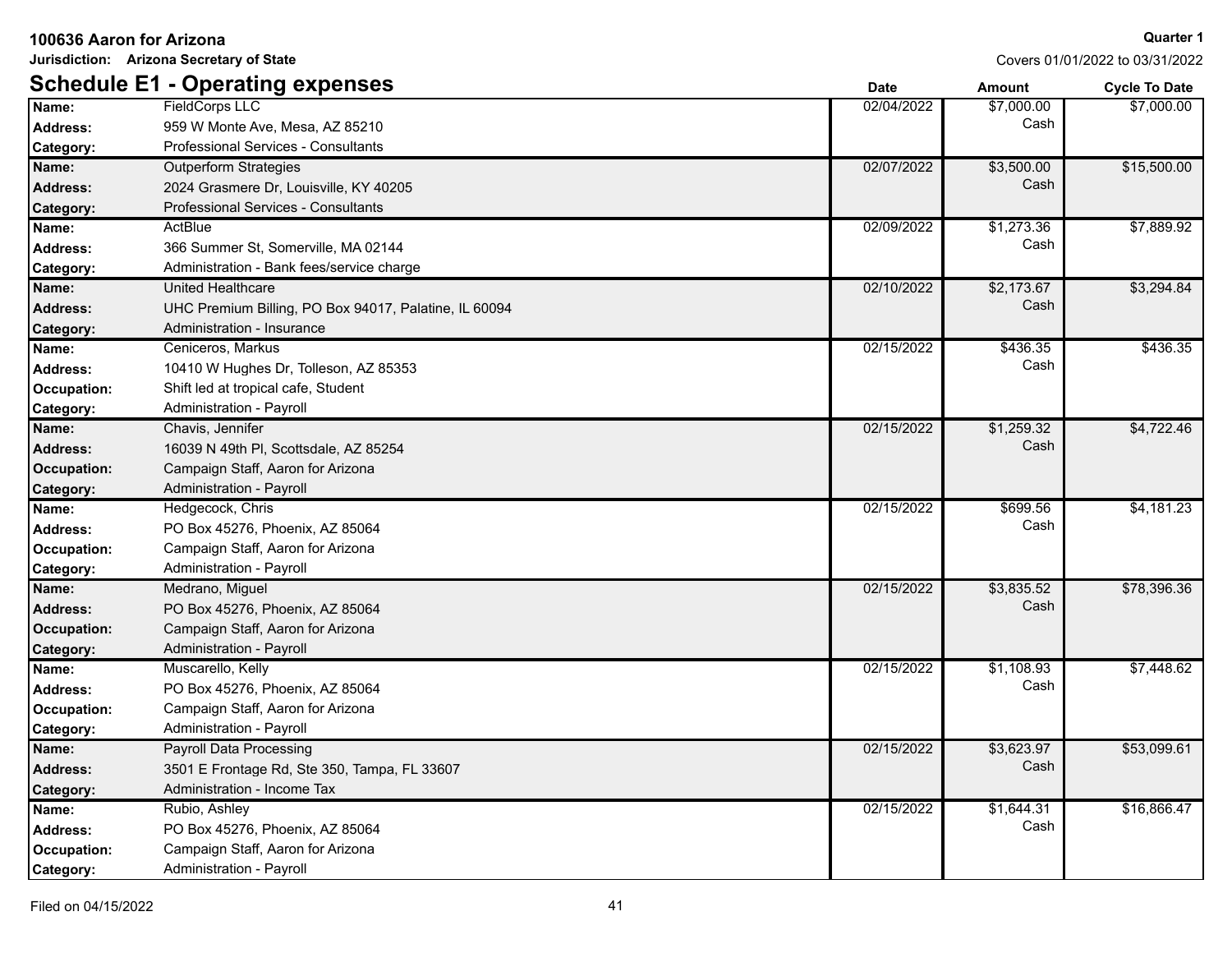|                         | Jurisdiction: Arizona Secretary of State               |             |             | Covers 01/01/2022 to 03/31/2022 |
|-------------------------|--------------------------------------------------------|-------------|-------------|---------------------------------|
|                         | <b>Schedule E1 - Operating expenses</b>                | <b>Date</b> | Amount      | <b>Cycle To Date</b>            |
| Name:                   | San Roman, Michael                                     | 02/15/2022  | \$1,626.31  | \$33,104.45                     |
| Address:                | PO Box 45276, Phoenix, AZ 85064                        |             | Cash        |                                 |
| <b>Occupation:</b>      | Finance, Aaron for Arizona                             |             |             |                                 |
| Category:               | Administration - Payroll                               |             |             |                                 |
| Name:                   | <b>American Airlines</b>                               | 02/16/2022  | \$424.20    | \$848.40                        |
| Address:                | PO Box 619616, Dallas, TX 75261                        |             | Cash        |                                 |
| Category:               | Travel - Airfare                                       |             |             |                                 |
| Name:                   | <b>American Airlines</b>                               | 02/16/2022  | \$424.20    | \$848.40                        |
| <b>Address:</b>         | PO Box 619616, Dallas, TX 75261                        |             | Cash        |                                 |
| Category:               | Travel - Airfare                                       |             |             |                                 |
| Name:                   | Impact Research, Inc.                                  | 02/16/2022  | \$48,100.00 | \$48,100.00                     |
| <b>Address:</b>         | 260 Commerce St FI 4, Montgomery, AL 36104             |             | Cash        |                                 |
| Category:               | Professional Services - Polling/Research               |             |             |                                 |
| Name:                   | <b>Petition Partners</b>                               | 02/16/2022  | \$10,500.00 | \$28,875.00                     |
| <b>Address:</b>         | 4323 N 12th St, Suite 104, Phoenix, AZ 85014           |             | Cash        |                                 |
| Category:               | Professional Services - Consultants                    |             |             |                                 |
| Name:                   | Switchboard Communications                             | 02/16/2022  | \$1,662.97  | \$1,662.97                      |
| <b>Address:</b>         | 888 16th St NW, Ste 333, Washington, DC 20006          |             | Cash        |                                 |
| Category:               | Professional Services - Other                          |             |             |                                 |
| Memo:                   | <b>Texting Services</b>                                |             |             |                                 |
| Name:                   | <b>MBA Consulting Group</b>                            | 02/18/2022  | \$2,534.11  | \$20,285.11                     |
| <b>Address:</b>         | 611 Pennsylvania Ave SE, Num 143, Washington, DC 20003 |             | Cash        |                                 |
| Category:               | Professional Services - Accountant/bookkeeper          |             |             |                                 |
| Name:                   | Circle K                                               | 02/22/2022  | \$31.72     | \$31.40                         |
| <b>Address:</b>         | various, Phoenix, AZ 85060                             |             | Cash        |                                 |
| Category:               | Travel - Fuel                                          |             |             |                                 |
| Name:                   | <b>AIRBNB</b>                                          | 02/23/2022  | \$678.26    | \$678.26                        |
| <b>Address:</b>         | 888 Brannan St, San Francisco, CA 94103                |             | Cash        |                                 |
| Category:               | Travel - Lodging                                       |             |             |                                 |
| Name:                   | Circle K                                               | 02/23/2022  | \$(0.32)    | \$31.40                         |
| <b>Address:</b>         | various, Phoenix, AZ 85060                             |             | Cash        |                                 |
| Trans. Type:            | Rebate or Refund from Operating Expense                |             |             |                                 |
| Memo:                   | Refund from Vendor                                     |             |             |                                 |
| <b>Original Date:</b>   | 02/22/2022                                             |             |             |                                 |
| <b>Original Amount:</b> | (\$31.72)                                              |             |             |                                 |
| Name:                   | Chavis, Jennifer                                       | 02/28/2022  | \$1,154.38  | \$4,722.46                      |
| <b>Address:</b>         | 16039 N 49th PI, Scottsdale, AZ 85254                  |             | Cash        |                                 |
| <b>Occupation:</b>      | Campaign Staff, Aaron for Arizona                      |             |             |                                 |
| Category:               | Administration - Payroll                               |             |             |                                 |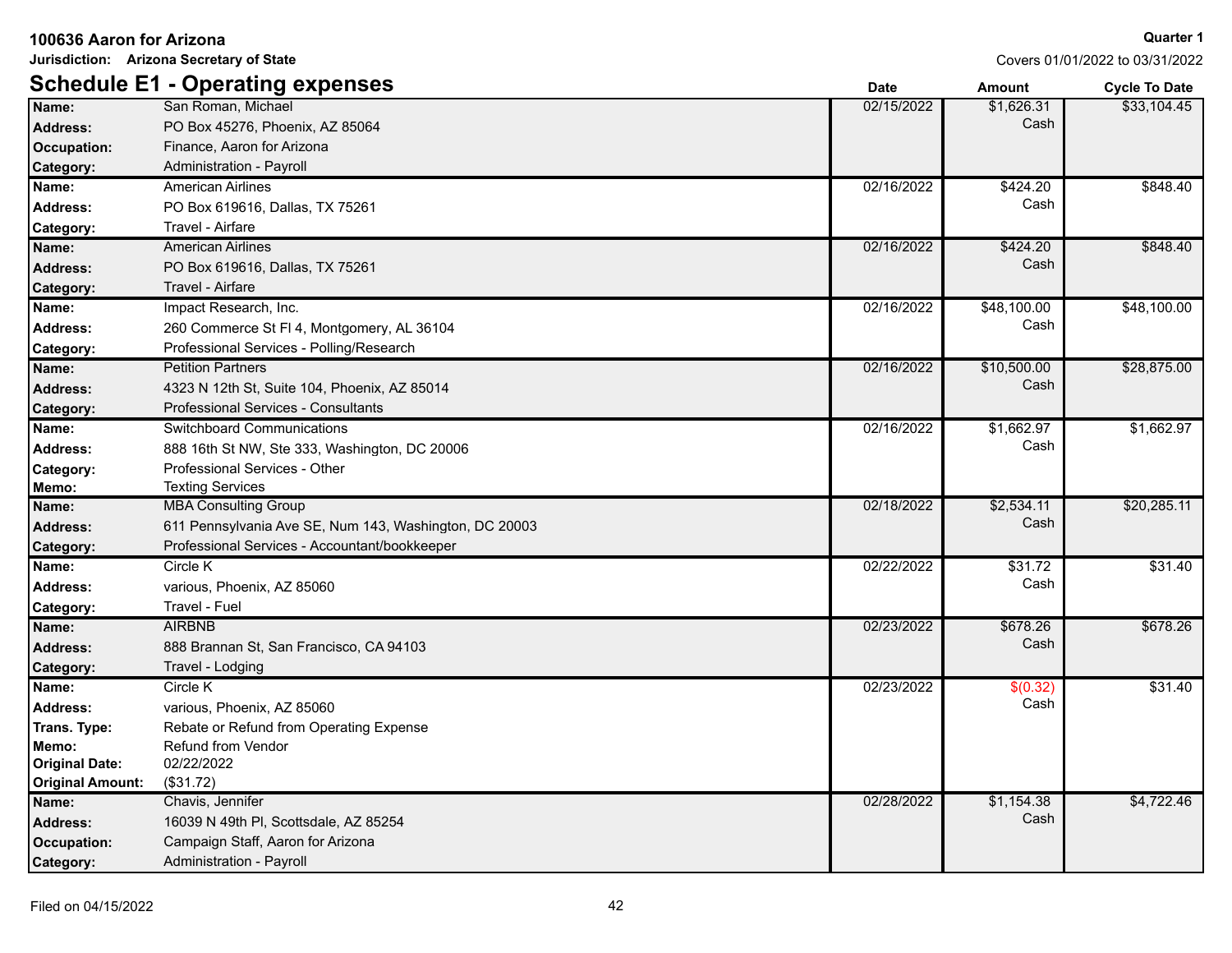| Jurisdiction: Arizona Secretary of State |                                                       |             | Covers 01/01/2022 to 03/31/2022 |                      |
|------------------------------------------|-------------------------------------------------------|-------------|---------------------------------|----------------------|
|                                          | <b>Schedule E1 - Operating expenses</b>               | <b>Date</b> | Amount                          | <b>Cycle To Date</b> |
| Name:                                    | Gonzalez, Rigoberto                                   | 02/28/2022  | \$776.59                        | \$1,143.69           |
| <b>Address:</b>                          | 2607 N 36th St, Phoenix, AZ 85008                     |             | Cash                            |                      |
| Occupation:                              | Campaign Staff, Aaron for Arizona                     |             |                                 |                      |
| Category:                                | Administration - Payroll                              |             |                                 |                      |
| Name:                                    | Hedgecock, Chris                                      | 02/28/2022  | \$1,105.38                      | \$4,181.23           |
| <b>Address:</b>                          | PO Box 45276, Phoenix, AZ 85064                       |             | Cash                            |                      |
| Occupation:                              | Campaign Staff, Aaron for Arizona                     |             |                                 |                      |
| Category:                                | Administration - Payroll                              |             |                                 |                      |
| Name:                                    | Medrano, Miguel                                       | 02/28/2022  | \$3,835.52                      | \$78,396.36          |
| <b>Address:</b>                          | PO Box 45276, Phoenix, AZ 85064                       |             | Cash                            |                      |
| Occupation:                              | Campaign Staff, Aaron for Arizona                     |             |                                 |                      |
| Category:                                | Administration - Payroll                              |             |                                 |                      |
| Name:                                    | Muscarello, Kelly                                     | 02/28/2022  | \$633.33                        | \$7,448.62           |
| <b>Address:</b>                          | PO Box 45276, Phoenix, AZ 85064                       |             | Cash                            |                      |
| Occupation:                              | Campaign Staff, Aaron for Arizona                     |             |                                 |                      |
| <b>Category:</b>                         | Administration - Payroll                              |             |                                 |                      |
| Name:                                    | Payroll Data Processing                               | 02/28/2022  | \$3,591.00                      | \$53,099.61          |
| <b>Address:</b>                          | 3501 E Frontage Rd, Ste 350, Tampa, FL 33607          |             | Cash                            |                      |
| Category:                                | Administration - Income Tax                           |             |                                 |                      |
| Name:                                    | Rubio, Ashley                                         | 02/28/2022  | \$1,644.31                      | \$16,866.47          |
| <b>Address:</b>                          | PO Box 45276, Phoenix, AZ 85064                       |             | Cash                            |                      |
| Occupation:                              | Campaign Staff, Aaron for Arizona                     |             |                                 |                      |
| <b>Category:</b>                         | Administration - Payroll                              |             |                                 |                      |
| Name:                                    | San Roman, Michael                                    | 02/28/2022  | \$1,626.31                      | \$33,104.45          |
| <b>Address:</b>                          | PO Box 45276, Phoenix, AZ 85064                       |             | Cash                            |                      |
| Occupation:                              | Finance, Aaron for Arizona                            |             |                                 |                      |
| Category:                                | Administration - Payroll                              |             |                                 |                      |
| Name:                                    | Sutton & Smart Campaigns, LLC                         | 02/28/2022  | \$2,500.00                      | \$42,500.00          |
| <b>Address:</b>                          | PO Box 33421, Phoenix, AZ 85067                       |             | Cash                            |                      |
| <b>Category:</b>                         | Professional Services - Consultants                   |             |                                 |                      |
| Name:                                    | MailChimp                                             | 03/03/2022  | \$320.38                        | \$320.38             |
| <b>Address:</b>                          | 675 Ponce de Leon Ave NE, Ste 500, Atlanta, GA 30308  |             | Cash                            |                      |
| Category:                                | Overhead - Software                                   |             |                                 |                      |
| Name:                                    | <b>Petition Partners</b>                              | 03/03/2022  | \$5,250.00                      | \$28,875.00          |
| <b>Address:</b>                          | 4323 N 12th St, Suite 104, Phoenix, AZ 85014          |             | Cash                            |                      |
| Category:                                | Professional Services - Consultants                   |             |                                 |                      |
| Name:                                    | Vantiv                                                | 03/03/2022  | \$818.60                        | \$3,958.40           |
| Address:                                 | 8500 Governor's Hill Drive, Symmes Township, OH 45249 |             | Cash                            |                      |
| Category:                                | Administration - Bank fees/service charge             |             |                                 |                      |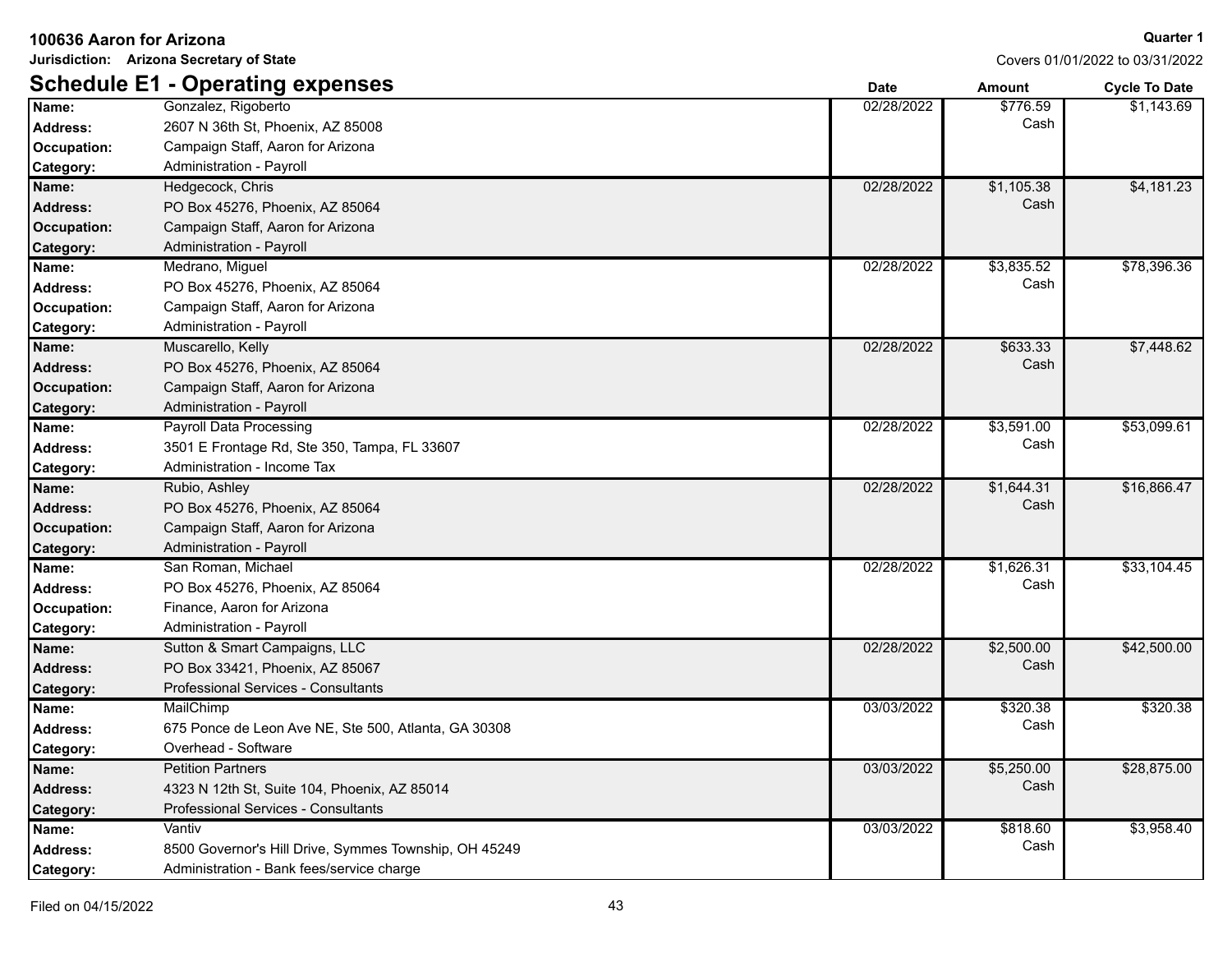| Jurisdiction: Arizona Secretary of State |                                                       | Covers 01/01/2022 to 03/31/2022 |               |                      |
|------------------------------------------|-------------------------------------------------------|---------------------------------|---------------|----------------------|
|                                          | <b>Schedule E1 - Operating expenses</b>               | <b>Date</b>                     | <b>Amount</b> | <b>Cycle To Date</b> |
| Name:                                    | ActBlue                                               | 03/09/2022                      | \$1,382.61    | \$7,889.92           |
| <b>Address:</b>                          | 366 Summer St, Somerville, MA 02144                   |                                 | Cash          |                      |
| Category:                                | Administration - Bank fees/service charge             |                                 |               |                      |
| Name:                                    | Sutton & Smart Campaigns, LLC                         | 03/09/2022                      | \$2,500.00    | \$42,500.00          |
| <b>Address:</b>                          | PO Box 33421, Phoenix, AZ 85067                       |                                 | Cash          |                      |
| Category:                                | Professional Services - Consultants                   |                                 |               |                      |
| Name:                                    | The Gold Standard LLC                                 | 03/09/2022                      | \$5,200.00    | \$5,200.00           |
| <b>Address:</b>                          | 5605 Huntington Pkwy, Bethesda, MD 20814              |                                 | Cash          |                      |
| Category:                                | Professional Services - Consultants                   |                                 |               |                      |
| Name:                                    | United Healthcare                                     | 03/10/2022                      | \$260.48      | \$3,294.84           |
| <b>Address:</b>                          | UHC Premium Billing, PO Box 94017, Palatine, IL 60094 |                                 | Cash          |                      |
| Category:                                | Administration - Insurance                            |                                 |               |                      |
| Name:                                    | <b>Break Something</b>                                | 03/11/2022                      | \$3,500.00    | \$74,700.00          |
| <b>Address:</b>                          | 1380 Monroe St NW #409, Washington, DC 20010          |                                 | Cash          |                      |
| Category:                                | Professional Services - Consultants                   |                                 |               |                      |
| Name:                                    | <b>Break Something</b>                                | 03/11/2022                      | \$5,000.00    | \$74,700.00          |
| <b>Address:</b>                          | 1380 Monroe St NW #409, Washington, DC 20010          |                                 | Cash          |                      |
| Category:                                | Professional Services - Consultants                   |                                 |               |                      |
| Name:                                    | Chavis, Jennifer                                      | 03/15/2022                      | \$1,154.38    | \$4,722.46           |
| <b>Address:</b>                          | 16039 N 49th PI, Scottsdale, AZ 85254                 |                                 | Cash          |                      |
| Occupation:                              | Campaign Staff, Aaron for Arizona                     |                                 |               |                      |
| Category:                                | Administration - Payroll                              |                                 |               |                      |
| Name:                                    | Gonzalez, Rigoberto                                   | 03/15/2022                      | \$367.10      | \$1,143.69           |
| <b>Address:</b>                          | 2607 N 36th St, Phoenix, AZ 85008                     |                                 | Cash          |                      |
| Occupation:                              | Campaign Staff, Aaron for Arizona                     |                                 |               |                      |
| Category:                                | Administration - Payroll                              |                                 |               |                      |
| Name:                                    | Hedgecock, Chris                                      | 03/15/2022                      | \$928.12      | \$4,181.23           |
| <b>Address:</b>                          | PO Box 45276, Phoenix, AZ 85064                       |                                 | Cash          |                      |
| Occupation:                              | Campaign Staff, Aaron for Arizona                     |                                 |               |                      |
| Category:                                | Administration - Payroll                              |                                 |               |                      |
| Name:                                    | Medrano, Miguel                                       | 03/15/2022                      | \$3,835.52    | \$78,396.36          |
| <b>Address:</b>                          | PO Box 45276, Phoenix, AZ 85064                       |                                 | Cash          |                      |
| Occupation:                              | Campaign Staff, Aaron for Arizona                     |                                 |               |                      |
| Category:                                | Administration - Payroll                              |                                 |               |                      |
| Name:                                    | Muscarello, Kelly                                     | 03/15/2022                      | \$852.14      | \$7,448.62           |
| <b>Address:</b>                          | PO Box 45276, Phoenix, AZ 85064                       |                                 | Cash          |                      |
| Occupation:                              | Campaign Staff, Aaron for Arizona                     |                                 |               |                      |
| Category:                                | Administration - Payroll                              |                                 |               |                      |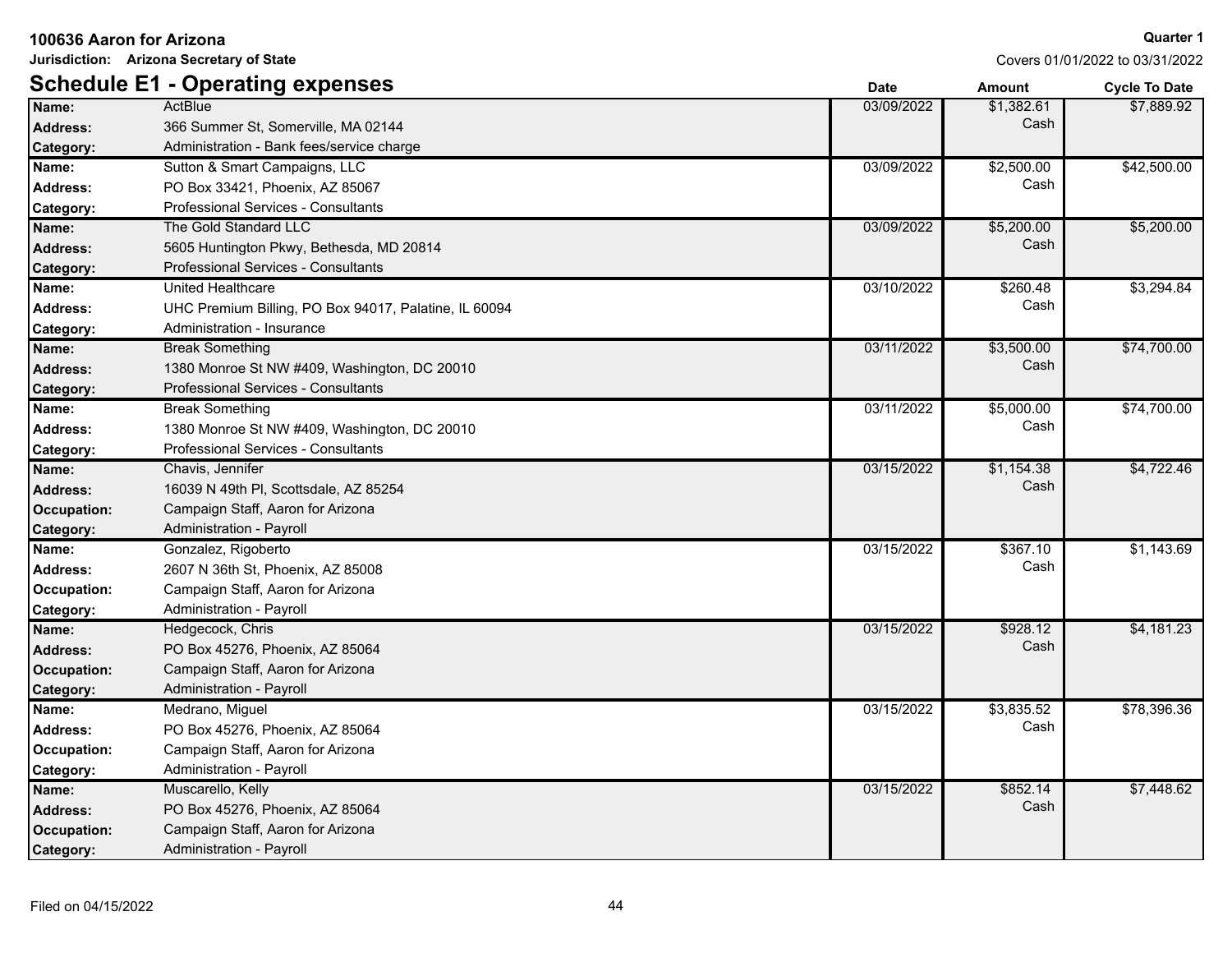| Jurisdiction: Arizona Secretary of State |                                                        |             | Covers 01/01/2022 to 03/31/2022 |                      |  |
|------------------------------------------|--------------------------------------------------------|-------------|---------------------------------|----------------------|--|
|                                          | <b>Schedule E1 - Operating expenses</b>                | <b>Date</b> | <b>Amount</b>                   | <b>Cycle To Date</b> |  |
| Name:                                    | <b>Payroll Data Processing</b>                         | 03/15/2022  | \$3,432.52                      | \$53,099.61          |  |
| <b>Address:</b>                          | 3501 E Frontage Rd, Ste 350, Tampa, FL 33607           |             | Cash                            |                      |  |
| Category:                                | Administration - Income Tax                            |             |                                 |                      |  |
| Name:                                    | Rubio, Ashley                                          | 03/15/2022  | \$1,644.31                      | \$16,866.47          |  |
| <b>Address:</b>                          | PO Box 45276, Phoenix, AZ 85064                        |             | Cash                            |                      |  |
| Occupation:                              | Campaign Staff, Aaron for Arizona                      |             |                                 |                      |  |
| Category:                                | Administration - Payroll                               |             |                                 |                      |  |
| Name:                                    | San Roman, Michael                                     | 03/15/2022  | \$1,626.31                      | \$33,104.45          |  |
| <b>Address:</b>                          | PO Box 45276, Phoenix, AZ 85064                        |             | Cash                            |                      |  |
| <b>Occupation:</b>                       | Finance, Aaron for Arizona                             |             |                                 |                      |  |
| Category:                                | Administration - Payroll                               |             |                                 |                      |  |
| Name:                                    | NGPVAN, Inc                                            | 03/17/2022  | \$1,954.80                      | \$5,375.70           |  |
| <b>Address:</b>                          | 1445 New York Ave. NW, Suite 200, Washington, DC 20005 |             | Cash                            |                      |  |
| Category:                                | Overhead - Software                                    |             |                                 |                      |  |
| Name:                                    | NGPVAN, Inc                                            | 03/17/2022  | \$3,420.90                      | \$5,375.70           |  |
| <b>Address:</b>                          | 1445 New York Ave. NW, Suite 200, Washington, DC 20005 |             | Cash                            |                      |  |
| Category:                                | Overhead - Software                                    |             |                                 |                      |  |
| Name:                                    | <b>Outperform Strategies</b>                           | 03/17/2022  | \$5,000.00                      | \$15,500.00          |  |
| <b>Address:</b>                          | 2024 Grasmere Dr, Louisville, KY 40205                 |             | Cash                            |                      |  |
| Category:                                | <b>Professional Services - Consultants</b>             |             |                                 |                      |  |
| Name:                                    | Facebook                                               | 03/21/2022  | \$400.00                        | \$3,572.71           |  |
| <b>Address:</b>                          | 1 Hacker Way, Menlo Park, CA 94025                     |             | Cash                            |                      |  |
| Category:                                | Communications - Advertising                           |             |                                 |                      |  |
| Name:                                    | Facebook                                               | 03/22/2022  | \$400.00                        | \$3,572.71           |  |
| <b>Address:</b>                          | 1 Hacker Way, Menlo Park, CA 94025                     |             | Cash                            |                      |  |
| Category:                                | Communications - Advertising                           |             |                                 |                      |  |
| Name:                                    | Artisan by Santa Barbara Catering                      | 03/24/2022  | \$9,106.91                      | \$9,106.91           |  |
| <b>Address:</b>                          | 1090 W 5th St. Tempe, AZ 85281                         |             | Cash                            |                      |  |
| Category:                                | Event Expenses - Food/refreshments                     |             |                                 |                      |  |
| Name:                                    | Direct Contact, LLC                                    | 03/24/2022  | \$1,600.00                      | \$6,600.00           |  |
| <b>Address:</b>                          | 625 W SOUTHERN AVE, STE E-142, Mesa, AZ 85240          |             | Cash                            |                      |  |
| Category:                                | Professional Services - Consultants                    |             |                                 |                      |  |
| Name:                                    | Facebook                                               | 03/24/2022  | \$600.00                        | \$3,572.71           |  |
| <b>Address:</b>                          | 1 Hacker Way, Menlo Park, CA 94025                     |             | Cash                            |                      |  |
| Category:                                | Communications - Advertising                           |             |                                 |                      |  |
| Name:                                    | <b>Petition Partners</b>                               | 03/24/2022  | \$2,625.00                      | \$28,875.00          |  |
| <b>Address:</b>                          | 4323 N 12th St, Suite 104, Phoenix, AZ 85014           |             | Cash                            |                      |  |
| Category:                                | Professional Services - Consultants                    |             |                                 |                      |  |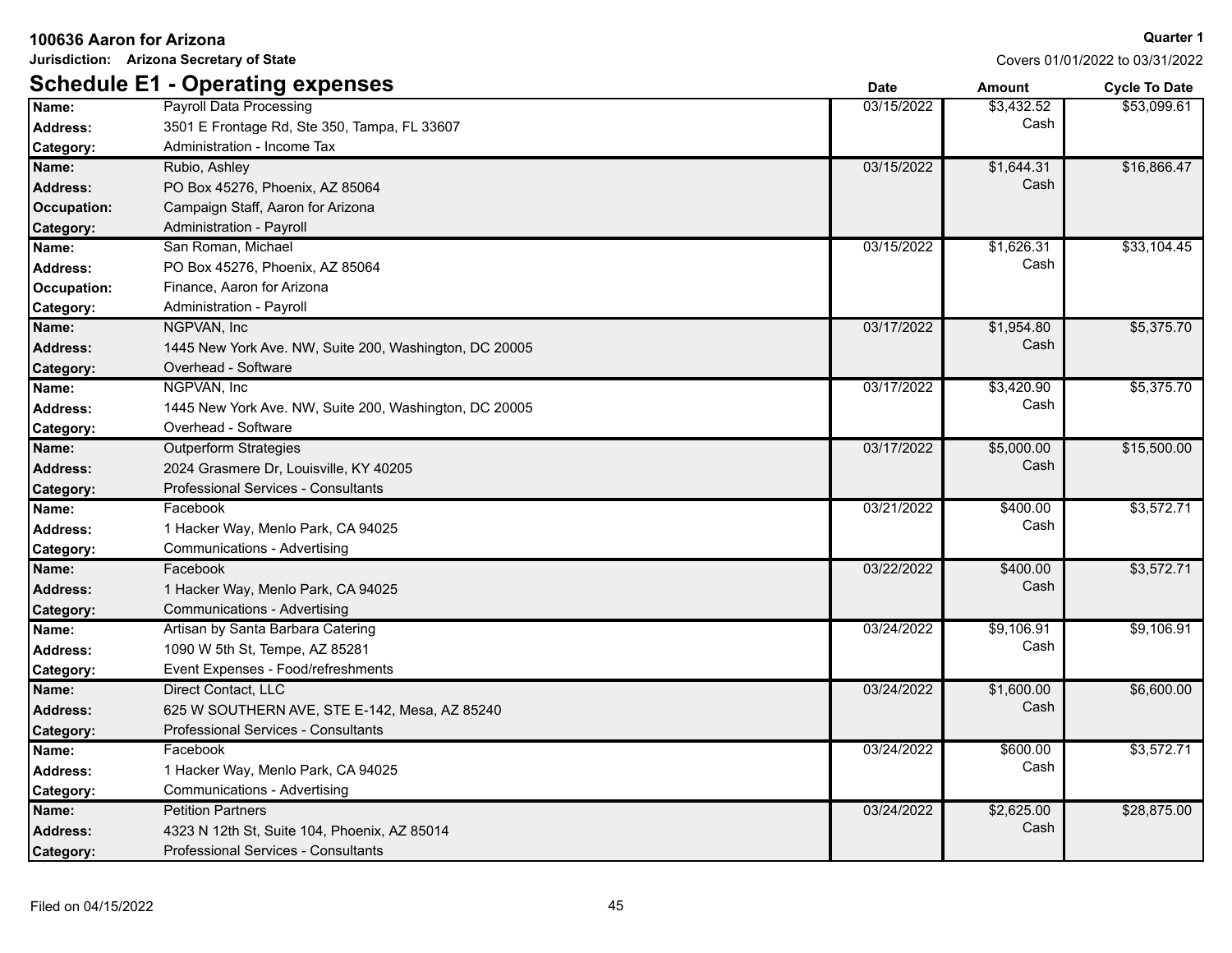| Jurisdiction: Arizona Secretary of State |                                              |             | Covers 01/01/2022 to 03/31/2022 |                      |
|------------------------------------------|----------------------------------------------|-------------|---------------------------------|----------------------|
|                                          | <b>Schedule E1 - Operating expenses</b>      | <b>Date</b> | Amount                          | <b>Cycle To Date</b> |
| Name:                                    | <b>Anderson Advertising</b>                  | 03/28/2022  | \$2,045.00                      | \$14,315.00          |
| <b>Address:</b>                          | 5800 E Thomas Rd, Scottsdale, AZ 85251       |             | Cash                            |                      |
| Category:                                | Overhead - Rent                              |             |                                 |                      |
| Name:                                    | Facebook                                     | 03/28/2022  | \$900.00                        | \$3,572.71           |
| <b>Address:</b>                          | 1 Hacker Way, Menlo Park, CA 94025           |             | Cash                            |                      |
| Category:                                | <b>Communications - Advertising</b>          |             |                                 |                      |
| Name:                                    | Facebook                                     | 03/30/2022  | \$900.00                        | \$3,572.71           |
| <b>Address:</b>                          | 1 Hacker Way, Menlo Park, CA 94025           |             | Cash                            |                      |
| Category:                                | Communications - Advertising                 |             |                                 |                      |
| Name:                                    | Ceniceros, Markus                            | 03/31/2022  | \$671.58                        | \$671.58             |
| <b>Address:</b>                          | PO Box 45276, Phoenix, AZ 85064              |             | Cash                            |                      |
| <b>Occupation:</b>                       | Campaign Staff, Aaron for Arizona            |             |                                 |                      |
| Category:                                | Administration - Payroll                     |             |                                 |                      |
| Name:                                    | Chavis, Jennifer                             | 03/31/2022  | \$1,154.38                      | \$4,722.46           |
| <b>Address:</b>                          | 16039 N 49th PI, Scottsdale, AZ 85254        |             | Cash                            |                      |
| Occupation:                              | Campaign Staff, Aaron for Arizona            |             |                                 |                      |
| Category:                                | Administration - Payroll                     |             |                                 |                      |
| Name:                                    | Hedgecock, Chris                             | 03/31/2022  | \$1,448.17                      | \$4,181.23           |
| Address:                                 | PO Box 45276, Phoenix, AZ 85064              |             | Cash                            |                      |
| <b>Occupation:</b>                       | Campaign Staff, Aaron for Arizona            |             |                                 |                      |
| Category:                                | Administration - Payroll                     |             |                                 |                      |
| Name:                                    | Medrano, Miguel                              | 03/31/2022  | \$3,835.52                      | \$78,396.36          |
| <b>Address:</b>                          | PO Box 45276, Phoenix, AZ 85064              |             | Cash                            |                      |
| Occupation:                              | Campaign Staff, Aaron for Arizona            |             |                                 |                      |
| Category:                                | Administration - Payroll                     |             |                                 |                      |
| Name:                                    | Muscarello, Kelly                            | 03/31/2022  | \$1,303.64                      | \$7,448.62           |
| <b>Address:</b>                          | PO Box 45276, Phoenix, AZ 85064              |             | Cash                            |                      |
| <b>Occupation:</b>                       | Campaign Staff, Aaron for Arizona            |             |                                 |                      |
| Category:                                | Administration - Payroll                     |             |                                 |                      |
| Name:                                    | Payroll Data Processing                      | 03/31/2022  | \$3,887.57                      | \$53,099.61          |
| <b>Address:</b>                          | 3501 E Frontage Rd, Ste 350, Tampa, FL 33607 |             | Cash                            |                      |
| Category:                                | Administration - Income Tax                  |             |                                 |                      |
| Name:                                    | Rubio, Ashley                                | 03/31/2022  | \$1,644.31                      | \$16,866.47          |
| <b>Address:</b>                          | PO Box 45276, Phoenix, AZ 85064              |             | Cash                            |                      |
| <b>Occupation:</b>                       | Campaign Staff, Aaron for Arizona            |             |                                 |                      |
| Category:                                | Administration - Payroll                     |             |                                 |                      |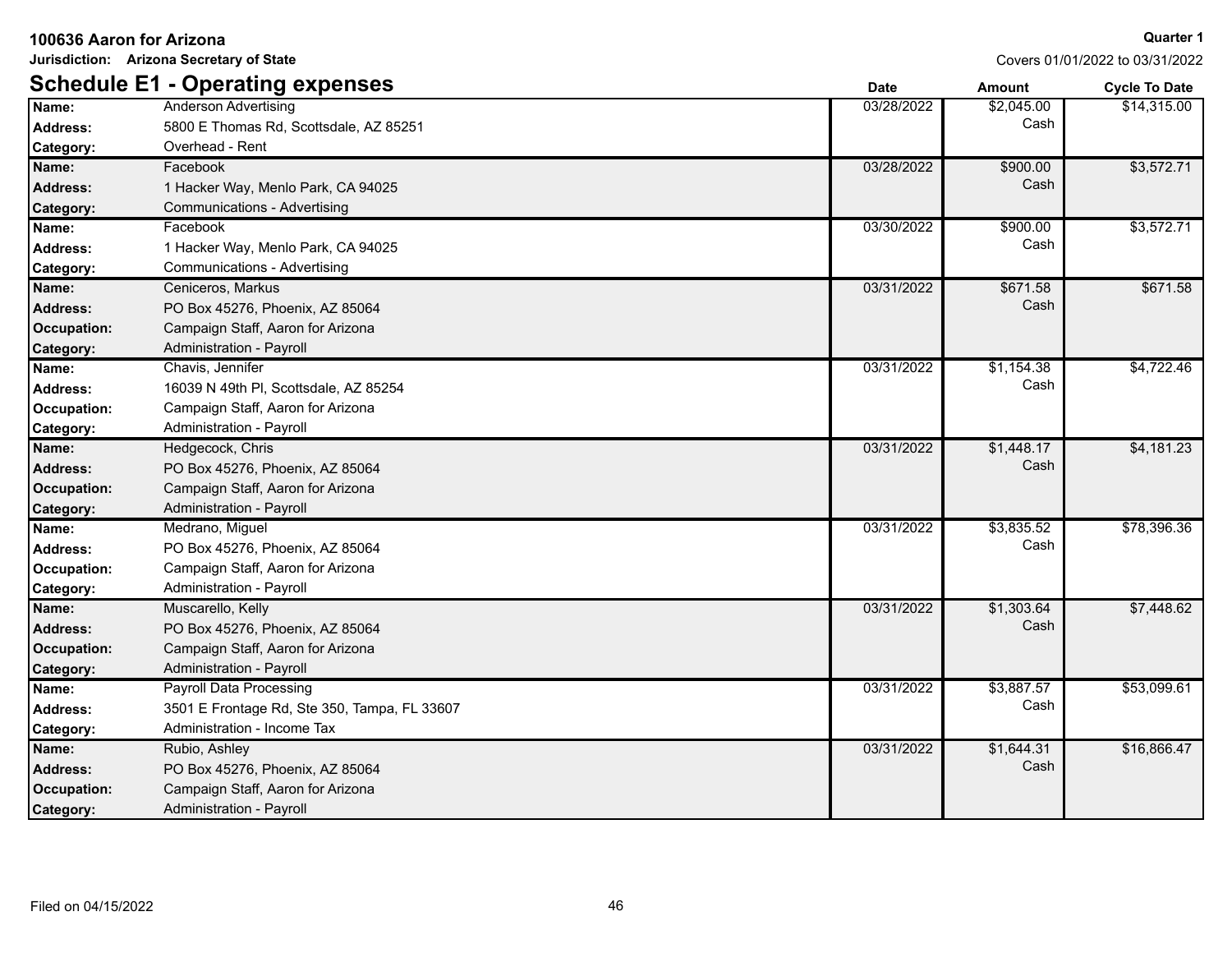| 100636 Aaron for Arizona                 |                                                 |            |                                 | <b>Quarter 1</b>     |
|------------------------------------------|-------------------------------------------------|------------|---------------------------------|----------------------|
| Jurisdiction: Arizona Secretary of State |                                                 |            | Covers 01/01/2022 to 03/31/2022 |                      |
|                                          | <b>Schedule E1 - Operating expenses</b>         | Date       | Amount                          | <b>Cycle To Date</b> |
| Name:                                    | San Roman, Michael                              | 03/31/2022 | \$1,626.31                      | \$33,104.45          |
| Address:                                 | PO Box 45276, Phoenix, AZ 85064                 |            | Cash                            |                      |
| Occupation:                              | Finance, Aaron for Arizona                      |            |                                 |                      |
| Category:                                | Administration - Payroll                        |            |                                 |                      |
| <b>Total of Operating Expenses</b>       |                                                 |            | \$276,172.21                    |                      |
|                                          | Total of Refunds, Rebates, and Credits Received |            | (\$0.32)                        |                      |
|                                          | Net Total of Operating Expenses                 |            | \$276,171.89                    |                      |
|                                          |                                                 |            |                                 |                      |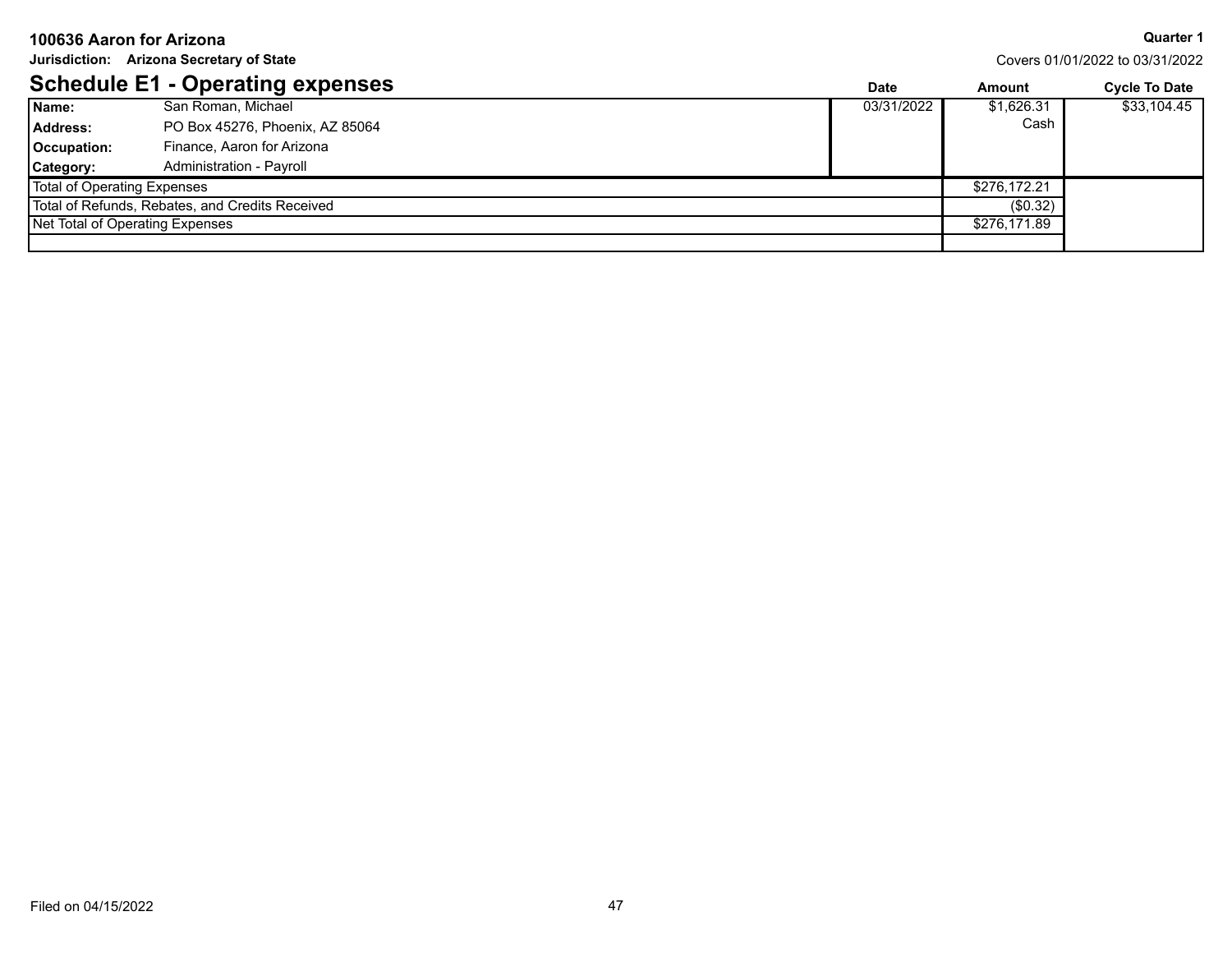| 100636 Aaron for Arizona                 |                                             |  |             |                                 | <b>Quarter 1</b>     |
|------------------------------------------|---------------------------------------------|--|-------------|---------------------------------|----------------------|
| Jurisdiction: Arizona Secretary of State |                                             |  |             | Covers 01/01/2022 to 03/31/2022 |                      |
|                                          | <b>Schedule E3b - Contributions to PACs</b> |  | <b>Date</b> | Amount                          | <b>Cycle To Date</b> |
| Name:                                    | Arizona List                                |  | 03/07/2022  | \$1,500.00                      | \$1,500.00           |
| <b>Address:</b>                          | PO Box 16232, Tucson, AZ 85732              |  |             | Cash                            |                      |
| Trans. Type:                             | Contribution to a PAC                       |  |             |                                 |                      |
| Total of Contributions to PACs           |                                             |  |             | \$1,500.00                      |                      |
| Total of Refunds Received                |                                             |  |             | \$0.00                          |                      |
| Net Total of Contributions to PACs       |                                             |  |             | \$1,500.00                      |                      |
|                                          |                                             |  |             |                                 |                      |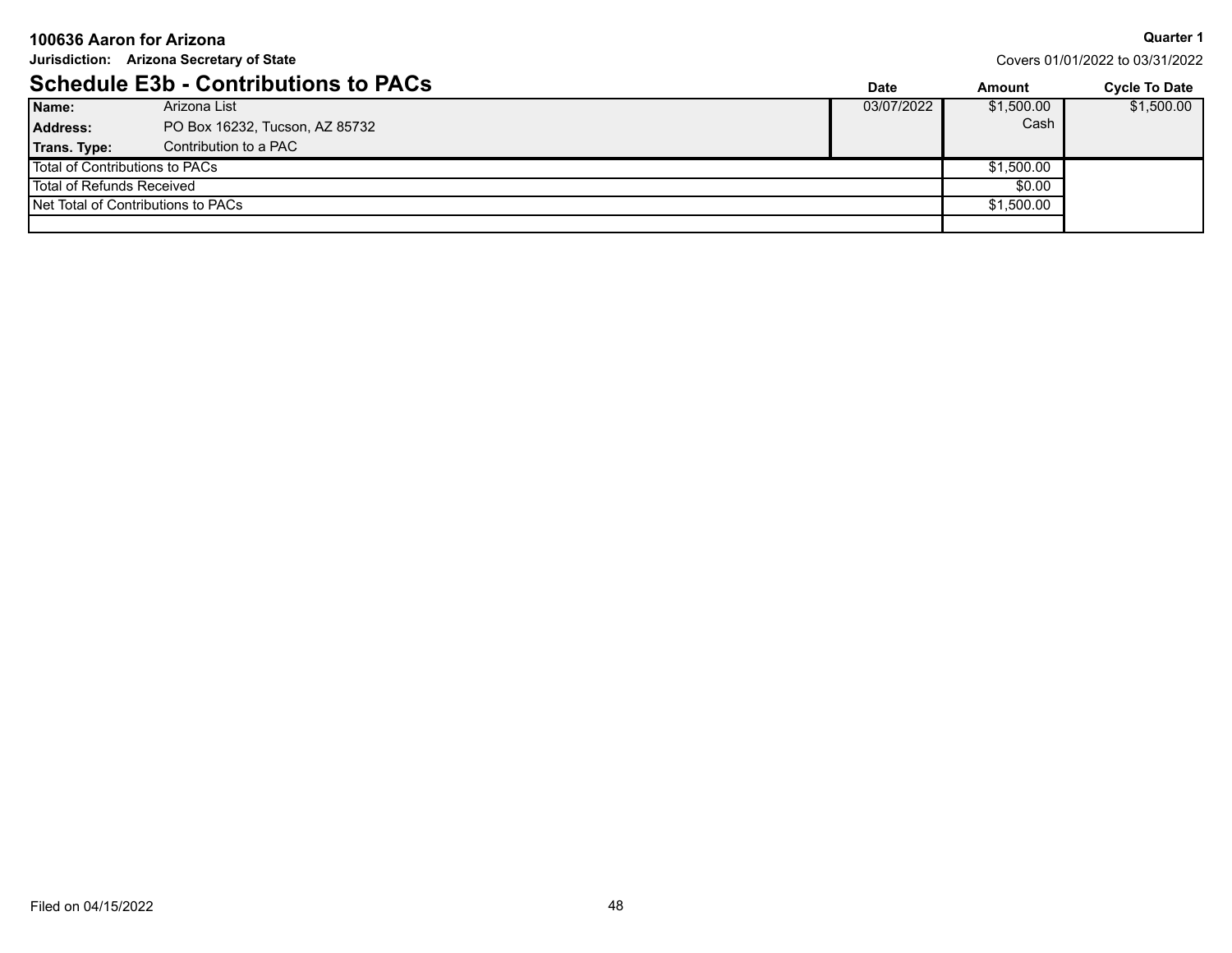**Jurisdiction: Arizona Secretary of State**

|                 | <b>Schedule E4 - Aggregate Small Expenses</b> | <b>Date</b> | Amount   | <b>Cycle To Date</b> |
|-----------------|-----------------------------------------------|-------------|----------|----------------------|
| Name:           | <b>Multiple Contributors</b>                  | 01/03/2022  | \$203.30 | \$14,297.27          |
| Address:        |                                               |             | Cash     |                      |
| Trans. Type:    | Aggregate Expenses less than \$250 (Cash)     |             |          |                      |
| Name:           | <b>Multiple Contributors</b>                  | 01/07/2022  | \$3.59   | \$14,297.27          |
| <b>Address:</b> |                                               |             | Cash     |                      |
| Trans. Type:    | Aggregate Expenses less than \$250 (Cash)     |             |          |                      |
| Name:           | <b>Multiple Contributors</b>                  | 01/10/2022  | \$50.00  | \$14,297.27          |
| <b>Address:</b> |                                               |             | Cash     |                      |
| Trans. Type:    | Aggregate Expenses less than \$250 (Cash)     |             |          |                      |
| Name:           | <b>Multiple Contributors</b>                  | 01/11/2022  | \$99.00  | \$14,297.27          |
| <b>Address:</b> |                                               |             | Cash     |                      |
| Trans. Type:    | Aggregate Expenses less than \$250 (Cash)     |             |          |                      |
| Name:           | <b>Multiple Contributors</b>                  | 01/12/2022  | \$240.00 | \$14,297.27          |
| <b>Address:</b> |                                               |             | Cash     |                      |
| Trans. Type:    | Aggregate Expenses less than \$250 (Cash)     |             |          |                      |
| Name:           | <b>Multiple Contributors</b>                  | 01/13/2022  | \$28.41  | \$14,297.27          |
| <b>Address:</b> |                                               |             | Cash     |                      |
| Trans. Type:    | Aggregate Expenses less than \$250 (Cash)     |             |          |                      |
| Name:           | <b>Multiple Contributors</b>                  | 01/14/2022  | \$160.71 | \$14,297.27          |
| <b>Address:</b> |                                               |             | Cash     |                      |
| Trans. Type:    | Aggregate Expenses less than \$250 (Cash)     |             |          |                      |
| Name:           | <b>Multiple Contributors</b>                  | 01/19/2022  | \$264.64 | \$14,297.27          |
| <b>Address:</b> |                                               |             | Cash     |                      |
| Trans. Type:    | Aggregate Expenses less than \$250 (Cash)     |             |          |                      |
| Name:           | <b>Multiple Contributors</b>                  | 01/24/2022  | \$32.57  | \$14,297.27          |
| <b>Address:</b> |                                               |             | Cash     |                      |
| Trans. Type:    | Aggregate Expenses less than \$250 (Cash)     |             |          |                      |
| Name:           | <b>Multiple Contributors</b>                  | 01/25/2022  | \$34.44  | \$14,297.27          |
| <b>Address:</b> |                                               |             | Cash     |                      |
| Trans. Type:    | Aggregate Expenses less than \$250 (Cash)     |             |          |                      |
| Name:           | <b>Multiple Contributors</b>                  | 01/26/2022  | \$61.25  | \$14,297.27          |
| <b>Address:</b> |                                               |             | Cash     |                      |
| Trans. Type:    | Aggregate Expenses less than \$250 (Cash)     |             |          |                      |
| Name:           | <b>Multiple Contributors</b>                  | 01/27/2022  | \$1.19   | \$14,297.27          |
| <b>Address:</b> |                                               |             | Cash     |                      |
| Trans. Type:    | Aggregate Expenses less than \$250 (Cash)     |             |          |                      |
| Name:           | <b>Multiple Contributors</b>                  | 01/28/2022  | \$2.56   | \$14,297.27          |
| Address:        |                                               |             | Cash     |                      |
| Trans. Type:    | Aggregate Expenses less than \$250 (Cash)     |             |          |                      |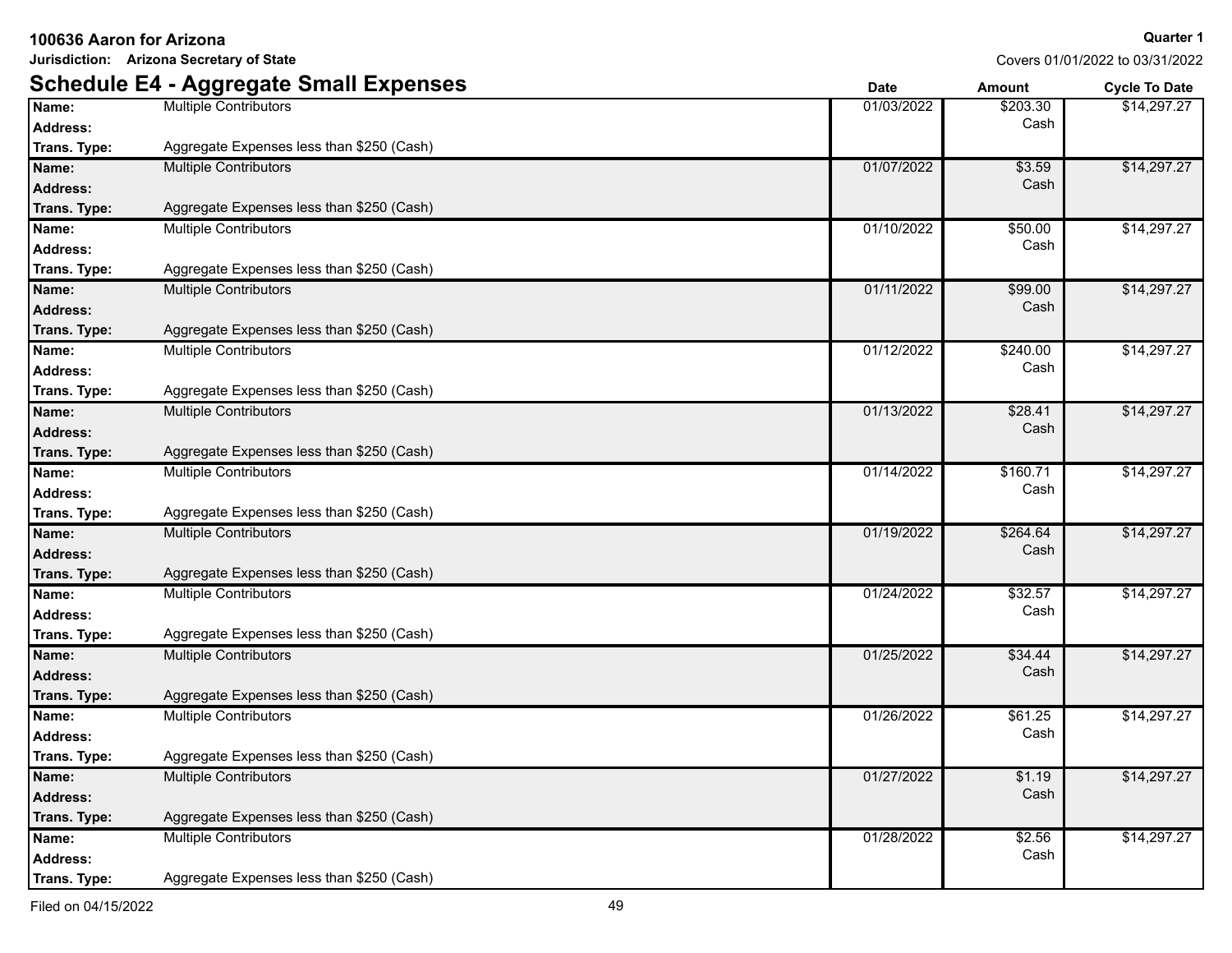**Jurisdiction: Arizona Secretary of State**

|                 | <b>Schedule E4 - Aggregate Small Expenses</b> | <b>Date</b> | Amount   | <b>Cycle To Date</b> |
|-----------------|-----------------------------------------------|-------------|----------|----------------------|
| Name:           | <b>Multiple Contributors</b>                  | 01/31/2022  | \$124.67 | \$14,297.27          |
| <b>Address:</b> |                                               |             | Cash     |                      |
| Trans. Type:    | Aggregate Expenses less than \$250 (Cash)     |             |          |                      |
| Name:           | <b>Multiple Contributors</b>                  | 02/01/2022  | \$254.24 | \$14,297.27          |
| <b>Address:</b> |                                               |             | Cash     |                      |
| Trans. Type:    | Aggregate Expenses less than \$250 (Cash)     |             |          |                      |
| Name:           | <b>Multiple Contributors</b>                  | 02/02/2022  | \$147.35 | \$14,297.27          |
| <b>Address:</b> |                                               |             | Cash     |                      |
| Trans. Type:    | Aggregate Expenses less than \$250 (Cash)     |             |          |                      |
| Name:           | <b>Multiple Contributors</b>                  | 02/03/2022  | \$0.67   | \$14,297.27          |
| <b>Address:</b> |                                               |             | Cash     |                      |
| Trans. Type:    | Aggregate Expenses less than \$250 (Cash)     |             |          |                      |
| Name:           | <b>Multiple Contributors</b>                  | 02/08/2022  | \$8.95   | \$14,297.27          |
| <b>Address:</b> |                                               |             | Cash     |                      |
| Trans. Type:    | Aggregate Expenses less than \$250 (Cash)     |             |          |                      |
| Name:           | <b>Multiple Contributors</b>                  | 02/11/2022  | \$10.39  | \$14,297.27          |
| <b>Address:</b> |                                               |             | Cash     |                      |
| Trans. Type:    | Aggregate Expenses less than \$250 (Cash)     |             |          |                      |
| Name:           | <b>Multiple Contributors</b>                  | 02/14/2022  | \$379.22 | \$14,297.27          |
| <b>Address:</b> |                                               |             | Cash     |                      |
| Trans. Type:    | Aggregate Expenses less than \$250 (Cash)     |             |          |                      |
| Name:           | <b>Multiple Contributors</b>                  | 02/18/2022  | \$68.40  | \$14,297.27          |
| <b>Address:</b> |                                               |             | Cash     |                      |
| Trans. Type:    | Aggregate Expenses less than \$250 (Cash)     |             |          |                      |
| Name:           | <b>Multiple Contributors</b>                  | 02/22/2022  | \$373.59 | \$14,297.27          |
| <b>Address:</b> |                                               |             | Cash     |                      |
| Trans. Type:    | Aggregate Expenses less than \$250 (Cash)     |             |          |                      |
| Name:           | <b>Multiple Contributors</b>                  | 02/23/2022  | \$33.88  | \$14,297.27          |
| <b>Address:</b> |                                               |             | Cash     |                      |
| Trans. Type:    | Aggregate Expenses less than \$250 (Cash)     |             |          |                      |
| Name:           | <b>Multiple Contributors</b>                  | 02/24/2022  | \$95.00  | \$14,297.27          |
| <b>Address:</b> |                                               |             | Cash     |                      |
| Trans. Type:    | Aggregate Expenses less than \$250 (Cash)     |             |          |                      |
| Name:           | <b>Multiple Contributors</b>                  | 02/25/2022  | \$253.91 | \$14,297.27          |
| <b>Address:</b> |                                               |             | Cash     |                      |
| Trans. Type:    | Aggregate Expenses less than \$250 (Cash)     |             |          |                      |
| Name:           | <b>Multiple Contributors</b>                  | 02/28/2022  | \$583.25 | \$14,297.27          |
| <b>Address:</b> |                                               |             | Cash     |                      |
| Trans. Type:    | Aggregate Expenses less than \$250 (Cash)     |             |          |                      |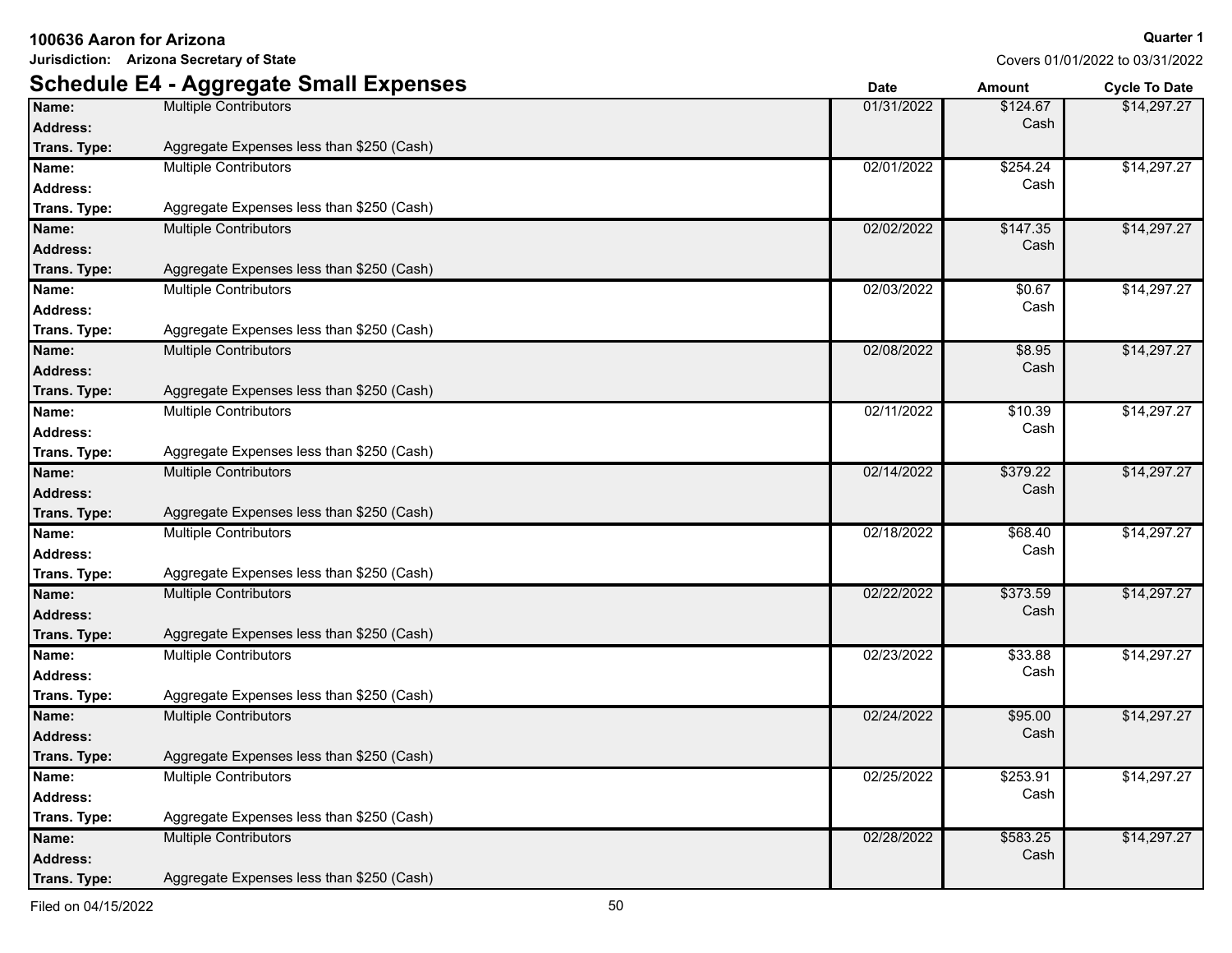**Jurisdiction: Arizona Secretary of State**

|                 | <b>Schedule E4 - Aggregate Small Expenses</b> | <b>Date</b> | Amount   | <b>Cycle To Date</b> |
|-----------------|-----------------------------------------------|-------------|----------|----------------------|
| Name:           | <b>Multiple Contributors</b>                  | 03/02/2022  | \$73.27  | \$14,297.27          |
| <b>Address:</b> |                                               |             | Cash     |                      |
| Trans. Type:    | Aggregate Expenses less than \$250 (Cash)     |             |          |                      |
| Name:           | <b>Multiple Contributors</b>                  | 03/03/2022  | \$210.69 | \$14,297.27          |
| <b>Address:</b> |                                               |             | Cash     |                      |
| Trans. Type:    | Aggregate Expenses less than \$250 (Cash)     |             |          |                      |
| Name:           | <b>Multiple Contributors</b>                  | 03/04/2022  | \$44.08  | \$14,297.27          |
| <b>Address:</b> |                                               |             | Cash     |                      |
| Trans. Type:    | Aggregate Expenses less than \$250 (Cash)     |             |          |                      |
| Name:           | <b>Multiple Contributors</b>                  | 03/07/2022  | \$455.92 | \$14,297.27          |
| <b>Address:</b> |                                               |             | Cash     |                      |
| Trans. Type:    | Aggregate Expenses less than \$250 (Cash)     |             |          |                      |
| Name:           | <b>Multiple Contributors</b>                  | 03/08/2022  | \$8.95   | \$14,297.27          |
| <b>Address:</b> |                                               |             | Cash     |                      |
| Trans. Type:    | Aggregate Expenses less than \$250 (Cash)     |             |          |                      |
| Name:           | <b>Multiple Contributors</b>                  | 03/10/2022  | \$208.72 | \$14,297.27          |
| <b>Address:</b> |                                               |             | Cash     |                      |
| Trans. Type:    | Aggregate Expenses less than \$250 (Cash)     |             |          |                      |
| Name:           | <b>Multiple Contributors</b>                  | 03/14/2022  | \$78.88  | \$14,297.27          |
| <b>Address:</b> |                                               |             | Cash     |                      |
| Trans. Type:    | Aggregate Expenses less than \$250 (Cash)     |             |          |                      |
| Name:           | <b>Multiple Contributors</b>                  | 03/15/2022  | \$110.82 | \$14,297.27          |
| <b>Address:</b> |                                               |             | Cash     |                      |
| Trans. Type:    | Aggregate Expenses less than \$250 (Cash)     |             |          |                      |
| Name:           | <b>Multiple Contributors</b>                  | 03/18/2022  | \$212.44 | \$14,297.27          |
| <b>Address:</b> |                                               |             | Cash     |                      |
| Trans. Type:    | Aggregate Expenses less than \$250 (Cash)     |             |          |                      |
| Name:           | <b>Multiple Contributors</b>                  | 03/21/2022  | \$383.64 | \$14,297.27          |
| <b>Address:</b> |                                               |             | Cash     |                      |
| Trans. Type:    | Aggregate Expenses less than \$250 (Cash)     |             |          |                      |
| Name:           | <b>Multiple Contributors</b>                  | 03/22/2022  | \$26.67  | \$14,297.27          |
| <b>Address:</b> |                                               |             | Cash     |                      |
| Trans. Type:    | Aggregate Expenses less than \$250 (Cash)     |             |          |                      |
| Name:           | <b>Multiple Contributors</b>                  | 03/23/2022  | \$32.57  | \$14,297.27          |
| <b>Address:</b> |                                               |             | Cash     |                      |
| Trans. Type:    | Aggregate Expenses less than \$250 (Cash)     |             |          |                      |
| Name:           | <b>Multiple Contributors</b>                  | 03/25/2022  | \$21.25  | \$14,297.27          |
| <b>Address:</b> |                                               |             | Cash     |                      |
| Trans. Type:    | Aggregate Expenses less than \$250 (Cash)     |             |          |                      |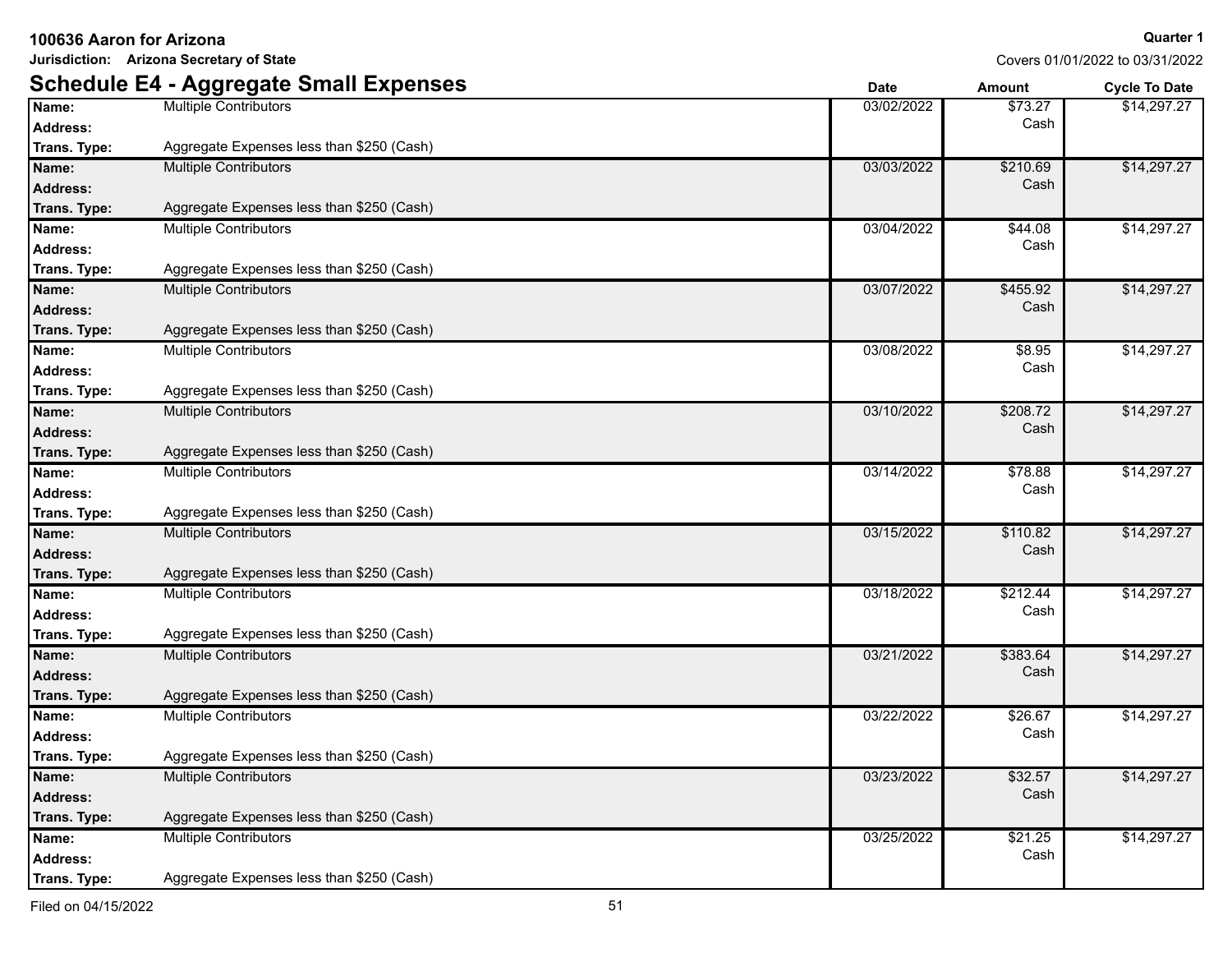**Jurisdiction: Arizona Secretary of State**

**Quarter 1**

|                                   | <b>Schedule E4 - Aggregate Small Expenses</b>   | <b>Date</b> | Amount     | <b>Cycle To Date</b> |
|-----------------------------------|-------------------------------------------------|-------------|------------|----------------------|
| Name:                             | <b>Multiple Contributors</b>                    | 03/28/2022  | \$95.71    | \$14,297.27          |
| <b>Address:</b>                   |                                                 |             | Cash       |                      |
| Trans. Type:                      | Aggregate Expenses less than \$250 (Cash)       |             |            |                      |
| Name:                             | <b>Multiple Contributors</b>                    | 03/30/2022  | \$64.45    | \$14,297.27          |
| Address:                          |                                                 |             | Cash       |                      |
| Trans. Type:                      | Aggregate Expenses less than \$250 (Cash)       |             |            |                      |
| Name:                             | <b>Multiple Contributors</b>                    | 03/31/2022  | \$83.12    | \$14,297.27          |
| <b>Address:</b>                   |                                                 |             | Cash       |                      |
| Trans. Type:                      | Aggregate Expenses less than \$250 (Cash)       |             |            |                      |
| Total of Aggregate Small Expenses |                                                 |             | \$5,626.36 |                      |
|                                   | Total of Refunds, Rebates, and Credits Received |             | \$0.00     |                      |
|                                   | Net Total of Aggregate Small Expenses           |             | \$5,626.36 |                      |
|                                   |                                                 |             |            |                      |